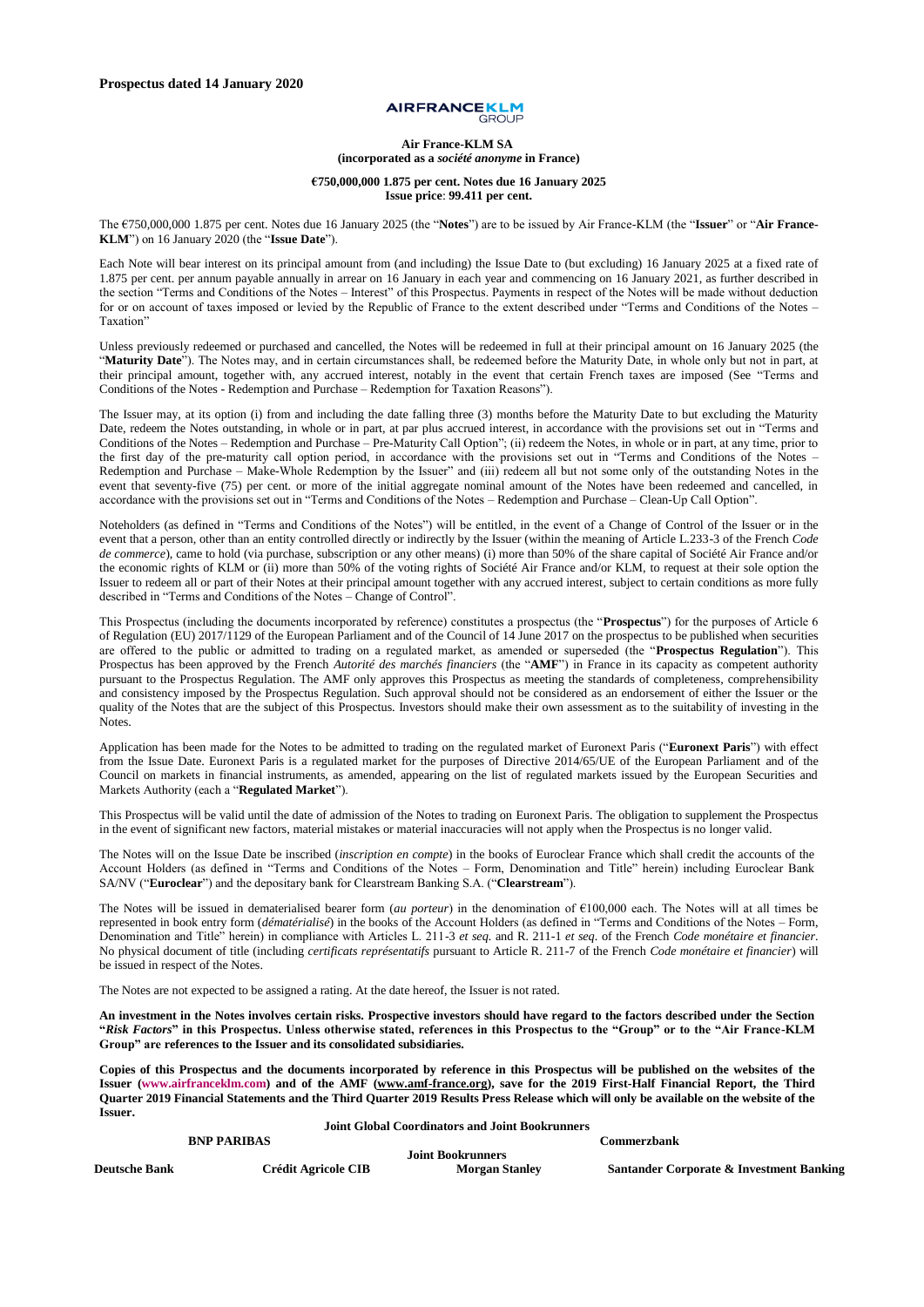*This Prospectus constitutes a prospectus for the purposes of Article 6 of the Prospectus Regulation. This Prospectus is to be read in conjunction with all the documents which are incorporated herein by reference (see Section "Documents Incorporated by Reference" below).*

*This Prospectus does not constitute an offer of, or an invitation by or on behalf of, the Issuer or the Joint Bookrunners (as defined in "Subscription and Sale" below) to subscribe or purchase any of the Notes. The distribution of this Prospectus and the offering of the Notes in certain jurisdictions may be restricted by law. Persons into whose possession this Prospectus comes are required by the Issuer and the Joint Bookrunners to inform themselves about and to observe any such restrictions.*

*Potential purchasers and sellers of the Notes should be aware that they may be required to pay taxes or other documentary charges or duties in accordance with the laws and practices of the country where the Notes are transferred or other jurisdictions (including as a result of change in law). Potential investors are advised to ask for their own tax adviser's advice on their individual taxation with respect to the acquisition, holding, sale and redemption of the Notes. Only these advisers are in a position to duly consider the specific situation of the potential investor.*

*A number of Member States of the European Union are currently negotiating to introduce a financial transactions tax ("FTT") in the scope of which transactions in the Notes may fall. The scope of any such tax is still uncertain as well as any potential timing of implementation. If the currently discussed text or any similar tax is adopted, transactions in the Notes would be subject to higher costs, and the liquidity of the market for the Notes may be diminished. Prospective holders of the Notes are advised to seek their own professional advice in relation to the FTT.*

*Neither the Notes nor the long-term debt of the Issuer are rated. One or more independent credit rating agencies may assign credit ratings to the Notes. The ratings may not reflect the potential impact of all risks related to structure, market, additional factors discussed below, and other factors that may affect the value of the Notes. A rating or the absence of a rating is not a recommendation to buy, sell or hold securities.*

*Each potential investor in the Notes must determine the suitability of that investment in light of its own circumstances. In particular, each potential investor should:*

- *(i) have sufficient knowledge and experience to make a meaningful evaluation of the Notes, the merits and risks of investing in the Notes and the information contained or incorporated by reference in this Prospectus or any applicable supplement;*
- *(ii) have access to, and knowledge of, appropriate analytical tools to evaluate, in the context of its particular financial situation, an investment in the Notes and the impact such investment will have on its overall investment portfolio;*
- *(iii) have sufficient financial resources and liquidity to bear all of the risks of an investment in the Notes, including where the currency for principal or interest payments is different from the potential investor's currency;*
- *(iv) understand thoroughly the terms of the Notes and be familiar with the behaviour of any relevant indices and financial markets; and*
- *(v) be able to evaluate (either alone or with the help of a financial adviser) possible scenarios for economic, interest rate and other factors that may affect its investment and its ability to bear the applicable risks.*

*The investment activities of certain investors are subject to legal investment laws and regulations, or review or regulation by certain authorities. Each potential investor should consult its legal advisers to determine whether and to what extent (1) the Notes are legal investments for it, (2) the Notes can be used as collateral for various types of borrowing and (3) other restrictions apply to its purchase, sale or pledge of any Notes. Financial institutions should consult their legal advisers or the appropriate regulators to determine the appropriate treatment of the Notes under any applicable risk-based capital or similar rules.*

*For a description of further restrictions on offers and sales of Notes and the distribution of this Prospectus, see Section "Subscription and Sale" below.*

*IMPORTANT - EEA RETAIL INVESTORS – The Notes are not intended to be offered, sold or otherwise made available to and, with effect from such date, should not be offered, sold or otherwise made available to any retail investor in the European Economic Area (the "EEA"). For these purposes, a retail investor means a person who is one (or more) of: (i) a retail client as defined in point (11) of Article 4(1) of Directive 2014/65/EU (as amended, "MiFID II"); or (ii) a customer within the meaning of Directive 2016/97(EU), as amended, where that customer would not qualify as a professional client as defined in point (10) of Article 4(1) of MiFID II. Consequently, no key information document required by Regulation (EU) No 1286/2014 (as amended, the "PRIIPs Regulation") for offering or selling the Notes or otherwise making them available to retail investors in*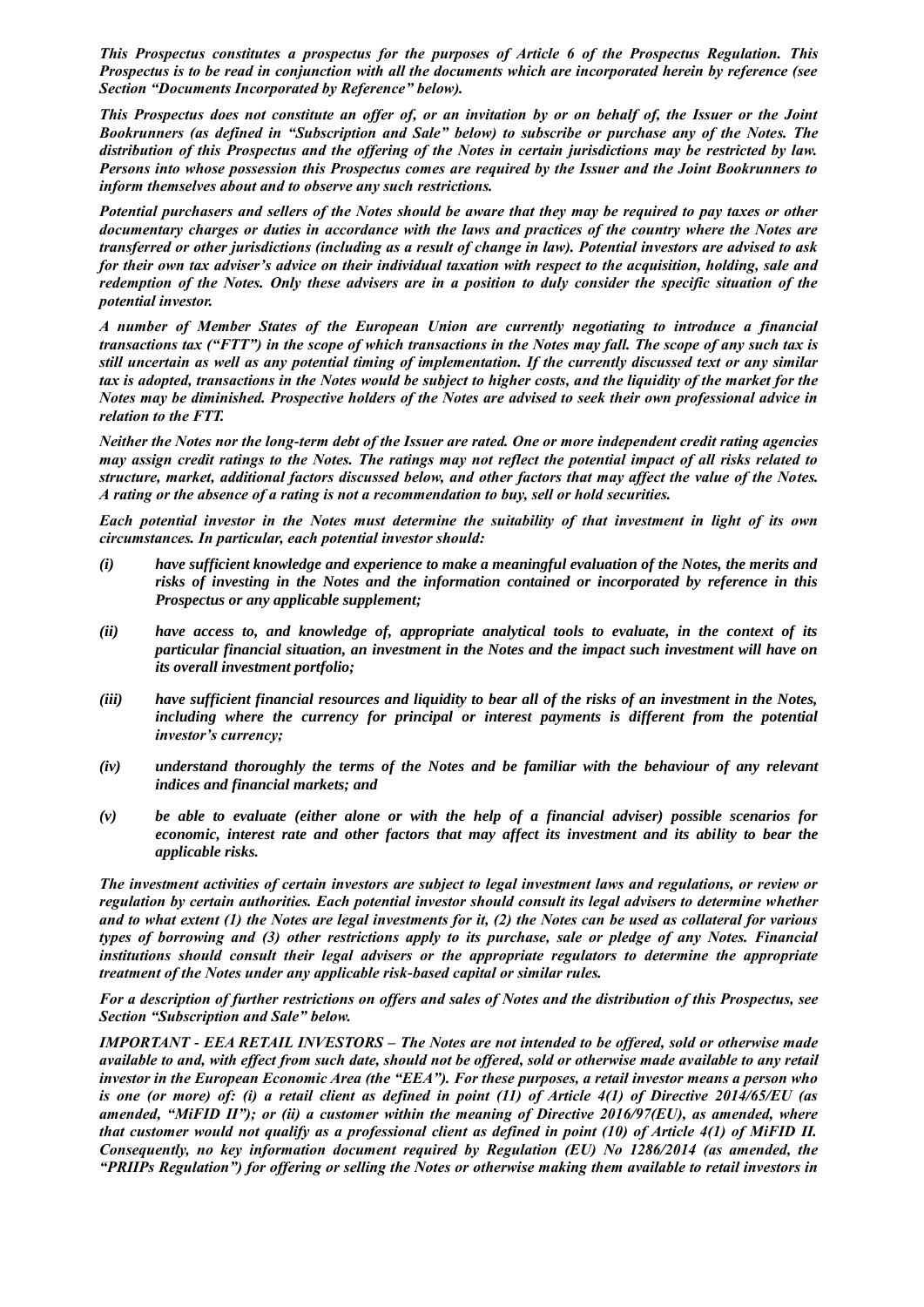*the EEA has been prepared and therefore offering or selling the Notes or otherwise making them available to any retail investor in the EEA may be unlawful under the PRIIPs Regulation.*

*MiFID II product governance / Professional investors and ECPs only target market – Solely for the purposes of each manufacturer's product approval process, the target market assessment in respect of the Notes, taking into account the five (5) categories referred to in item 18 of the Guidelines published by the European Securities and Markets Authority on 5 February 2018, has led to the conclusion that: (i) the target market for Notes is eligible counterparties and professional clients only, each as defined in MiFID II; and (ii) all channels for distribution of the Notes to eligible counterparties and professional clients are appropriate. Any person subsequently offering, selling or recommending the Notes (a "distributor") should take into consideration the manufacturers' target market assessment; however, a distributor subject to MiFID II is responsible for undertaking its own target market assessment in respect of the Notes (by either adopting or refining the manufacturers' target market assessment) and determining appropriate distribution channels.*

*No person is or has been authorised to give any information or to make any representations other than those contained in this Prospectus and, if given or made, such information or representations must not be relied upon as having been authorised by, or on behalf of, the Issuer or the Joint Bookrunners.*

*Neither the delivery of this Prospectus nor any sale made in connection herewith shall, under any circumstances, create any implication that there has been no change in the affairs of the Issuer or the Group, since the date hereof or the date upon which this Prospectus has been most recently amended or supplemented or that there has been no adverse change in the financial position of the Issuer since the date hereof or the date upon which this Prospectus has been most recently amended or supplemented or that the information contained in it or any other information supplied in connection with the Notes is correct as of any time subsequent to the date on which it is supplied or, if different, the date indicated in the document containing the same.*

*The Joint Bookrunners have not separately verified the information or representation contained or incorporated by reference herein. To the fullest extent permitted by law, the Joint Bookrunners accept no responsibility whatsoever for the information or representation contained or incorporated by reference in this Prospectus or any other information provided by the Issuer or in connection with the Notes or their distribution or for any other statement, made or purported to be made by the Joint Bookrunners or on their behalf in connection with the Issuer or the offering and issue of the Notes. The Joint Bookrunners accordingly disclaim all and any liability whether arising in tort or contract or otherwise (save as referred to above) which they might otherwise have in respect of this Prospectus or any such information or statement.*

*Neither this Prospectus nor any other information supplied in connection with the Notes or their distribution is intended to provide the basis of any credit or other evaluation or should be considered as a recommendation by the Issuer or the Joint Bookrunners that any recipient of this Prospectus or any other information supplied in connection with the Notes or their distribution should purchase any of the Notes. None of the Joint Bookrunners acts as a fiduciary to any investor or potential investor in the Notes. Each investor contemplating subscribing or purchasing Notes should make its own independent investigation of the financial condition and affairs, its own appraisal of the creditworthiness, of the Issuer or the Group and of the terms of the offering, including the merits and risks involved. For further details, see Section "Risk Factors" herein. The contents of this Prospectus are not to be construed as legal, business or tax advice. Each prospective investor should subscribe for or consult its own advisers as to legal, tax, financial, credit and related aspects of an investment in the Notes. None of the Joint Bookrunners undertakes to review the financial condition or affairs of the Issuer or the Group after the date of this Prospectus nor to advise any investor or potential investor in the Notes of any information coming to the attention of any of the Joint Bookrunners.*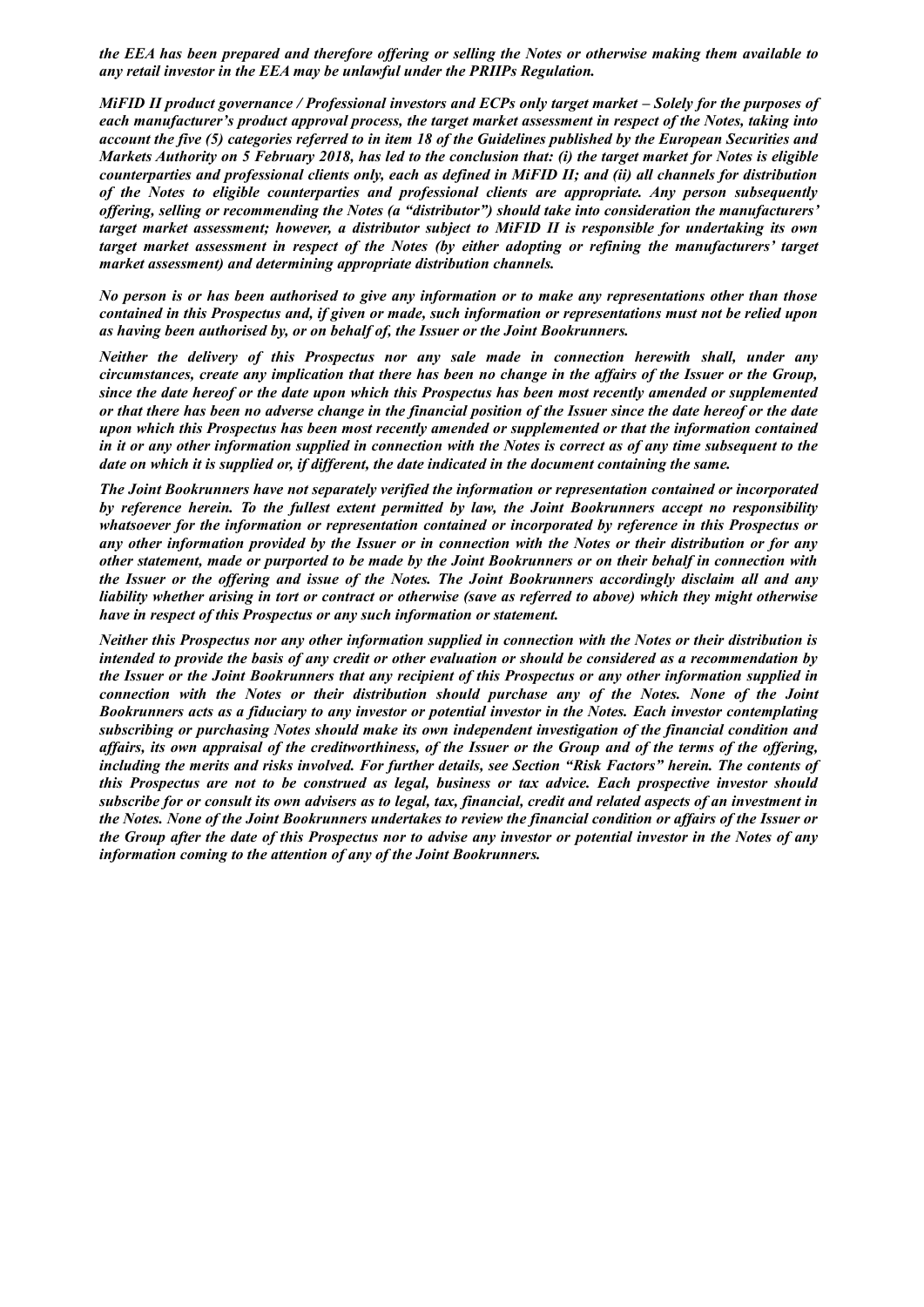# **TABLE OF CONTENTS**

| PERSONS RESPONSIBLE FOR THE INFORMATION GIVEN IN THE PROSPECTUS 48 |  |
|--------------------------------------------------------------------|--|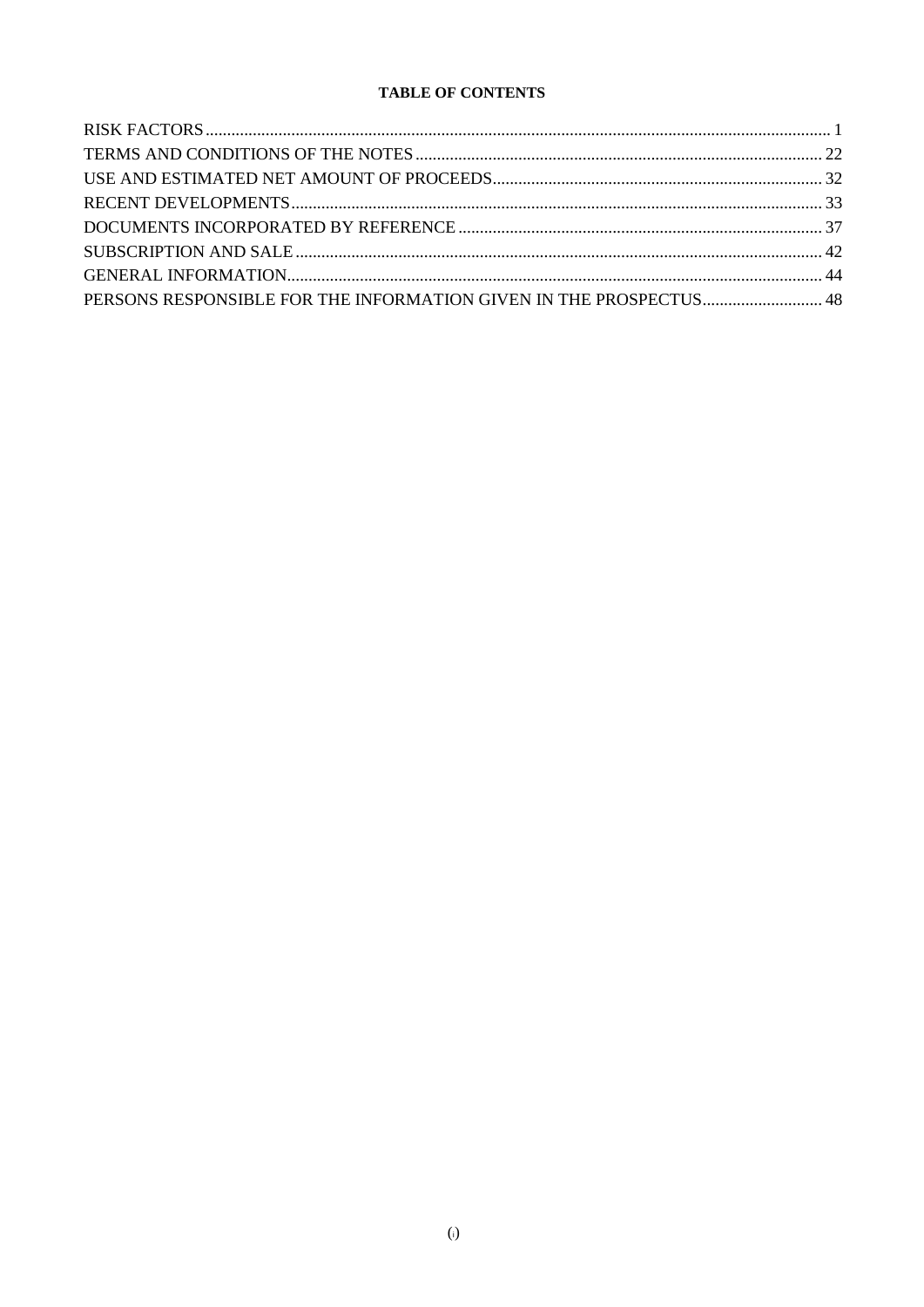# **RISK FACTORS**

<span id="page-4-0"></span>*The Issuer considers that the risk factors described below are important to make an investment decision in the Notes and/or may alter its ability to fulfil its obligations under the Notes towards investors. The risk factors may relate to the Issuer and the Group. The risk factors that the Issuer considers to be the most important at the date of this Prospectus are mentioned first within each of the risk categories in this Prospectus.*

*The following describes the main risk factors that the Issuer considers, as of the date hereof, material with respect to the Notes. The risks described below are not the only risks the Issuer and its subsidiaries face and they do not describe all of the risks of an investment in the Notes. The inability of the Issuer to pay interest, principal or other amounts on or in connection with any Notes may occur for other reasons and the Issuer does not represent that the statements below regarding the risks of holding any Notes are exhaustive. Additional risks and uncertainties not currently known to the Issuer or that it currently believes to be immaterial could also have a material impact on its business operations or on an investment in the Notes.*

*Prior to making an investment decision in the Notes, prospective investors should consider carefully all the information contained or incorporated by reference in this Prospectus, including the risk factors detailed below. In particular, prospective investors, subscribers and holders of Notes must make their own analysis and assessment of all the risks associated to the Notes and the risks related to the Issuer, its activities and financial position. They should also consult their own financial or legal advisors as to the risks entailed by an investment in the Notes and the suitability of such an investment in light of their particular circumstances.*

*The Notes should only be purchased by investors who are financial institutions or other professional investors or qualified investors who are able to assess the specific risks implied by an investment in the Notes, or who act on the advice of financial institutions.*

*Terms defined in "Terms and Conditions of the Notes" below shall have the same meaning where used below.*

# **1. Risks factors relating to the Issuer and the Group**

The below section presents the principal risks that could, on the date of this Prospectus, impact the business, financial position, reputation, results or the outlook of the Group, as identified in the preparation of the Group's risk mapping, which assesses their materiality, that is, the expected magnitude of their negative impact and their probability of occurrence, after taking into account the risk management action plans put in place. Within each of the risk categories described below, the risk factors that the Issuer considers to be the most material on the date of this Prospectus are described first. Other risks of which the Group is currently not aware, or risks that as of the date of this Prospectus it does not consider to be amongst the most material, could also negatively affect its activities.

# **1.1 Geopolitical and macro-economic risks**

# **1.1.1 Competition in the short, medium and long-haul air passenger and air freight transportation market**

# *Description of the risk*

As the leading group in terms of intercontinental traffic on departure from Europe, the Group is a major global air transport player; in 2018, the Group carried 101 million passengers between Europe and the rest of the world as well as on intra-European routes on departure from the Group's local markets.

The air transport industry is extremely competitive. The liberalization of the European market in 1997 and the ensuing increased competition between carriers has led to a reduction in fares.

In short and medium-haul, the Group competes with other airlines and, in particular, the low-cost carriers which have seen very rapid growth over the last fifteen years. It also competes with alternative means of transportation like the highspeed TGV rail network. An extension to the high-speed rail networks in Europe is likely to have a significant negative impact on the Group's activity and financial results.

In addition, self-connect platforms like Kiwi.com or easyJet Worldwide give the ability for different point-to-point airlines to offer connecting journeys. If these initiatives were to develop significantly and proved successful, current hub and spoke model of hub carriers like Air France or KLM could be affected.

The competition is also very intense in long-haul, particularly on the routes between Europe and Asia, due to the development of new rapidly-growing players like the Gulf State airlines, or on the transatlantic routes due to the growth of the low-cost, long-haul carriers.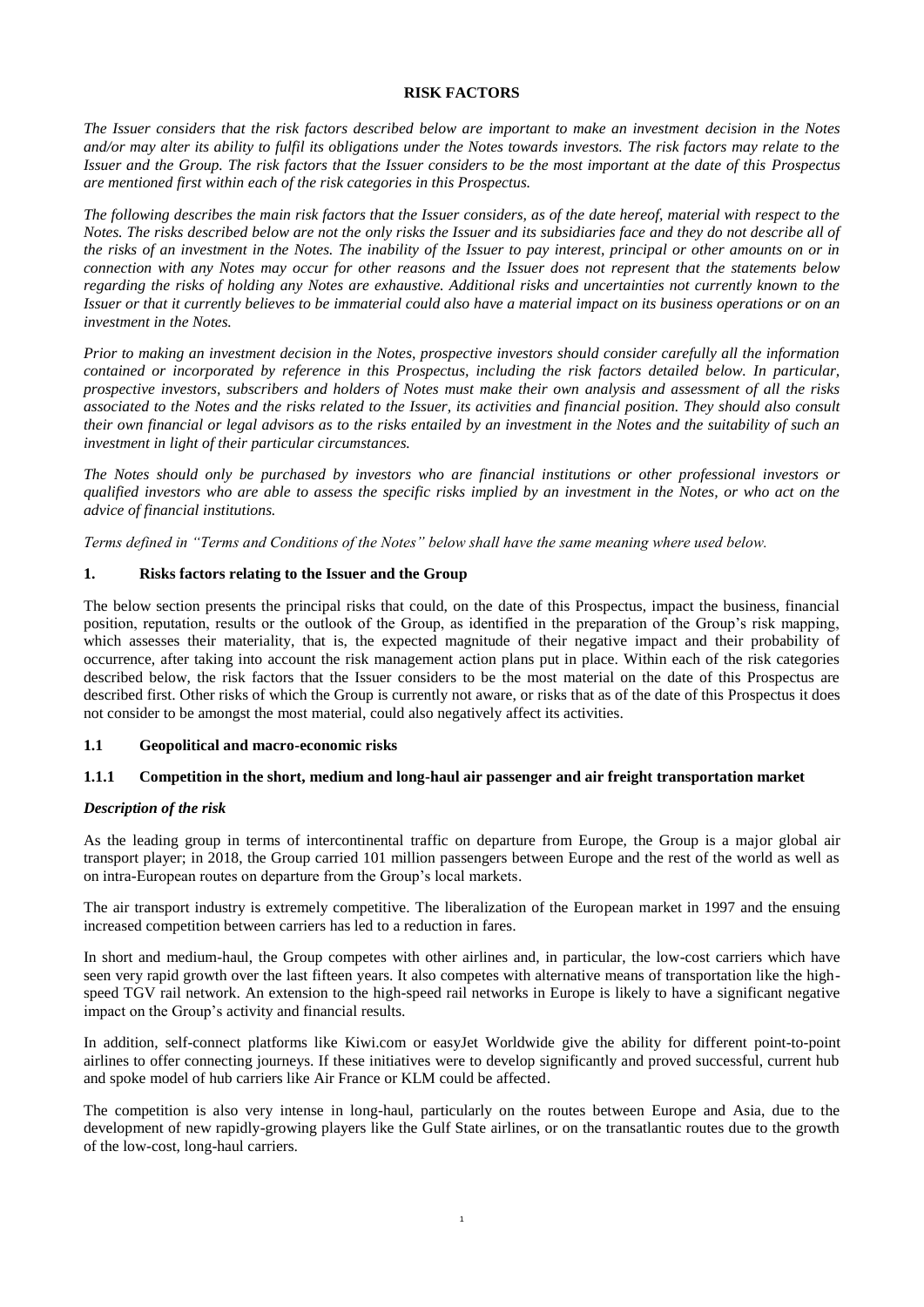# *Mitigating principles and actions*

The Group's different strategic plans seek to respond to these risks, particularly via the restructuring of the point-to-point operations, the accelerated development of Transavia, cost reduction, the product move up-market and the development of partnerships in large high-growth markets. In parallel, the Group is lobbying the authorities for a legal framework ensuring fair competition between carriers.

Furthermore, within the framework of the Open Skies agreement between Europe and the United States, European airlines are authorized to operate flights to the United States from any European airport. While this agreement potentially opens the way to increased competition for Paris-CDG and Amsterdam-Schiphol, it has also enabled Air France and KLM to expand their networks and strengthen cooperation within the SkyTeam alliance within the framework, notably, of a transatlantic joint-venture with their partners Delta Air Lines, Inc. and Alitalia.

# **1.1.2 Cyclical nature of the air transportation industry**

# *Description of the risk*

Local, regional and international economic conditions can have a significant negative impact on the Group's activities and, hence, its financial results. Periods of crisis or post-crisis with an unstable economic environment are liable to affect demand for transportation, both for tourism and business travel. Furthermore, during such periods, the Group may have to accept delivery of new aircraft or be unable to sell unused aircraft under acceptable financial conditions. For instance, as a result of the global financial crisis, in 2009, passenger demand decreased by 3.5% with an average load factor of 75.6% and freight showed a full-year decline of 10.1% with an average load factor of 49.1% (*source: IATA, January 2010*).

# *Mitigating principles and actions*

Air France - KLM has a balanced international geographical network enabling it to limit its exposure to risk within a steadily-growing air transportation environment at global level.

# **1.1.3 Trend in the oil price**

# *Description of the risk*

The fuel bill is one of the largest cost items for airlines making oil price volatility a risk for the air transportation industry. For the financial year ended December 31, 2018, aircraft fuel costs amounted to €4,958 million. A sharp increase in the oil price can have a material negative impact on the profitability of airlines, particularly if the economic environment does not enable them to adjust their pricing strategies (as an illustration, average annual oil prices increased by more than 40% between 2016 and 2018). Similarly, a sharp decline in fuel prices is favorable for airline profitability. However, the way in which airlines pass on a sharp fall in the fuel price in their fares is a factor of significant uncertainty.

# *Mitigating principles and actions*

In addition to permanent efforts to reduce fuel consumption, the Group has implemented a policy of systematically hedging the fuel price risk, as outlined in *Section 1.5 - Financial market risks on page 12 of this Prospectus*.

# **1.1.4 Terrorist attacks, threats of attack, geopolitical instability, epidemics and threats of epidemics**

# *Description of the risk*

Since 2016, the security situation resulting from terrorist attacks perpetrated in France, elsewhere in Europe and in the Group's operational zones, together with world-wide politico-security events (Middle Eastern and African countries) have all represented a range of security risks negatively impacting the Group. For example, the fourth quarter results of the financial year ended December 31, 2015 were affected by the Paris terrorist attacks in November 2015. The estimated impact in the fourth quarter revenues of the Group for the financial year ended December 31, 2015 amounted to  $E$ 120 million.

The occurrence of geopolitical instability, terrorist attacks or threats of attack, closure of airspace, military action, outbreaks of an epidemic or perception that an epidemic could occur (e.g. Influenza A) could have a negative impact on both the Group's passenger traffic, and thus its revenues, and on the level of operating expenses.

# *Mitigating principles and actions*

In terms of security, the Group's airlines comply with European and international regulations and submit regular reports to the competent authorities of the measures and procedures in place.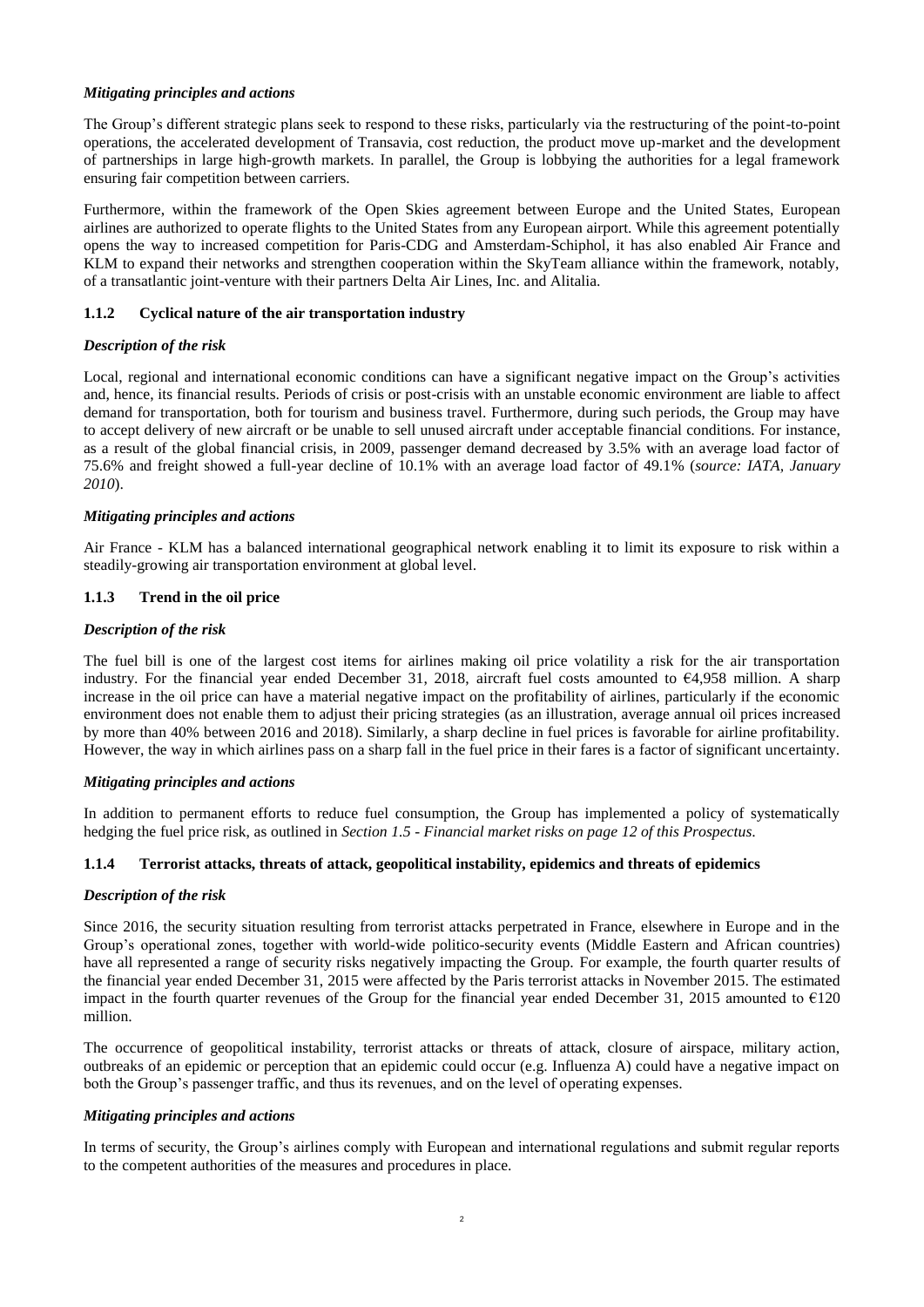The Group has no hedging in place for air transportation operating losses but is insured for the consequences of an attack on one of its aircraft, and has subscribed war and assimilated risks insurance.

The Group has implemented a series of safety and security management processes in line with the sector's best practices.

# *(a) Management of security risks*

Protecting individuals and assets from assault, terrorist attacks and threatened attacks, and potential threats to their integrity of any nature is also a major priority for the Group. The Security departments in each of Air France and KLM establish the security policies, analyze the threats and take all the appropriate measures, particularly in relation to the factors involved in geopolitical instability.

# *(b) Management of health risks*

Each airline is supported by a coordination structure responsible for prevention, crisis management, the circulation of health advice and liaising with the national and international authorities on outbreaks of epidemics or threats of epidemics. More recently, concerning the management of the health crises associated with the Ebola and Zika viruses, the airlines have been supported by a dedicated coordination structure. Air France bases its food safety standards on the ISO 22000 norm. To ensure strict control over the quality of catering services, Air France notably carries out some hundred hygiene audits and around 15,000 in-house microbiological checks every year.

The Group has also developed emergency plans and temporary adaptation procedures enabling an effective response to diverse situations should an epidemic, geopolitical or other type of event occur. The aim of these plans is the effective protection of passengers and staff, operational and service continuity, and the preservation of the long-term viability of the Group's businesses. These plans are regularly adjusted to take into account the lessons learnt from events experienced.

# **1.1.5 The United Kingdom's exit from the European Union (the "Brexit")**

# *Description of the risk*

Air France and KLM have originated approximately 30 000 international flights from the United Kingdom in 2019. The United Kingdom's exit from the European Union may take place on the basis of negotiated conditions and after a transition period ending December 31, 2020 or via a hard landing on January 31, 2020 ("hard Brexit"). On the latter hypothesis, there may be a number of adverse consequences in terms of the economy, market access and statutory authorizations.

# *Mitigating principles and actions*

Air France and KLM have measures in place to ensure that a hard landing by the UK has no serious consequences for the Group's airlines and is maintaining close, regular contact with the EU and national authorities. Based on an internal, indepth evaluation of the risks, even in the event of a no-deal scenario, Air France - KLM and the Group's airlines will be able to maintain their operations and maintenance activities without their being impacted. In addition, Air France and KLM have relatively less exposure than the other European (LCCs) or British carriers, in light of the number of international flights originating from the United Kingdom in 2019. Customs and logistics issues will, however, require close monitoring and contingency planning.

# **1.1.6 Competition and market trends in aircraft, engine and component maintenance**

# *Description of the risk*

Airframers, engine manufacturers and aircraft component manufacturers are rapidly expanding their after-sales services to offer customers increasingly-integrated aircraft maintenance solutions. This positioning corresponds to a long-term strategy based on leveraging intellectual property by selling licenses to maintenance providers seeking to exercise their business activity on certain products. This competition is putting pressure on the revenue side of the maintenance business (which represented 7% of the Group revenue for the financial year ended December 31, 2018) due to increased competition in the sale of services and, on the cost side, owing to an aggressive Original Equipment Manufacturers (OEMs) escalation policy. Ultimately, if it were to result in reduced competition in the aeronautics maintenance market, this trend could have an adverse impact on airline maintenance costs.

This trend is escalating, especially with the arrival of new aircraft such as the E-jet, A350, B787, etc. The ability to maintain balanced competitive conditions is a priority objective, both for Air France - KLM's commercial activity in maintenance and to contain the Group's maintenance costs.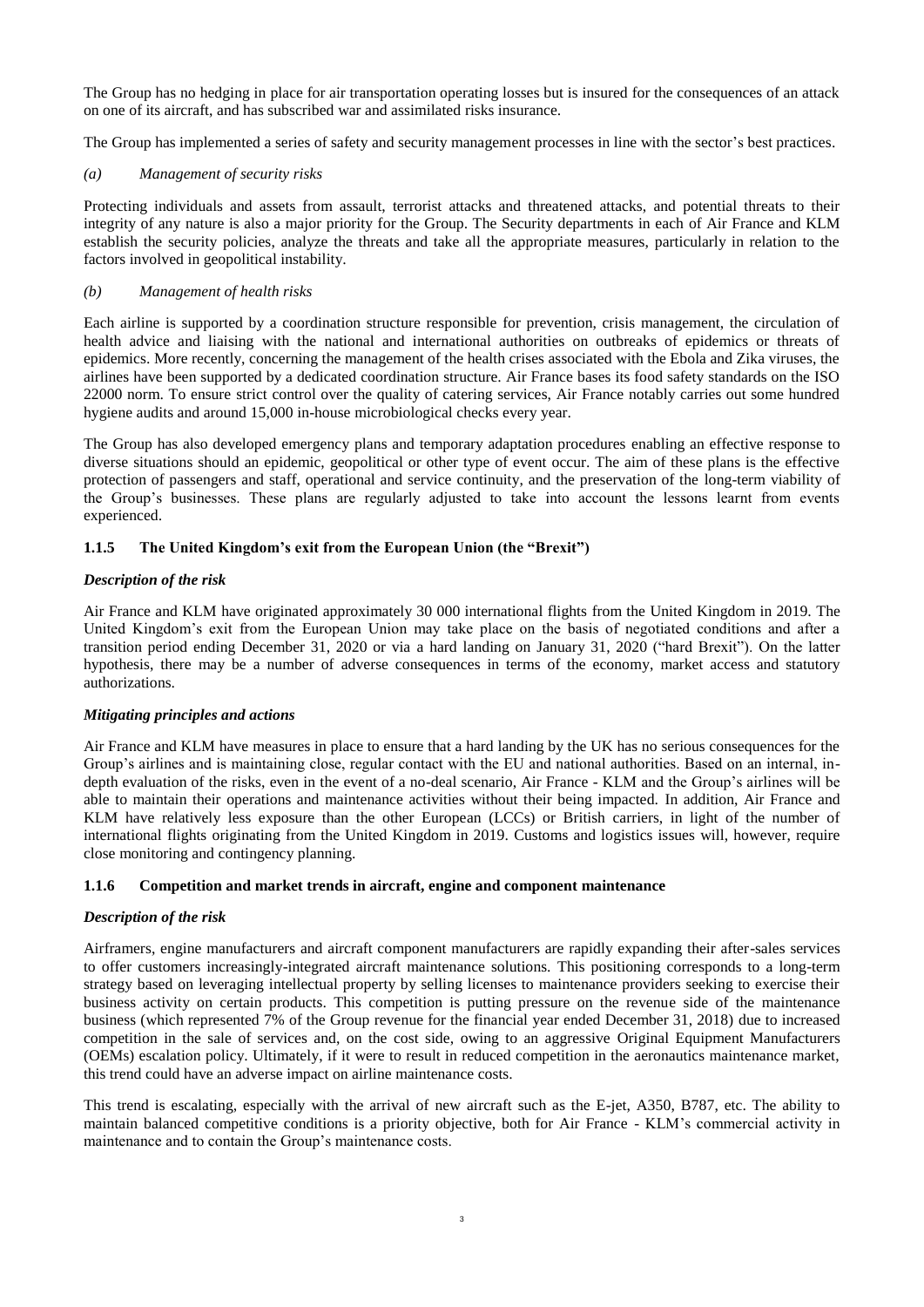The Maintenance, Repair, Overhaul (MRO) Market is showing healthy growth although most of this growth is outside the EU and especially in Asia. To maintain customer proximity and optimize the supply chain, further development of the AFI KLM E&M supply chain is needed via the expansion of local service centers and the regional industrial footprint.

#### *Mitigating principles and actions*

Air France - KLM is working on a number of initiatives to limit the impacts inherent to this risk:

- the involvement of the Maintenance teams in fleet renewal campaigns: procurement of licenses and the securing of industrial cooperation with OAMs/OEMs to be able to continue to develop Air France - KLM's commercial activity in maintenance;
- Air France KLM's current strong market position has the scale and scope to serve as a basis for win-win partnerships with OEMs and other airlines;
- developing repair solutions and the use of Used Serviceable Materials, thereby reducing the dependence on certain OEMs;
- negotiation of the value added contributed by licenses.

Furthermore, at the request of the airlines, IATA is maintaining a watching brief on this issue.

#### **1.2 Risks relating to the air transportation activity**

#### **1.2.1 Risks related to airline safety**

#### *Description of the risk*

Accident risk is inherent to air transportation which is why airline activities - passenger and cargo transportation, aircraft maintenance - are regulated by a series of European regulatory provisions, transposed into French and Dutch law. Compliance with these regulations governs whether an airline is awarded the AOC (Air Operator Certificate) which is valid for three years.

The national Civil Aviation Authority carries out a series of checks on the proper application of these rules covering notably the:

- designation of a senior executive and managers responsible for the principal operational functions;
- appropriate organization of the flight, ground, cargo and maintenance operations;
- deployment of a Safety Management System (SMS);
- implementation of a quality assurance system.

The materialization of this risk could have a significant negative impact on the Group's reputation and legal or financial consequences (see note 30.2.3 of the consolidated financial statements of the Group for the year ended 31 December 2018 incorporated by reference in this Prospectus).

#### *Mitigating principles and actions*

For Air France - KLM, Flight Safety is the absolute priority. Safety is fundamental to maintaining the confidence of customers and staff and is a day-to-day imperative which determines the Group's activity and the long-term future of the air transportation industry.

All of the Group's businesses are subject to numerous checks and certifications, and meet extremely strict standards and the highest level of regulations in the industry, both at European level with the European Aviation Safety Agency (EASA), and globally with the International Air Transport Association (IATA), whose IOSA Operational Safety Audit is a benchmark within the industry and leads to certification which must be renewed every two years. In 2018, successful audits again took place for both airlines, renewing the certification as of 2019.

To reach the highest possible level of Flight Safety, each airline updates and reinforces its SMS which defines in concrete terms the conditions for the implementation of its risk management system. The SMS, which is an integral part of the organization, procedures and corporate culture, is supported by a commitment made at the highest level of management, and by training and awareness-raising programs for all staff.

This risk is covered by the aviation insurance policy.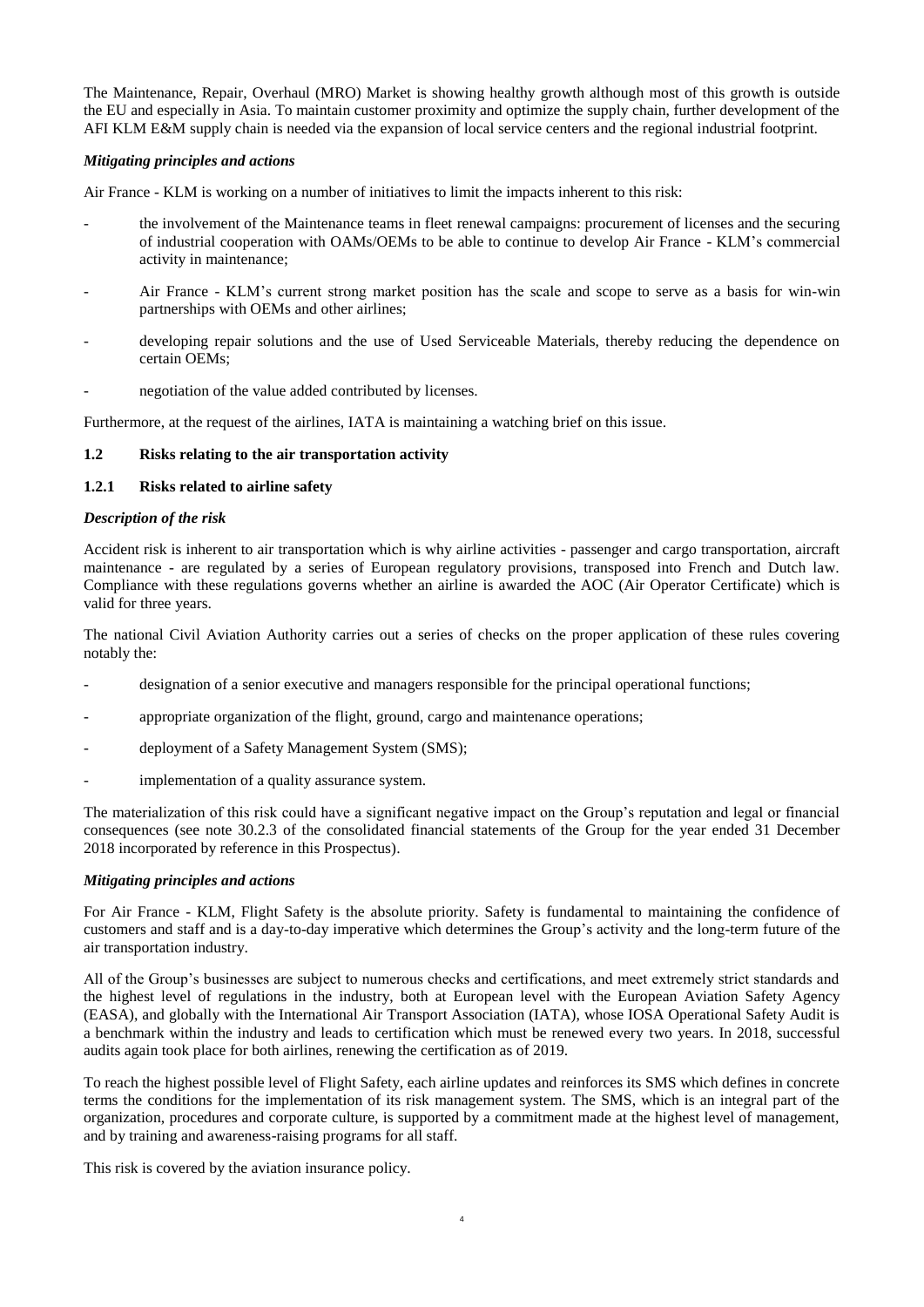# **1.2.2 Risks related to the environment**

# **1.2.2.1 Acceptability of air transportation growth**

# *Description of the risk*

Airlines accommodate their customers' increased need for mobility, while improving their own energy efficiency and maintaining noise hindrance at an acceptable level for those living near airports. There is increasing public pressure, at both local and global level, concerning flight-related environmental impacts from the aviation industry.

In this respect, the actions implemented by Air France - KLM to limit and reduce its environmental impacts directly influence its ability to manage and develop its activities ("license to grow") in all regions of the world and over the longterm.

The air transport industry is subject to a significant level of environmental legislation governing areas such as the exposure of people to aircraft noise and gas emissions, air quality, the treatment of waste products, and the introduction of taxes on airlines and obligations to ensure the compliance of their operations. As an example, from 2020, airplane tickets are likely to be taxed from  $\epsilon$ 1.50 to  $\epsilon$ 18 on all flights departing from France (and not to those arriving), except connecting flights. This tax will apply to all airlines and will be  $61.50$  in eco-class for domestic and intra-European flights, €9 for business class flights, €3 for non-EU eco-class flights and €18 for business class flights. This tax will raise funds for investments in greener transport infrastructure, including rail.

Such legislation may have a significant negative impact on the Group's operations and growth which could be reflected in more substantial costs and could lead to competitive distortions between airlines when applied solely to a specific geographical area.

# *Mitigating principles and actions*

The airline industry is amongst the sectors that are mobilizing the most to reduce their carbon footprints and was the first sector to commit to collectively reducing its CO2 emissions. As early as 2009, the International Air Transport Association (IATA) set an ambitious global commitment to stabilizing the CO2 emissions from international aviation at the 2020 level (Carbon Neutral Growth as of 2020), and to reducing CO2 emissions by 50% in 2050 relative to their 2005 level.

Air France - KLM is a member of the representative associations for the airline industry (IATA, ATAG, A4E, FNAM) which engage in lobbying activities directed at the relevant national, European and international authorities and bodies (ICAO, European Union, supervisory Ministries in France and the Netherlands) to promote effective solutions for the environment, but also to ensure that the measures which are put in place do not lead to any distortion in competition between the air transportation players. For example, Air France - KLM has always supported the implementation of a market-based mechanism for carbon emissions considering that, provided it is equitable, such a system is more effective from an environmental standpoint than a simple tax.

Regular discussion meetings take place with residents' associations, local elected representatives and the public authorities to address all the matters relating to the effects of air transportation activity around airports.

# **1.2.2.2 Climate change**

# *Description of the risk*

To meet the requirements relating to carbon budget and low-carbon strategy of Article 173 III of Act No. 2015-992 of August 17, 2015 relating to the Energy Transition for Green Growth, the Group takes into account the financial risks related to the effects of climate change.

Climate change will lead to more frequent extreme weather events that will have a greater or lesser impact on all world regions. Air operations depend on meteorological conditions and may be impacted by other natural phenomena (earthquakes, volcanic eruptions, floods, etc.) which may lead to operational disruption such as flight cancellations or delays and diversions. As a general rule, the duration of such adverse natural events tends to be short and their geographical range limited but they may require the temporary closure of an airport or airspace, such as the volcanic eruption of Eyjafjallajökull volcano in Island in 2010, where nearly 100,000 flights were cancelled in eleven European countries, leaving 10 million passengers on the ground. They may have a significant operational and financial repercussions for the Group's activity given the regulations requiring the Company to assist passengers in the European Union territory (e.g. passenger repatriation and accommodation).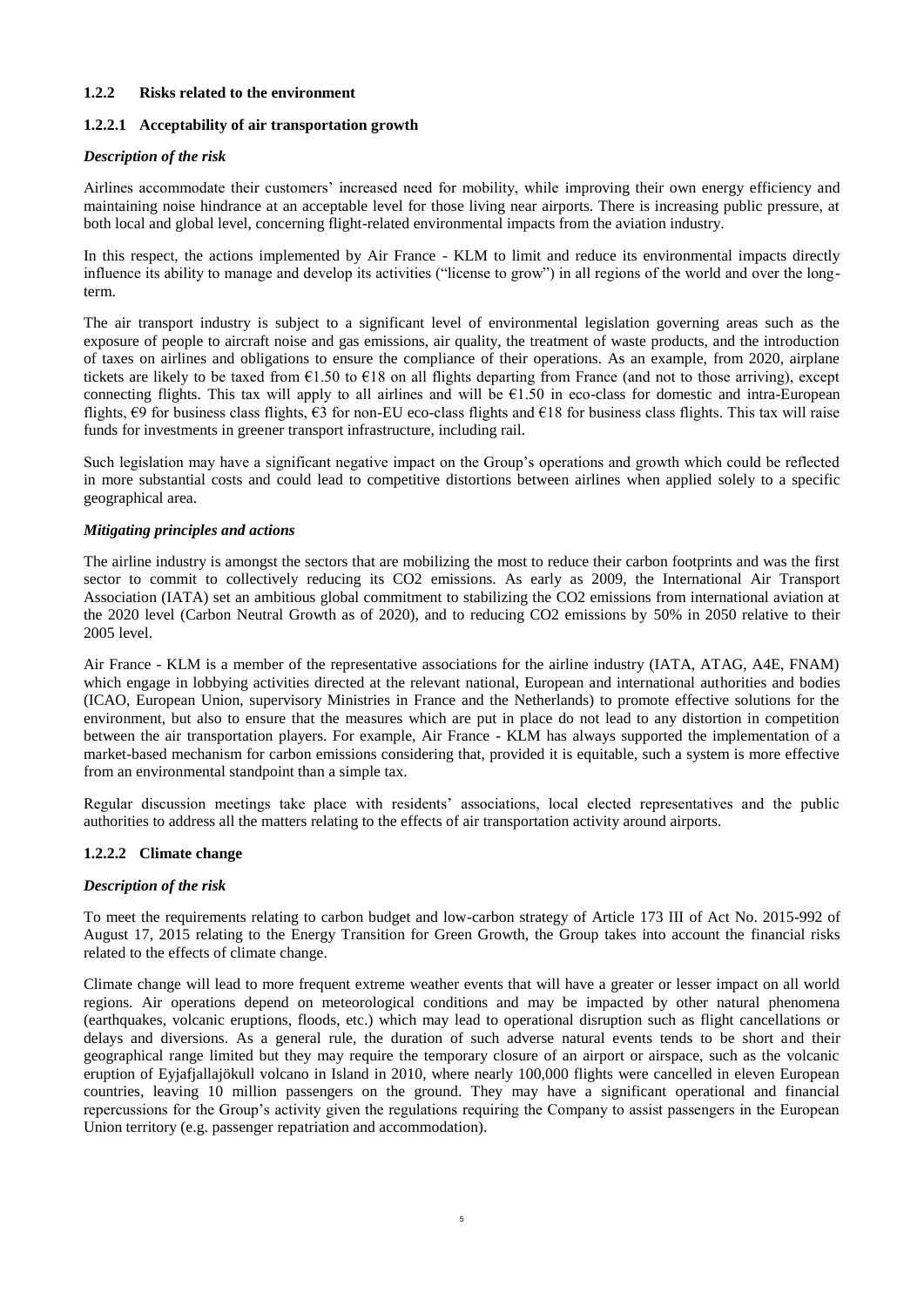# *Mitigating principles and actions*

To adapt to the already-visible consequences of climate change such as more frequent extreme weather events, Air France - KLM has a policy in place to ensure safe operational and passenger handling conditions, and regularly conducts comprehensive risk analyses to optimize these arrangements.

Through its international operations, Air France - KLM is present in all continents and operates in different weather conditions, including the most extreme. It regularly reviews the operational risks to improve the existing procedures. The operation of a network balanced between the different continents and the flexibility related to the composition of the fleet enable the financial consequences of these impacts to be minimized.

Within this context, Air France - KLM lobbies the French and European authorities, either directly or through representative bodies, to develop robust crisis management tools.

With its partners, the Group has deployed procedures aimed at guaranteeing its services as far as possible and also minimizing the consequences of these situations for its customers. In such circumstances, the Group deploys commercial measures to enable passengers to defer their travel if they so wish, or change their destination. The Group has no hedging in place for operating losses incurred due to such events.

The Group implements measures to mitigate the impact of climate change through a low-carbon strategy. The use of sustainable fuels is a promising avenue towards reducing CO2 emissions from aviation and a key element in achieving Air France - KLM's  $CO<sub>2</sub>$  emission reduction targets as well as those of the aviation industry as a whole.

# **1.2.2.3 Carbon credit risk**

# *Description of the risk*

As an air operator, the Group is an issuer of carbon dioxide, meaning that it has, since 2012, been subject to the European Union emission quota system (EU-ETS or European Union Emission Trading Scheme). It is thus required to offset its emissions by purchasing carbon quotas in the financial markets. For the financial year ended December 31, 2018, the Group's greenhouse gas emissions amounted to 27,571 ktons. In addition, for the financial year ended December 31, 2018, Air France, KLM, Transavia, HOP! and KLM Cityhopper purchased emission allowances equivalent to 3,081,906 tons of CO2.

As of 2021, the Group will be subject to the global carbon offsetting mechanism, adopted by the ICAO in October 2016.

The ICAO resolution stipulates that "CORSIA is to be the market-based measure applying to CO2 emissions from international aviation", thereby avoiding the imposition of overlapping national and regional mechanisms. Air France - KLM and the other IATA airlines are lobbying for the CORSIA provisions to replace the EU-ETS as of 2021 for the scope of international flights.

# *Mitigating principles and actions*

At financial level, the Group has implemented a carbon credit risk hedging strategy in the form of forward purchases, a strategy whose components are approved by the Risk Management Committee.

At operational level, the Group is also committed to exploring all avenues potentially reducing its fuel consumption and carbon emissions:

at its own initiative: modernization of the fleet and engines, improved fuel management, fuel savings plan, reduction in weight carried, improvement in operational procedures; and

in cooperation with the authorities: SESAR project (Single European Sky, optimization of air traffic control), improvement in operational procedures.

Furthermore, the Group supports and calls for research into the development and use of new more-environmentallyfriendly fuels (biofuels).

The Group also uses an internal carbon price (price range) when taking a decision on whether to proceed with investments and projects, to factor the carbon risk into its decision-making scenarios.

(*For more details on Risks related to the environment see Section 1.2 - Risks relating to the air transportation activity of this Prospectus*).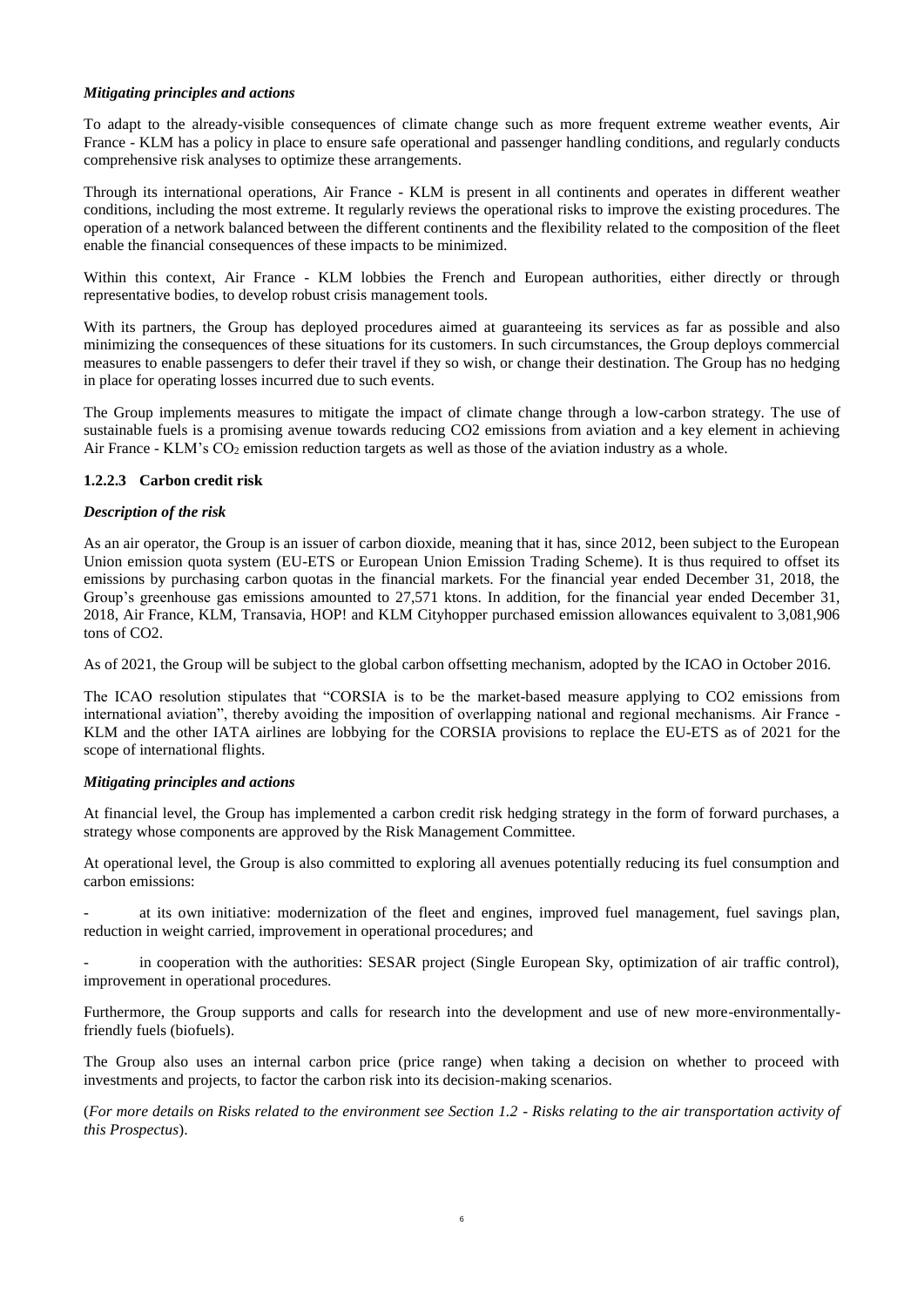# **1.2.3 Loss of flight slots or lack of access to flight slots**

# *Description of the risk*

Due to the saturation of major European airports, air carriers must obtain flight slots which are allocated in accordance with the terms and conditions defined in Regulation 95/93 issued by the EC Council of Ministers. Pursuant to this Regulation, at least 80% of the flight slots held by air carriers must be used during the period for which they have been allocated. Unused slots will be lost by this carrier and transferred into a pool. The Regulation does not provide for any exemptions to this rule for situations in which, due to a dramatic drop in traffic caused by exceptional events, air transport companies are required to reduce activity levels substantially and no longer use their flight slots at the required 80% level during the period in question. The European Commission can, however, decide to temporarily suspend Regulation 95/93 governing the loss of unused flight slots, as it has done on several occasions.

Any loss of flight slots or lack of access to flight slots due to airport saturation, which is particularly the case at Schiphol airport where growth capacity is currently limited, could have an impact in terms of market share, results and even growth.

# *Mitigating principles and actions*

Air France - KLM applies the provisions of the European Regulation on the allocation of flight slots, guaranteeing an air carrier the ongoing use of these slots from one season to another provided they have been used for 80% of the time excluding exceptional circumstances. Air France and KLM also liaise with their national authorities to ensure the regular availability at their principal hubs of the capacity necessary to the Group's growth.

#### **1.2.4 Out of sequence policy**

# *Description of the risk*

Air France and KLM, as well as many other airlines, have an out of sequence policy. This policy provides that a passenger purchasing a ticket and missing one stretch of its journey will not be authorized to fly the next stretch. This practice is being claimed as unfair by the European Bureau of Consumer's Union. Several court cases have been initiated. The risks related to possible negative decisions from those courts is for the Group to be driven to smoothen the above policy.

# *Mitigating principles and actions*

The out of sequence policy itself is being evaluated on all aspects in order to ensure a better cope with customers.

# **1.2.5 Reinforcement of passenger compensation rights**

#### *Description of the risk*

# *(a) European regulations*

Within the European Union, the rights of passengers in the event of flight delays, cancellation or denied boarding are defined by Regulation (EC) No.261/2004 of February 11, 2004 which came into force in 2005. It applies to all flights, whether scheduled or unscheduled, departing from an airport located in a European Union Member State (including Paris-Charles de Gaulle and Amsterdam Schiphol, the Group's two hubs) and establishes the European rules for compensation and assistance on denied boarding, substantial delay, flight cancellation and class downgrading.

Numerous rulings by the European Court of Justice (ECJ) have contributed to reinforcing passenger rights by reducing the possibilities for airlines to invoke "extraordinary circumstances" to exempt them from the compensation foreseen in Regulation No.261/2004.

The ever-stricter regulations applying to the European airlines, but only partially applicable to airlines of third-party countries, only increase the existing distortions to competition. The emergence of companies specialized in passenger compensation is increasing the financial cost resulting from this risk. The amount of compensation is, however, the same for Air France - KLM, whether the customer contacts the company directly or via an intermediary.

# *(b) US regulations*

In the United States, the regulation increasing US airline passenger protections came into effect on August 23, 2011, and its provisions are now in force.

The US regulations in terms of passenger rights apply to all airlines operating in the US territory and/or marketing flights to/from the United States which means that Air France - KLM is concerned by these US protections.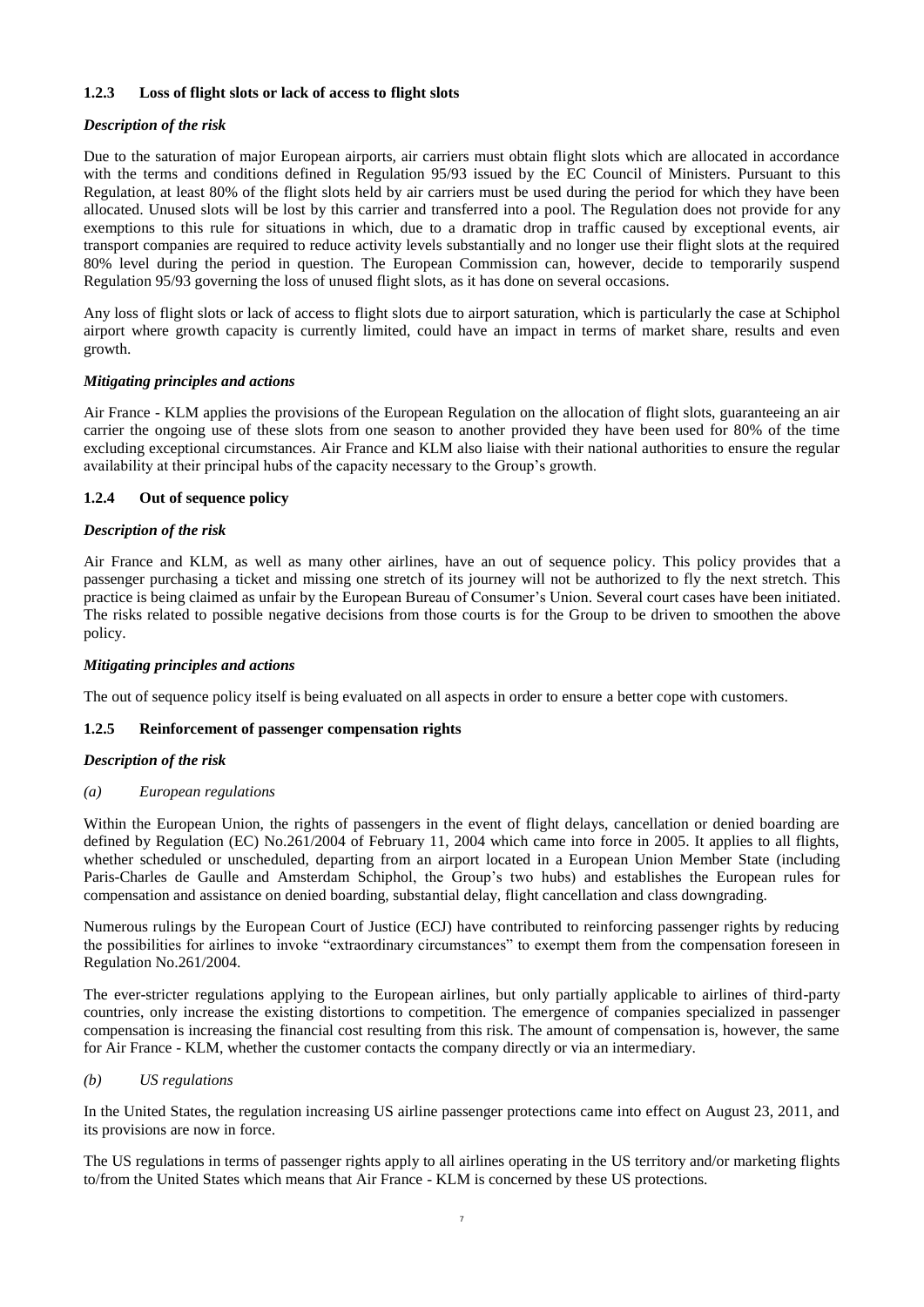#### *(c) National regulations*

IATA has collated some fifty national regulations in a database to be able to monitor changes more effectively.

If the Group fails to comply with these regulations, this could have a negative effect on the Group's results, business, reputation, financial position and outlook.

#### *Mitigating principles and actions*

To keep the effects of these regulations as much as possible within financially-acceptable limits, the Group lobbies the national and European institutions, both directly and indirectly through the air transportation industry's professional associations (IATA, A4E), to obtain reasonable obligations which create no competitive distortions or major additional costs which could lead it either to increase its fares or reduce costs.

#### **1.2.6 Changes in international, national or regional regulations and legislation**

#### *Description of the risk*

Air transportation activities remain highly regulated particularly with regard to the allocation of traffic rights for extracommunity services and the conditions relating to operations (standards on safety, aircraft noise, CO2 emissions, airport access and the allocation of slots). Within this context, the EU institutions can adopt regulations which may prove restrictive for airlines and are liable to have significant organizational and/or financial impacts. Any changes to regulations and legislation may increase the Group's operating expenses or reduce its revenues.

#### *Mitigating principles and actions*

The Air France - KLM Group actively defends its positions with the French and Dutch governments and European institutions, both directly and through industry bodies such as the Airlines for Europe association (A4E) regarding, firstly, changes to European and national regulations, and, secondly, a reasonable and balanced allocation of traffic rights to non-European airlines.

#### **1.2.7 Regulatory authorities' inquiry into the commercial cooperation agreements between carriers**

#### *Description of the risk*

Alliance operations and commercial cooperation are required to comply with the competition law in force. Airlines are required, particularly in Europe, to ensure that their operations are compliant with the applicable competition rules. At any time, the European Commission also has the right to open inquiries into any cases of cooperation it considers of interest to the European Community. For example, the joint-venture between Air France, KLM, Delta and Alitalia was the subject of such an inquiry (it has been successfully closed in 2015). In case of such inquiries against the Group, this could have a negative effect on the Group's results, business, reputation, financial position and outlook.

#### *Mitigating principles and actions*

In May 2015, the Directorate General for Competition (DG COMP) adopted a favorable decision pursuant to Article 101 of the Treaty on the Functioning of the European Union on the transatlantic joint-venture (Air France - KLM, Delta Air Lines, Inc., Alitalia).

In light of the final undertakings offered by the transatlantic joint-venture, the Commission authorized this agreement for a ten-year period as from the date of its adoption.

The US authorities had already published their conclusions, recognizing the benefits for competition of this joint-venture. In this regard, the joint-venture between Air France - KLM, Delta and Alitalia has benefited from anti-trust immunity (ATI) on departure from the United States since 2008.

# **1.2.8 Commitments made by Air France and KLM vis-à-vis the European Commission**

#### *Description of the risk*

In 2003, for the European Commission to authorize the business combination between Air France and KLM, the two companies had to make a number of commitments, notably with regard to the possibility of making landing and takeoff slots available to competitors at certain airports. These commitments (read in combination with those made within the framework of the May 2015 decision relating to SkyTeam) were recently invoked by Norwegian to access slots at the Amsterdam-Schiphol hub to be able to operate four flights a week between Amsterdam and New York as of the Summer 2019 season. In the event commitments would be challenged by competitors, this could have a negative effect on the Group's results, business, reputation, financial position and outlook.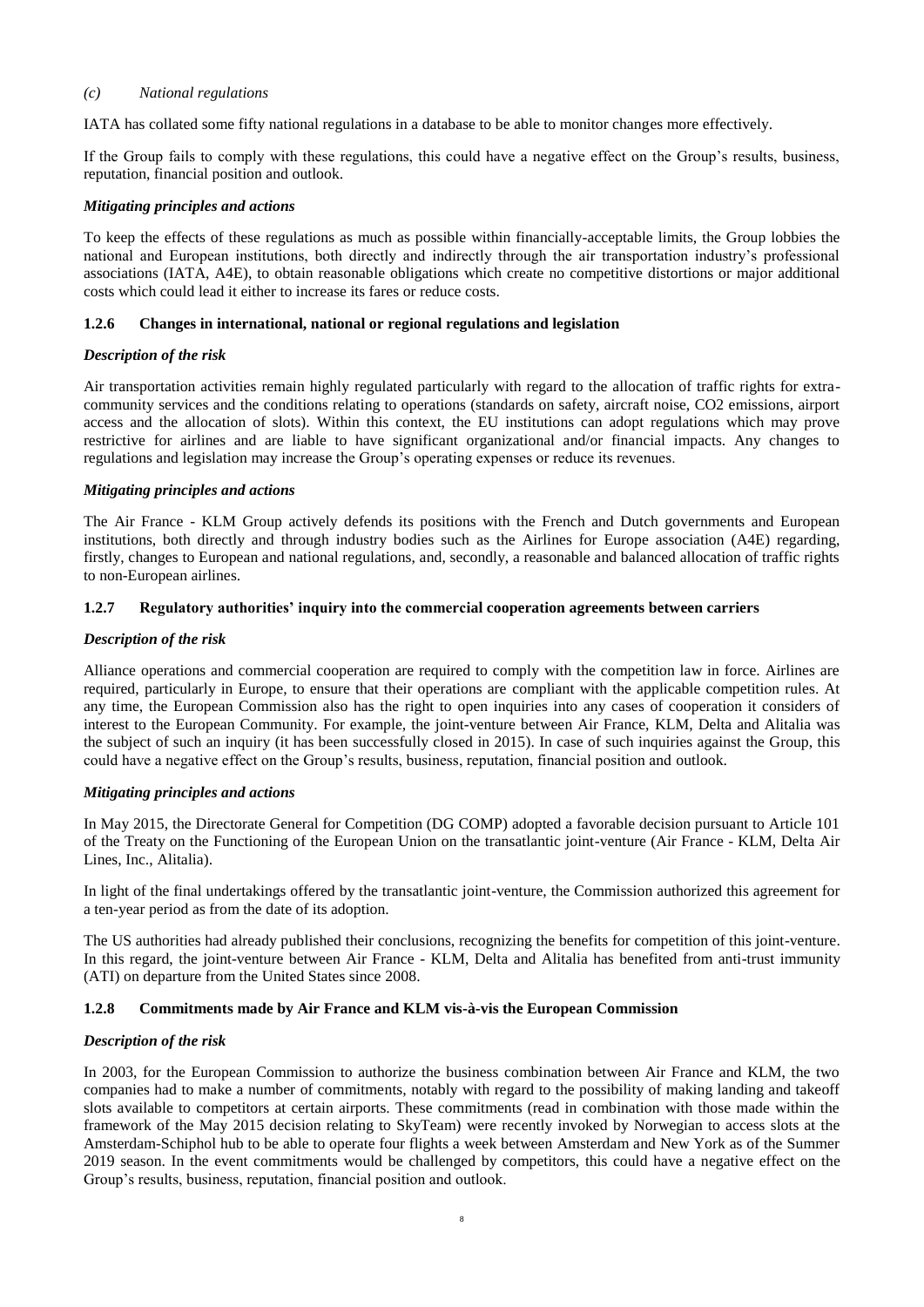# *Mitigating principles and actions*

The Air France - KLM Group has ascertained that the eventual consequences of slot availability is unlikely to lead to a financial impact on its results for the relevant routes that is deemed to be material. Furthermore, Air France - KLM remains in regular touch with the Commission to discuss the need to maintain these commitments adopted nearly fifteen years ago.

# **1.3 Risks related to the Group's processes**

#### **1.3.1 Failure of a critical IT system, IT risks and cyber criminality**

The IT and telecommunications systems are of primordial importance when it comes to the Group's day-to-day functioning. The IT applications, deployed in the operating centers or via cloud computing systems, are accessed via a network comprising thousands of work positions and a growing number of mobile devices. The information contained in all these systems is exposed to a growing number of threats. The information exchanged with customers and third parties is proliferating while aircraft are increasingly connected to the Information System. The number of laws and regulations to be taken into account is also growing.

#### **1.3.1.1 Business continuity and regulatory compliance**

#### *Description of the risk*

The IT systems, including revenue management systems and booking systems (including Altea) used by the Group, and the information they contain may be exposed to risks concerning continuity of functioning, data security and regulatory compliance. These risks have diverse origins both inside and outside the Group. Despite a policy of strengthening and continuously monitoring the resilience and security of its information systems, a major failure or interruption resulting from an incident (such as a power outage or fire), computer virus, computer attack or other cause could have a significant negative impact on the Group's activity, reputation, revenues and costs, and thus its results.

#### *Mitigating principles and actions*

The Group Executive Vice-President, Information Technology, assisted by the Group IT Committee and the Group Chief Information Security Officer, is responsible for managing the risks relating to their processes and defining, in particular, the IT and Telecommunications Security policy.

The context requires a high level of security, which is guaranteed by the mandate of the Head of IT and his staff who are responsible for System security. Air France and KLM ensure the allocation of the resources required to counter such threats, secure the information and guarantee the regulatory compliance of the information systems.

Air France - KLM monitors the secure functioning of the IT systems on a permanent basis. Dedicated help centers and redundant networks guarantee the availability and accessibility of data and IT processing in the event of major incidents.

The infrastructures of the back-up operating centers and business continuity plans are tested regularly. The access controls to the IT systems and to the data exchanged within the Issuer are governed by rules which meet international laws and standards.

Companies specializing in IT security, external auditors, Internal Audit and Internal Control all regularly evaluate the relevance and effectiveness of the solutions in place.

The risk of damage to the IT facilities and any resulting business interruption are covered by an insurance policy.

# **1.3.1.2 Data security**

#### *Description of the risk*

As airline companies, Air France and KLM collect personal data from their customers and employees. Management of the Group's assets is supported by rigorous management of the required data, whose consistency and integrity presents a permanent challenge in IT projects, and in the operation of digital services. Frequent changes to both applications and processes call for the ongoing adaptation of IT management tools and methods, in coordination with the businesses and their regulatory and operational requirements. If the Group fails to implement such frequent changes or to protect data of a personal nature pursuant to the relevant laws and regulation, this could have a negative impact on the Group's activity, reputation, revenues and costs, and thus its results.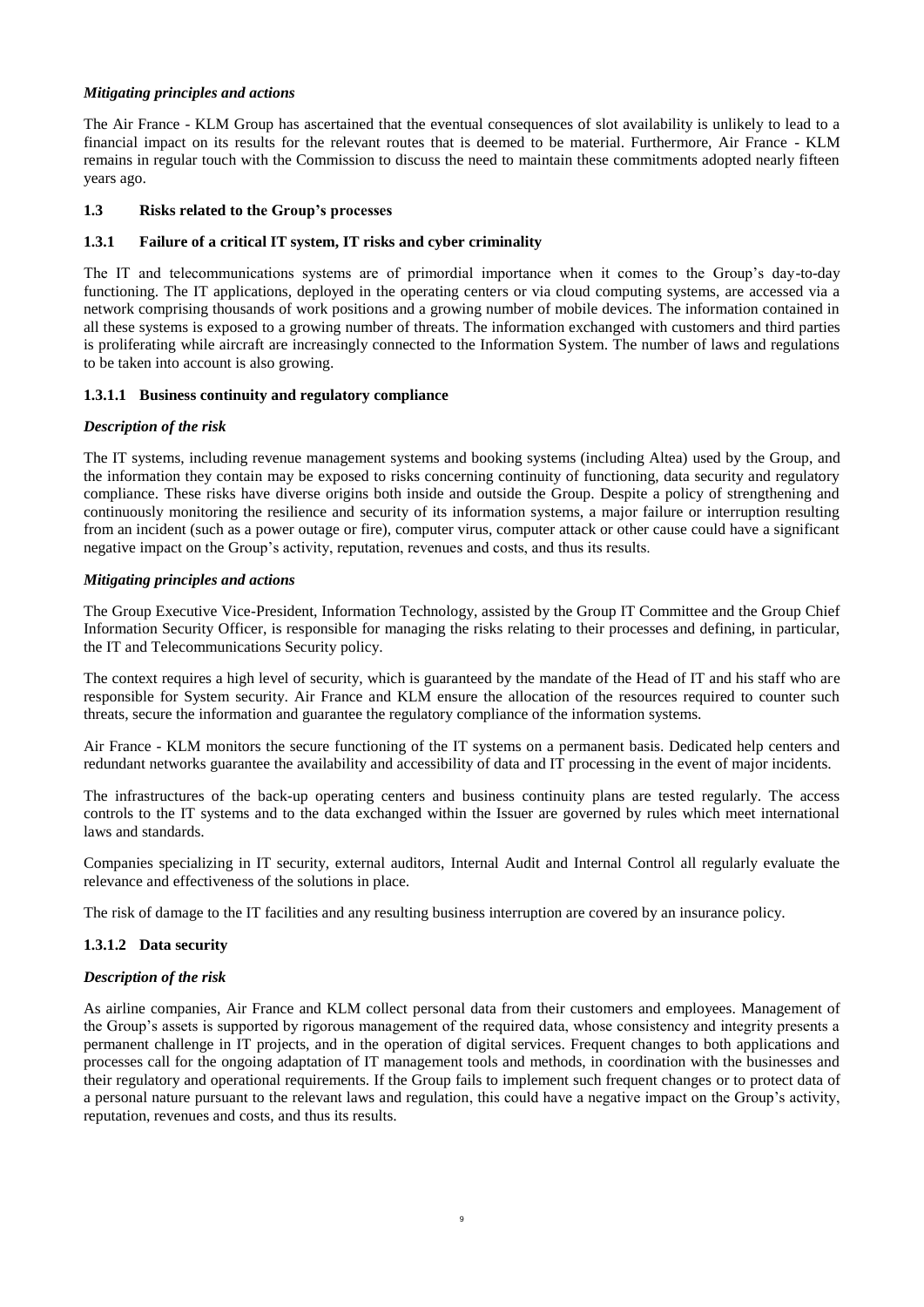# *Mitigating principles and actions*

The Group's IT division implements security rules aimed at reducing the risks related to new technologies, particularly mobile data terminals. The access controls to IT applications and to the computer files at each work station together with control over the data exchanged outside the Company all comply with rules pursuant to national, European and international standards. Campaigns to raise the awareness of all staff on the potential threats and encourage best practices are regularly carried out. Specialized companies, external auditors and Internal Audit all regularly evaluate the effectiveness of the solutions in place.

Data security is a priority for the Group, and specifically the protection of data of a personal nature pursuant to the relevant laws and regulations. The new EU General Data Protection Regulation (GDPR) is being applied via the GDPR and NIS compliance programs. Within each company, specialist teams ensure that the processing of personal information by the company complies with the relevant legislation.

In each Air France and KLM company, the Data Privacy Officers define the applicable policies, promote the data protection culture and ensure the effective fulfilment of the regulatory standards.

# **1.3.1.3 Cybercriminality**

# *Description of the risk*

As with any business making extensive use of modern communication and IT data processing technologies, including revenue management systems and booking systems (including Altea), the Group is exposed to threats of cybercriminality.

Cyber-criminality refers to a wide range of different activities related to the improper use of data and the Information System for personal, financial and psychological ends. Their heavy dependence on IT and communication technologies makes airlines vulnerable to cyber-criminality. If the Group fails to face such cyber-criminality, this could have a negative impact on the Group's activity, reputation, revenues and costs, and thus its results.

# *Mitigating principles and actions*

To protect itself against this risk, the Group deploys substantial resources aimed at ensuring business continuity, data protection, the security of personal information pursuant to law and the safeguarding of at-risk tangible and intangible assets.

The Cybercrime program, approved by the Group's Audit Committee, covers the prevention and detection procedures such as Cyber-threat surveillance, evaluations of Information System security and tests to pinpoint any Information System incursions via the internet. There are regular awareness-raising campaigns on IT security for staff across the Issuer. An audit of this program was realized in 2017 which confirmed the best practices in place and the orientations adopted. The recommended improvements have been added to the program. The Group complies with the Cyber standards of the Original Aircraft Manufacturers.

In 2018, the Group subscribed a cyber insurance policy to transfer a part of this risk.

# **1.3.2 Non-compliance with regulations, including competition and anti-bribery laws**

# *Description of the risk*

Non-compliance with regulations, like competition laws, anti-bribery laws, trade sanctions or export control regulations owing to the unethical behavior of employees can result in a negative impact on the Group's reputation, and lead to substantial fines and other legal proceedings. The Group is currently involved in investigations in relation to anti-trust matters in the air-freight industry and in the passenger sector (see Note 17 on "Return obligation liability and other provisions" to the unaudited interim condensed consolidated first-half 2019 financial statements as at 30 June 2019 incorporated by reference in this Prospectus).

(*For more details see Section 1.2.7 of this Prospectus - Regulatory authorities' inquiry into the commercial cooperation agreements between carriers*).

# *Mitigating principles and actions*

Various measures are in place to mitigate the risk of non-compliance with laws and regulations. The preventive measures include, for example, guidelines in the form of manuals, policies and instructions to clarify expected and acceptable behavior, training in the form of e-learning as well as personal training, and the ability to report any compliance concerns.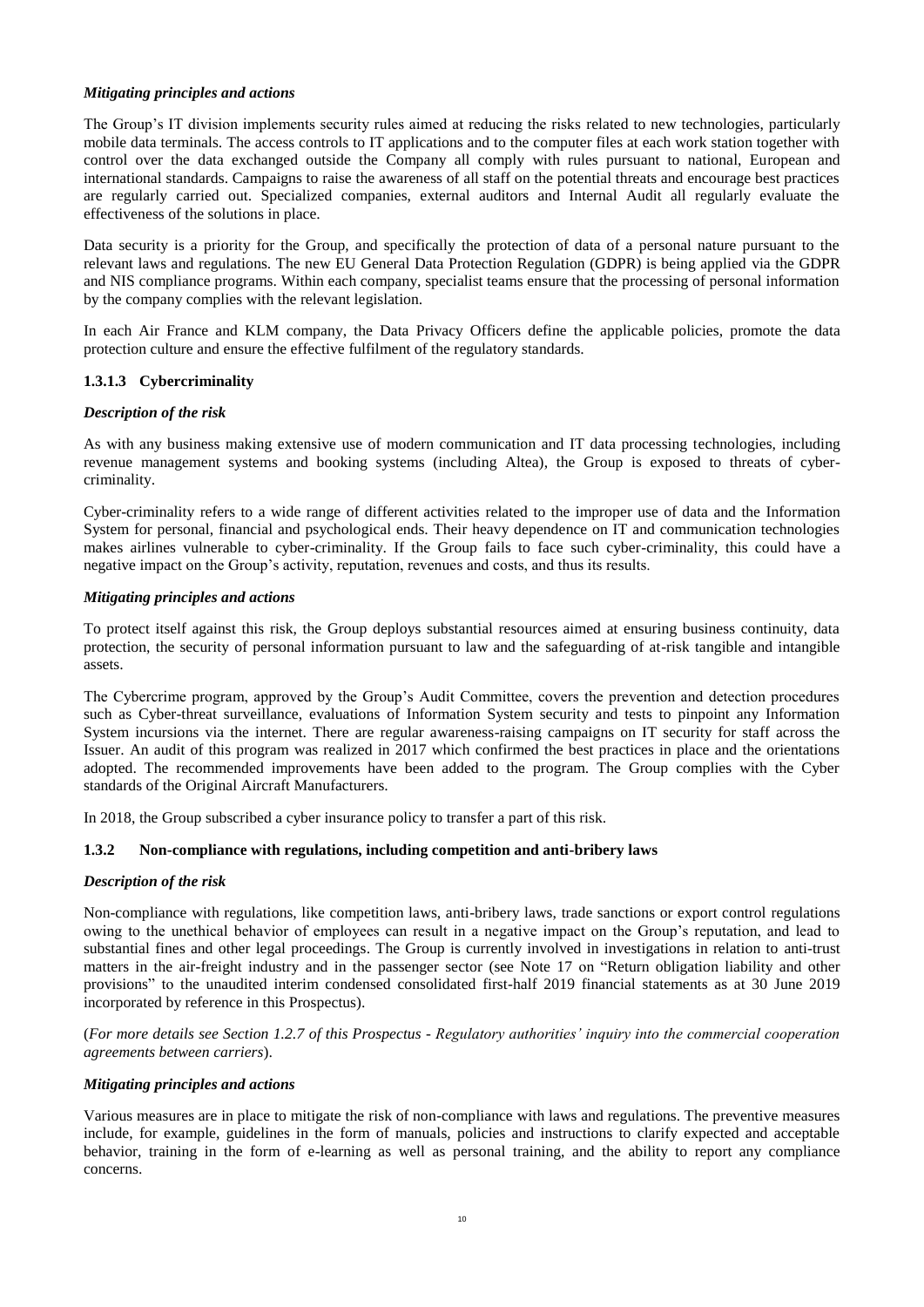With regard to competition law, Air France - KLM has developed its policy to prevent anti-competitive practices by circulating a Competition Law Compliance Manual which is available in three languages.

Other prevention-based tools include dedicated training modules. Having completed this training and taken an evaluation test, employees sign an individual declaration promising to respect the competition rules applying to their functions.

Regarding corruption, further to the anti-bribery campaign at the end of 2017, ongoing efforts have been deployed to further strengthen the awareness and knowledge of employees regarding the prevention of bribery like, for example, presentations and discussions, improved access to compliance documents and communication by the Group's management.

#### **1.3.3 Operational performance and customer risks**

# *Description of the risk*

For customers, operational performance is a cornerstone of the product. In the day-to-day operations, where there is pressure on airlines and growing congestion in airports and airlines, and where regulations are increasingly complex (e.g. security), within a context of social unrest within the airline industry but also externally (air traffic controller and ground handler strikes), increased traffic volume brings with it a risk of sub-optimal operational performance or a lower standard of customer service, leading to an increase in the costs of operational performance and a reduction in levels of customer satisfaction, which can result in a negative impact on the Group's reputation.

# *Mitigating principles and actions*

For both Air France and KLM, the operations control center is at the heart of operations and any disruption is managed in an integral manner. In 2018, numerous action plans were deployed on operational excellence, service disruption management and recovery, security, network agility, compensation procedure (EU261), crew and other critical resources. The goal is to reduce the number of distortions, reduce the impact on customers, improve customer satisfaction and reduce the costs of sub-optimal performance.

# **1.3.4 Working conditions and social dialogue**

# *Description of the risk*

Employees are at the heart of Air France - KLM and maintaining their trust is vital to enabling them to attain their highest standards of performance to the benefit of customers. Employee engagement and social stability is imperative for the long-term viability and success of the Issuer.

The staff in the different Group entities have different (local) HR contracts and policies which comply with the employment legislation in force in their respective countries. Strategic changes and changes impacting the working conditions of staff are applied pursuant to the legislation and protocols as defined for each of the entities comprising the Group.

The Group recognizes the constraints and risks to which it is exposed and the need to adapt to a more rapid pace of change. At the same time, the Group seeks to preserve cohesion by fostering a constructive and transparent workplace dialogue and by pursuing a policy based on respect and responsibility.

The Group's operations have been in the past and may in the future be disrupted by labour disputes such as strikes, walkouts, industrial action or other social unrest, which could also have a negative impact on the Group's operations, profits and image.

#### *Mitigating principles and actions*

To ensure the effective coordination of the workplace dialogue, responsibilities and accountabilities are defined for each entity and category of staff. At Group level, coordination takes place between the different entities, specifically for transverse topics concerning categories of staff across several entities. Significant changes to the HR policies and collective labor agreements are approved at the highest level of management within the airlines and the Group.

Various initiatives aimed at improving the workplace dialogue are planned and implemented in the different Group entities

In Air France and KLM, an Employee Promotor Score indicator has been implemented to measure the engagement of employees. The results feed into local action plans aimed at improving employee engagement and opening up the dialogue between managers and their teams. Decreasing the distance between management and staff is key to understanding the needs and concerns of staff, tackling any issues in a pro-active manner and avoiding any escalation.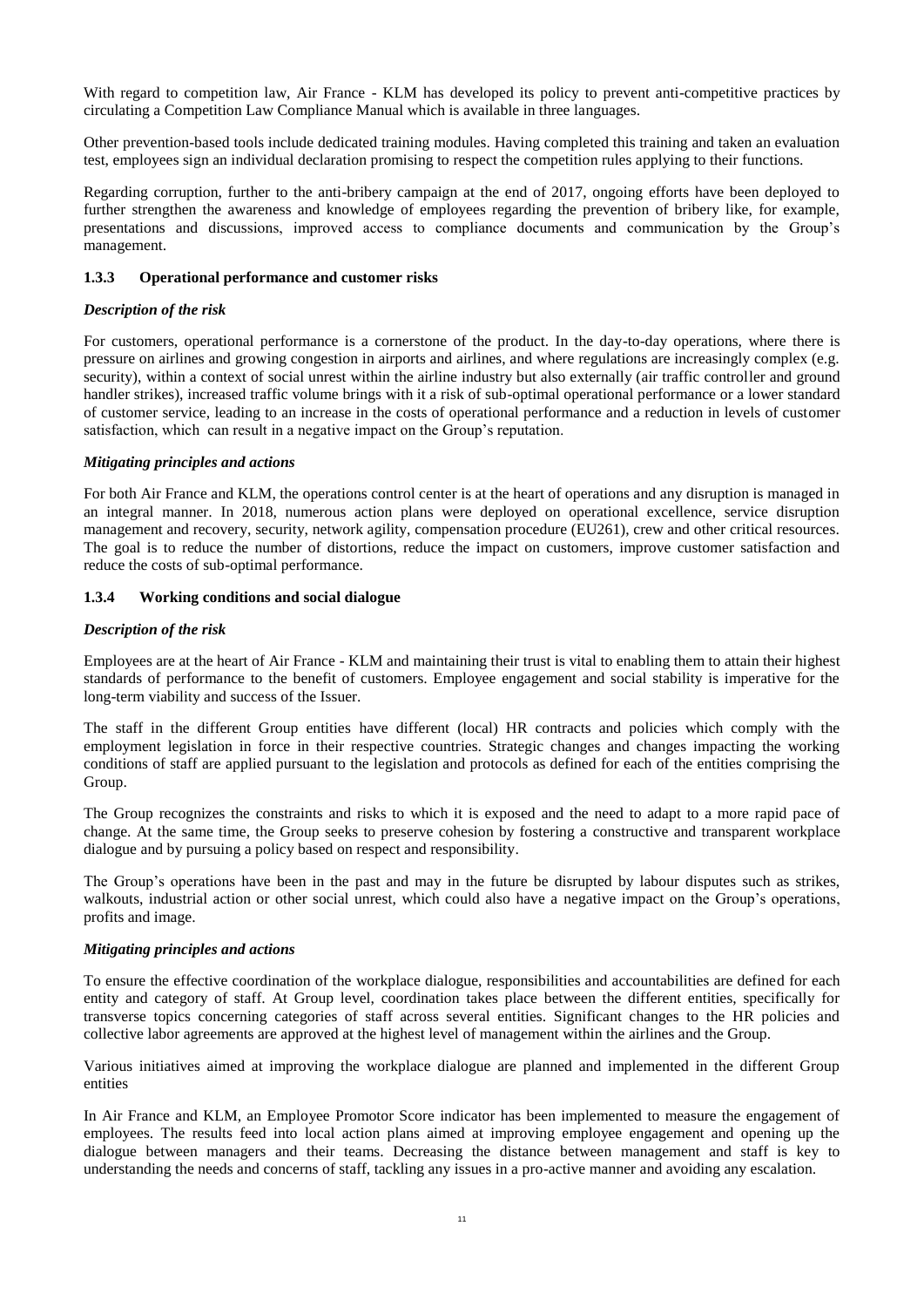The level of employee engagement is included in the targets for the highest level of management within Air France - KLM. Continuous monitoring takes place and the methodology will be subject to ongoing improvement.

# **1.3.5 Pension plans**

# *Description of the risk*

As of December 31, 2018, the Group's main commitment in terms of defined benefit schemes was the pension plan for Ground Staff based in the Netherlands. For the financial year ended December 31, 2018, retirement benefits amounted to €2,098 million.

Under IAS 19, the Air France - KLM Group is exposed to changes in external financial parameters (e.g. discount rates, future inflation rate) which could lead to annual fluctuations in its income statement and equity with no impact on cash. The changes in pension obligations together with the level of plan assets related to changes in actuarial assumptions are recognized in equity and are not taken against profit and loss. The potential volatility is explained in Note 4 on "Accounting principles - Employee benefits" and in Note 29 "Other provisions" to the consolidated financial statements for the financial year ended December 31, 2018 incorporated by reference in this Prospectus.

In particular, the KLM Ground Staff pension plan may create accounting volatility for the Group's equity.

Note 29 to the consolidated financial statements for the financial year ended December 31, 2018 incorporated by reference in this Prospectus presents the sensitivity of the defined benefit cost recognized in profit and loss and the defined benefit obligation to changes in the discount rate, and the level of increases to salaries and pensions.

# *Mitigating principles and actions*

The cash risk on recovery premiums for the Ground Staff pension plan is limited based on the funding agreement between the pension fund and KLM. The regular premium level is fixed.

The current calculations led to the KLM Ground Staff pension plan figuring as an asset in the balance sheet at December 31, 2018, the assets in the funds being higher than the value of the defined benefit obligations.

# **1.4 Legal risks**

During their ordinary course of business, the Group's companies could be involved in legal, administrative, criminal, or arbitration proceedings, especially concerning civil liability, competition, industrial, fiscal, or intellectual property claims, or claims relating to the environment and discrimination. In some of these proceedings, significant monetary claims have been made or may be made against one or more Group companies. The relevant provisions, if any, that the Group may have to record in its financial statements may not be sufficient, which could have a material adverse effect on its business, financial position, results and outlook. As of June 30, 2019, the Group's total provisions for litigation amounted to €404 million (see Note 17 to the Group's unaudited interim condensed consolidated financial statements for the six-month period ended June 30, 2019).

New proceedings, stemming from existing proceedings or otherwise, related to risks already identified by the Group or to new risks, could be initiated against a Group entity. These procedures, if they were to have an unfavourable outcome, could have a significant adverse effect on the Group's business, financial position, results and outlook.

# **1.5 Financial market risks**

# **1.5.1 Risks relating to the fuel price**

# *Description of the risk*

At December 31, 2018, the Air France - KLM Group's fuel exposure, based on futures prices at December 31, 2018 (\$54.80 a barrel for 2019 and \$56 a barrel for 2020), was as follows:

| (in US\$ million)                | 2019  | 2020  |
|----------------------------------|-------|-------|
| Gross expenditure before hedging | 5,707 | 6,050 |
| Hedge percentage                 | 58%   | 29%   |
| Gain on hedging                  | (321) | (193) |
| Net expenditure after hedging    | 6.028 | 6.243 |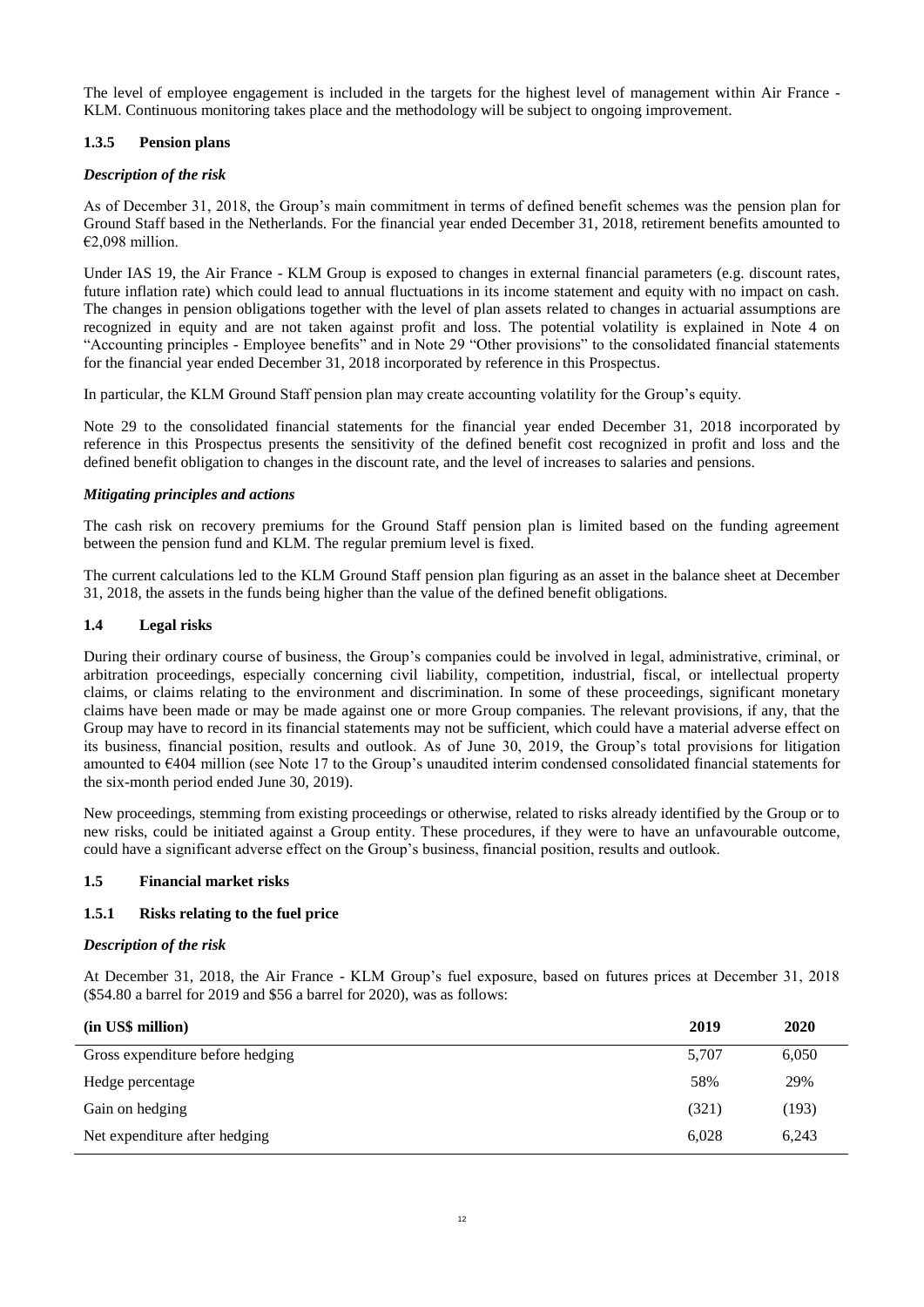Based on the forward curve at December 31, 2018, an increase of US\$10 per barrel over 2019 would give an average price of US\$64.76 per barrel and would lead to a US\$425 million increase in the fuel bill after hedging, i.e. a total fuel bill of US\$6,456 million for the Air France - KLM Group. Symmetrically, a fall of US\$10 per barrel over 2019 would give an average price of US\$44.76 per barrel and would lead to a US\$411 million reduction in the fuel bill after hedging, i.e. a total expense of US\$5,620 million.

#### *Mitigating principles and actions*

Risks related to the jet fuel price are hedged within the framework of a hedging strategy defined by the RMC and approved by the Board of Directors for the whole of the Air France - KLM Group.

The hedging strategy sets the time span of the hedges at two years (a rolling 24 months) and the target hedging ratio at 60%. Furthermore, the hedging is based on the use of simple futures or option-based instruments. These hedging instruments must be eligible for hedging pursuant to the accounting standards in force.

In respect of the application of IFRS 9, hedging by component has applied since January 1, 2018. Since the Group's fuel procurement is strongly correlated to the Jet Kerosene Cargoes CIF NEW index, components specific to this fuel risk are used (Brent ICE, Gasoil ICE, Jet CIF NWE) to align the fuel hedging accounting and the Group's risk management policy more effectively.

Within the framework of a dynamic approach, the Group has implemented the monitoring of indicators capping the potential maximum loss and the potential maximum gain (value of the portfolio prompting its restructuring).

Lastly, an indicator enabling the extreme risk of the portfolio to be measured has been deployed. The level of this Value at Risk indicator is calculated and analyzed every week and may also trigger a restructuring of the portfolio.

# **1.5.2 Currency risk**

Most of Air France - KLM's revenues are generated in euros. However, because of its international activities, the Group incurs currency exchange risks.

The Group's main exposure relates to the US dollar. Since expenditure on items such as fuel and components exceeds the amount of overall revenues in US dollars, the Group is a net buyer of US dollars, representing a residual structural risk.

As a result, any significant appreciation in the US dollar against the euro could result in a volatile and negative impact on the Group's financial results.

Additionally, the Group is a net seller of other currencies, the level of its revenues in currencies other than the dollar exceeding its expenditure. This exposure is much lower than with the US dollar. A significant decline in these currencies against the euro could have a negative effect on the Group's financial results.

# **1.5.2.1 Operational exposure**

# *Description of the risk*

*2019 operational exposure ("Transaction risk")*

| (in millions of currencies at December 31, 2018) | <b>US Dollar</b> | <b>Sterling</b> | Yen      |
|--------------------------------------------------|------------------|-----------------|----------|
| Net position before hedging                      | (2,779)          | 533             | 33.432   |
| Currency hedge                                   | 1.682            | (339)           | (16.100) |
| Net position after hedging                       | (1,097)          | 194             | 17.332   |

For 2019, the maximum impact on income before tax of a 10% currency variation relative to the euro is shown in the following table. These results cannot be extrapolated due to the use of option-based instruments.

| $(in \in million)$                | <b>US Dollar</b> | <b>Sterling</b> | Yen  |
|-----------------------------------|------------------|-----------------|------|
| 10% increase relative to the euro | (123)            | 28              | 41   |
| 10% fall relative to the euro     | 158              | 30)             | (38) |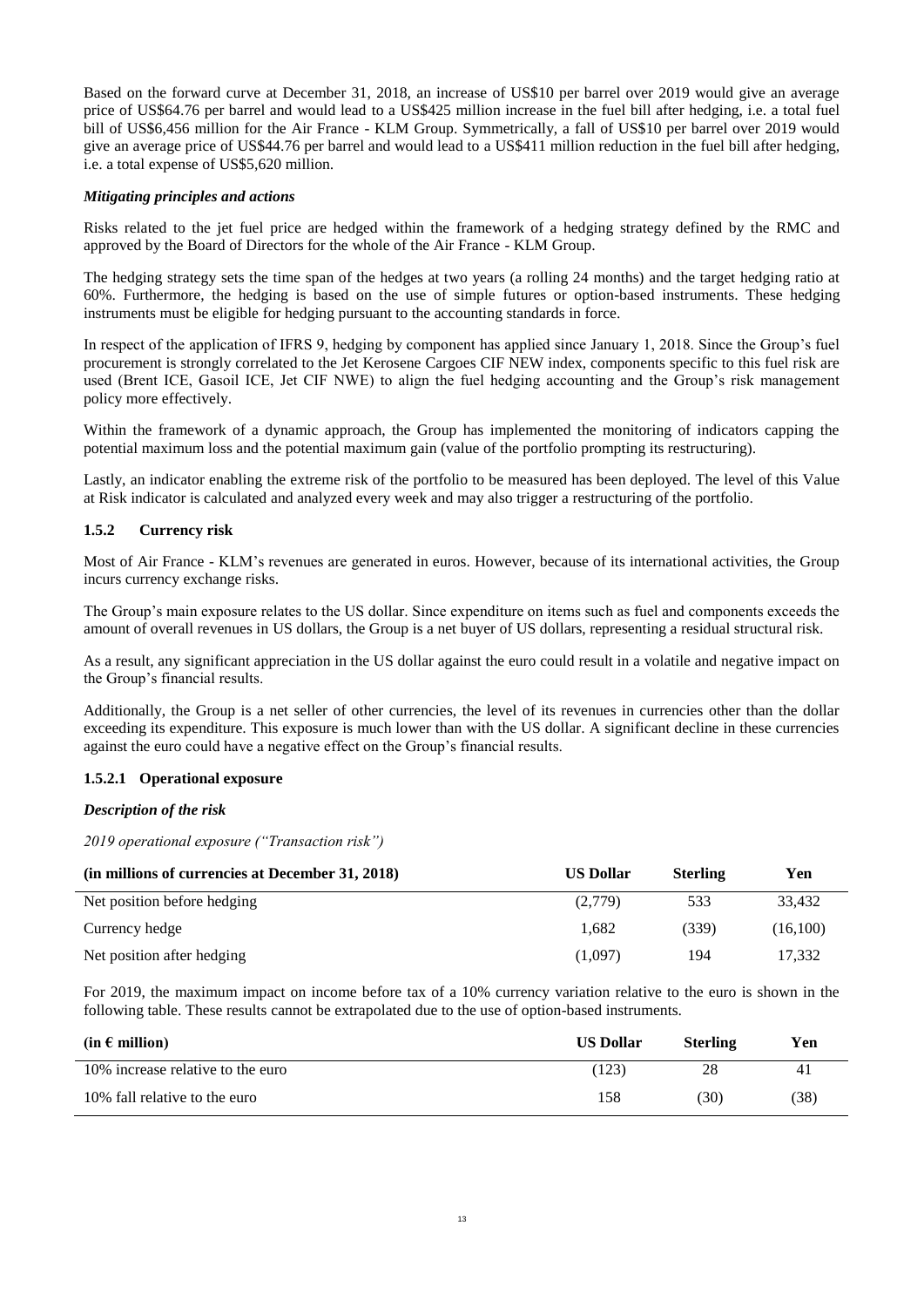# *Mitigating principles and actions*

The currency risk management for the Group's airline subsidiaries is centralized within each airline company while the currency risks incurred by investments by the Group's holding company are managed at holding company level.

The risk management of the Group's overall currency exposure is carried out on the basis of a forecast net exposure for each currency. Currencies highly correlated to the US dollar are usually aggregated with the US dollar exposure.

For each currency hedged, the time span of the hedging is a rolling 12 to 24-month period, the first four quarters being relatively more hedged than the following four. The RMC sets hedging targets for the US dollar, sterling and the yen.

# **1.5.2.2 Investment exposure ("Translation risk")**

# *Description of the risk*

Aircraft are purchased in US dollars, meaning that the Group is exposed to an appreciation in the US dollar relative to the euro in terms of its investment in flight equipment.

The net investments in US dollars figuring in the table below reflect the contractual commitments as of December 31, 2018.

| $(in \in million)$ | 2019    | 2020    | 2021    | 2022  | 2023    | 2024  |
|--------------------|---------|---------|---------|-------|---------|-------|
| Investments        | (1,575) | (1,088) | (1,500) | (963) | (1,045) | (394) |
| Currency hedge     | 1.488   | 938     | 890     | 613   | 230     | 65    |
| Hedge ratio        | 94%     | 86%     | 59%     | 64%   | 22%     | 17%   |

# *Mitigating principles and actions*

The hedging strategy provides for the implementation of a graduated level of hedging between the date aircraft are ordered and their delivery.

# **1.5.2.3 Exposure on indebtedness**

# *Description of the risk*

Since the application of IFRS 16 as of January 1, 2018, the Group's aircraft operating leases, which are mostly denominated in US dollars, have been recognized in the Group's debt. For airlines generating US dollar revenues, the revaluation of this debt in US dollars is neutralized at the accounting level in that this debt is a natural hedge against the Group's US dollar revenues. For airlines not generating US dollar revenues, US dollar-denominated assets and currency hedges are in place to mitigate the exchange rate risk.

The exchange rate risk on debt denominated in other currencies mostly concerns the yen (12%), the US dollar (6%) and the Swiss franc (5%).

# *Mitigating principles and actions*

The exchange rate risk on non-operating lease debt (non-IFRS 16) is limited. At December 31, 2018, 78% of the Group's gross debt, after taking into account derivative instruments, was euro-denominated, thereby significantly reducing the risk of currency fluctuation on the debt.

# **1.5.3 Counterparty risk exposure**

# *Description of the risk*

Except in the event of express dispensation from the Risk Management Committee (RMC), counterparties must benefit from a minimum rating of BBB+ (S&P) with the exception of mutual funds where the risk is considered negligible. The maximum commitments by counterparty are determined based on the quality and ranking of their ratings. The RMC also monitors the trend in the respective proportion each counterparty represents of the overall hedging portfolio (fuel, currency and interest rate) and investments. The positions of both Air France and KLM, together with those of the Air France - KLM parent company, are taken into account in the assessment of the overall exposure.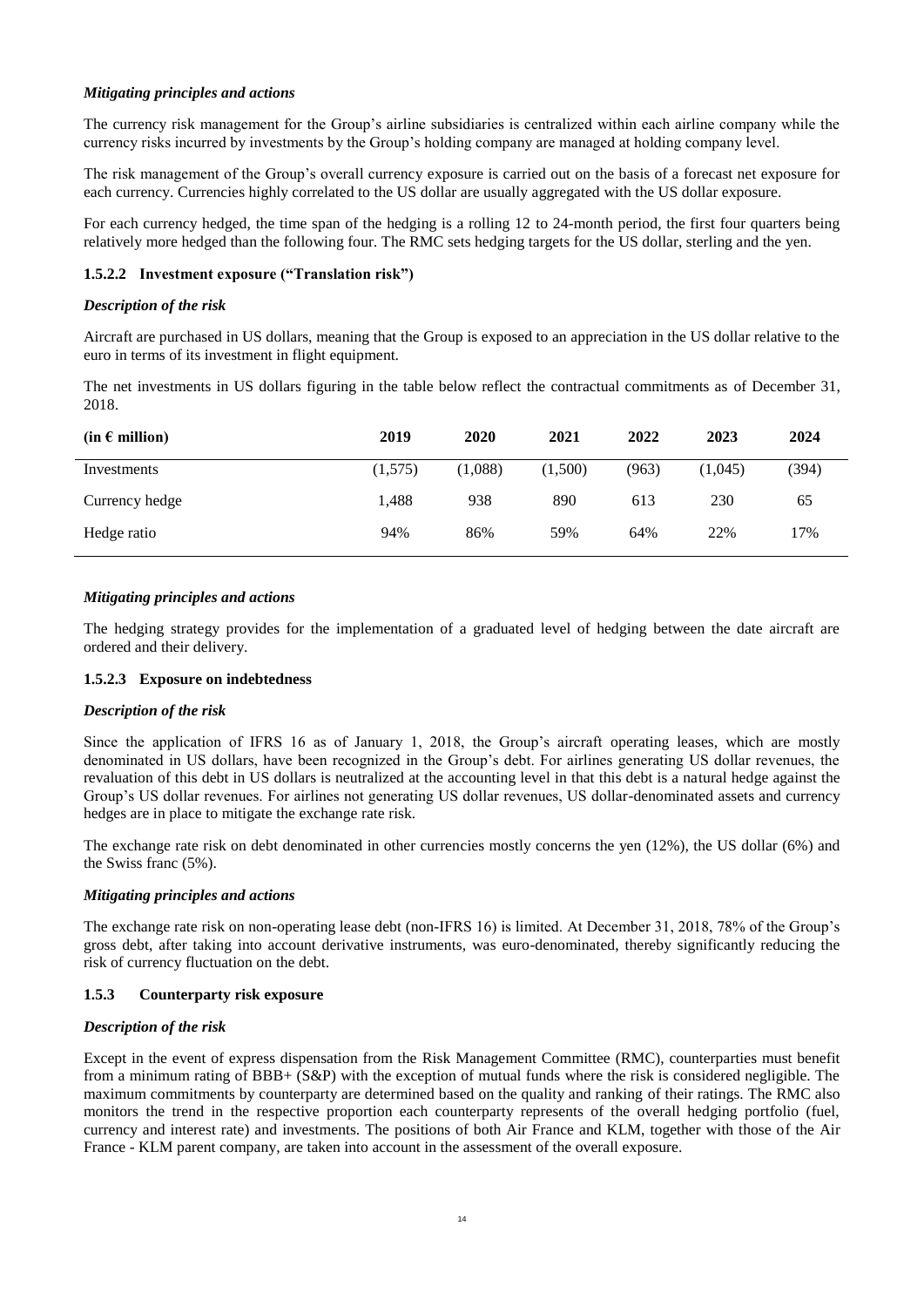# *Mitigating principles and actions*

The rules concerning the management of counterparty risk are established by the RMC and applied within each company.

A monthly report is established and circulated to the members of the General Management of the two airline companies. It is supplemented by real time information in the event of any real risk of a rating downgrade for counterparties.

# **1.5.4 Financing risk exposure**

# *Description of the risk*

*(a) Air France*

To finance its investments, Air France prioritizes long-term resources by raising conventional bank debt secured by its assets (in the form of mortgage debt or finance leases) and, when available, by using export credit.

*(b) KLM*

To finance its aircraft, KLM uses a number of different structures including traditional bank debt, finance leases and export credit.

In view of the application of prudential standards, the banks could continue to reduce their balance sheets in future years and consequently make a more limited volume of lending available to businesses.

*(c) Air France - KLM*

Air France - KLM has realized several bond issues. While the issues prior to 2014 had its subsidiaries Air France and KLM as guarantors, the issues since 2014 have been unsecured:

- an issue of plain vanilla bonds with a six-year maturity raising  $\epsilon$ 500 million in December 2012, which was redeemed in January 2018;
- an issue of plain vanilla bonds with a seven-year maturity raising  $600$  million in June 2014;
- an issue of subordinated perpetual notes raising  $600$  million in March and April 2015. In accordance with IFRS, these securities were booked as equity. In September 2018, a tender offer was launched for their repurchase and €196.7 million of bonds were presented and accepted. The outstanding subordinated perpetual bonds therefore amount to  $\epsilon$ 403.3 million, with a call feature at par and a coupon step up in 2020;
- an issue of plain vanilla bonds with a six-year maturity raising  $\epsilon$ 400 million in October 2016; and
- an issue of plain vanilla bonds with a ten-year maturity raising US\$145 million via a private placement in December 2016.

# *Mitigating principles and actions*

The financing strategy is decided by the Group in coordination with the Air France Group and the KLM Group. The Air France - KLM Group's financing is mainly composed of bonds and debt collateralized by assets. For the bonds, the issuer is mainly Air France - KLM SA.

Furthermore, in view of its investment program, particularly in the fleet, the Air France - KLM Group also plans to be active in the financing market. In the current market conditions, the Group thus intends to finance its forthcoming aircraft deliveries using collateralized debt. These financing or refinancing operations will, as usual, be the subject of requests for proposals.

The Group also plans to mitigate the risk to more limited volume of lending available to businesses by adapting its financing strategy:

- more systematic recourse to financing in the market via Air France KLM;
- diversification in the number of banking counterparties.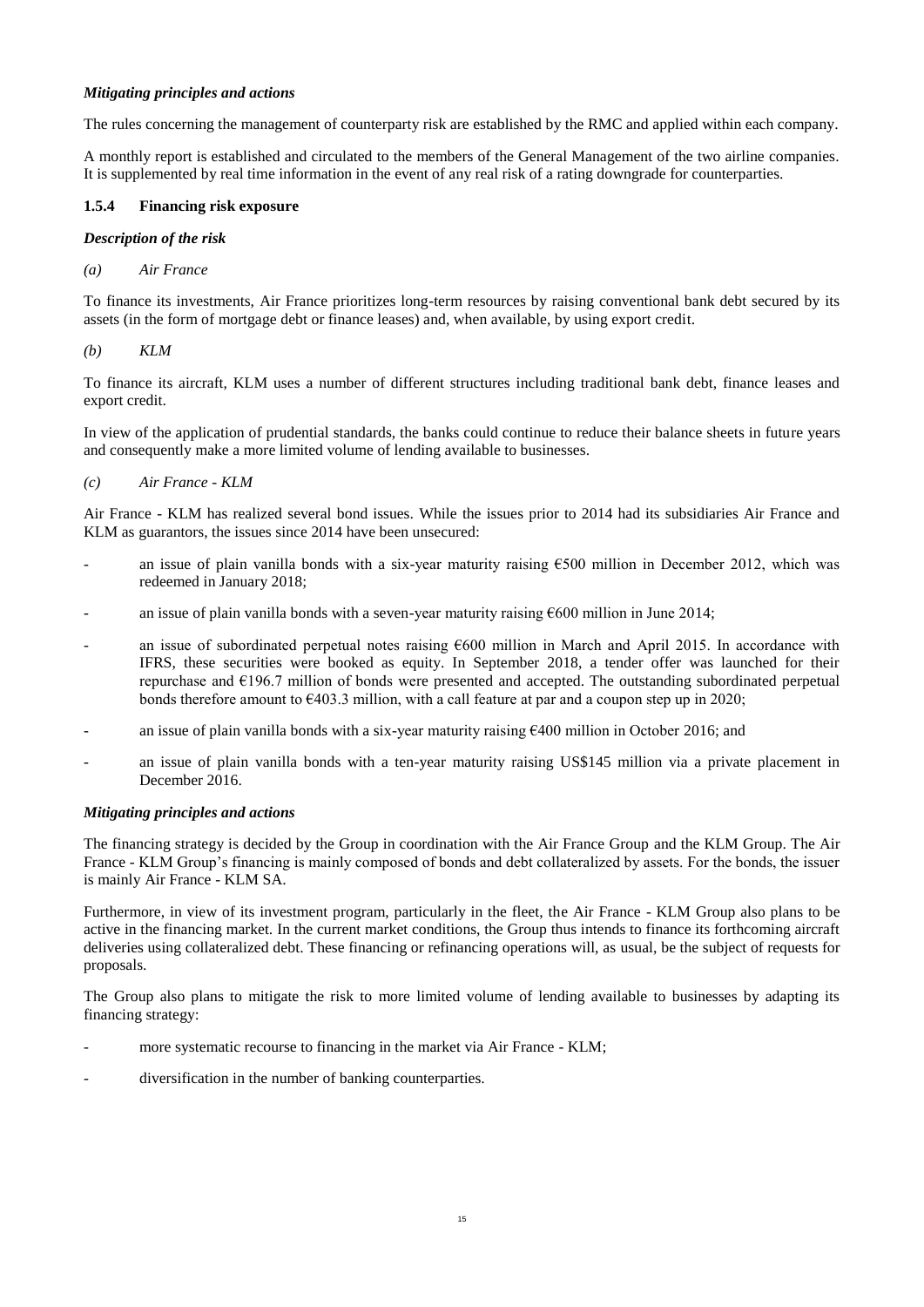# **1.5.5 Liquidity risk exposure**

# *Description of the risk*

At December 31, 2018, the Group had credit facilities amounting to a total of  $\epsilon$ 1.8 billion.

- On May 17, 2018, KLM signed a  $\epsilon$ 665 million credit facility. This credit facility with a five-year duration was subscribed with a syndicate of ten banks and includes covenants calculated based on KLM's consolidated financial statements. As of December 31, 2018, the ratios were respected;
- on November 6, 2017, with 18 banks, Air France KLM and Air France signed the renewal of their joint syndicated credit facility amounting to  $E1.1$  billion, put in place in April 2015, whose first tranche was due to mature in April 2018. This new facility is composed of two tranches each amounting to  $\epsilon$ 550 million, the first for an initial period of three years (accompanied by two one-year extension options) and the second for a fiveyear period. This credit facility includes covenants calculated based on Air France - KLM's financial statements. At December 31, 2018, the ratios were respected. In November 2018, a first one-year extension option was triggered.

#### *Mitigating principles and actions*

Given the Group's  $\epsilon$ 5 billion of cash resources at December 31, 2018 and the amount of available credit facilities (a total of  $E1.8$  billion), Air France - KLM considers that it incurs no short or medium-term liquidity risk. It does, however, closely monitor its financing capability and the structure of its traditionally-negative working capital, which thus makes a positive contribution to the Group's cash requirements.

# **1.5.6 Interest rate risk**

#### *Description of the risk*

A portion of the overall debt is linked to floating rates and therefore incurs volatility risk.

After swaps, the Air France - KLM Group's fixed-rate debt exposure represents 72% of the overall total debt exposure. The interest rate on the Group's gross debt after swaps stood at 2.82% at December 31, 2018 (versus 3.09% at December 31, 2017).

#### *Interest rate exposure*

#### **(in € million at December 31, 2018)**

| 1,247    |
|----------|
| 3,384    |
| 2,137    |
| (1, 418) |
| 719      |
|          |

The Group's net exposure to interest rates after hedging stands at  $\epsilon$ 719 million. A 100-basis point increase in interest rates over twelve months would therefore have an  $\epsilon$ 7 million negative impact on the results.

#### *Mitigating principles and actions*

The interest rate risk is limited by the fact that floating rate debt represents only a small proportion of the total debt. Air France and KLM respectively use interest rate swap hedging strategies through derivatives contracts to convert their floating-rate debt exposure into fixed rate exposure.

# **1.5.7 Equity risk exposure**

# *Description of the risk*

At December 31, 2018, Air France - KLM directly or indirectly held a portfolio of shares in listed companies worth €325 million, principally comprising 1.1% of the Amadeus share capital. In November 2018, to protect the value of the totality of these shares, Air France - KLM extended a hedging transaction in the form of a collar maturing in November 2019.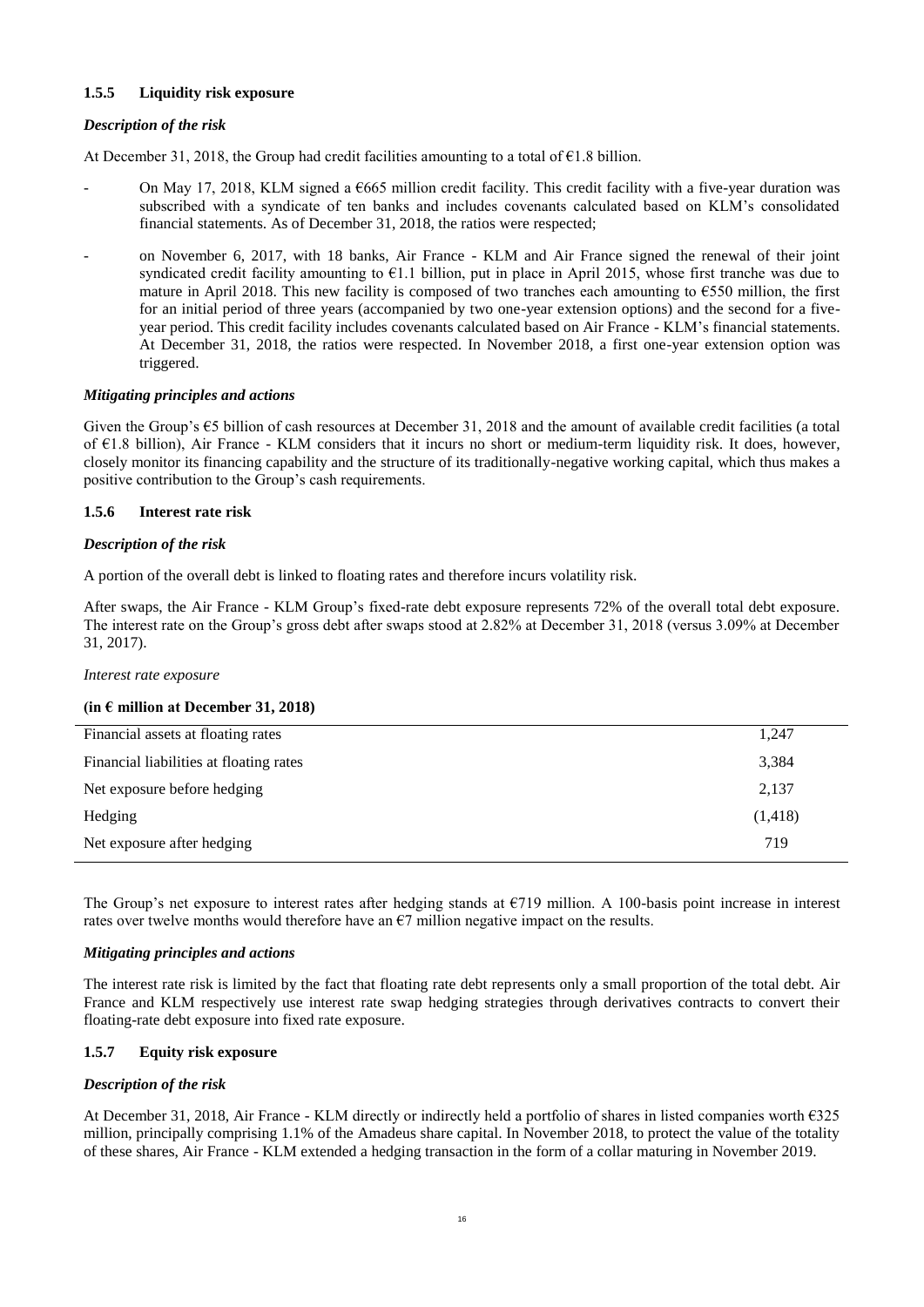# *Mitigating principles and actions*

Air France and KLM's cash resources are not directly invested in the equity market or in equity mutual funds.

# **1.5.8 Investment risks**

# *Description of the risk*

The cash resources of Air France - KLM, Air France and KLM are invested so as to maximize the return for a very low level of risk. They are invested in money market mutual funds, and in debt securities and term deposits with highly-rated banks.

# *Mitigating principles and actions*

To reduce the currency risk on the debt, a portion of KLM's liquid assets is invested in foreign-currency AAA and AA+ rated bonds.

# **2. Risks factors relating to the Notes**

# **2.1 Risks for the Noteholders as creditors of the Issuer**

# **2.1.1 Credit Risk**

As contemplated in Condition 2 of the Terms and Conditions of the Notes, the obligations of the Issuer in respect of the Notes and any interest payable under the Notes constitute direct, general, unconditional, unsubordinated and unsecured obligations of the Issuer. However, Noteholders are exposed to the credit risk of the Issuer. Credit risk refers to the risk that the Issuer may be unable to meet its financial obligations under the Notes. If the creditworthiness of the Issuer deteriorates, and notwithstanding Condition 9 of the Terms and Conditions of the Notes which enables the investors to request the redemption of the Notes, it may not be able to fulfil all or part of its payment obligations under the Notes. In such a case, the value of the Notes may decrease, which could materially negatively impact the Noteholders and investors may lose all or part of their investment.

# **2.1.2 French insolvency law**

As a *société anonyme* incorporated in France, French insolvency laws apply to the Issuer. Under French insolvency law, in the case of the opening in France of a preservation procedure (*procédure de sauvegarde, procédure de sauvegarde accélérée* or *procédure de sauvegarde financière accélérée*), a judicial reorganisation procedure (*procédure de redressement judidicaire*) or a judicial liquidation (*liquidation judiciaire*) of the Issuer, all creditors of the Issuer (including Noteholders through the Representative of the *Masse*) must file their proof of claims with the creditors' representative or liquidator, as the case may be, within two months (or within four months in the case of creditors domiciled outside metropolitan France) of the publication of the opening of the procedure against the Issuer in the BODACC (*Bulletin officiel des annonces civiles et commerciales*).

Under French insolvency law holders of debt securities issued by a French company (as the Issuer) are automatically grouped into a single assembly of holders (the "**Assembly**") in order to defend their common interests in case of the opening in France of an accelerated preservation (*procédure de sauvegarde accélérée*) or an accelerated financial preservation (*procédure de sauvegarde financière accélérée*) or a preservation (*procédure de sauvegarde*) or a judicial reorganisation procedure (*procédure de redressement judiciaire*) of the Issuer.

The Assembly comprises holders of all debt securities issued by the Issuer regardless of their governing law and will not be convened in accordance with Condition 11. The Assembly deliberates on the proposed preservation plan (*projet de plan de sauvegarde*), the proposed accelerated preservation plan (*projet de plan de sauvegarde accélérée*), accelerated financial preservation plan (*projet de plan de sauvegarde financière accélérée*) or judicial reorganisation plan (*projet de plan de redressement*) applicable to the Issuer and may notably agree to:

- increase the liabilities (*charges*) of holders of debt securities (including the Noteholders) by rescheduling due payments and/or partially or totally writing off receivables in form of debt securities;
- establish an unequal treatment between holders of debt securities (including the Noteholders) if the differences in situation so justify; and/or
- decide to convert debt securities into securities that give or may give right to share capital.

Decisions of the Assembly will be taken by a two-third majority (calculated as a proportion of the amount of debt securities held by the holders who voted during such Assembly; notwithstanding any clause to the contrary and the law governing the issuance agreement). No quorum is required for the Assembly to be validly held.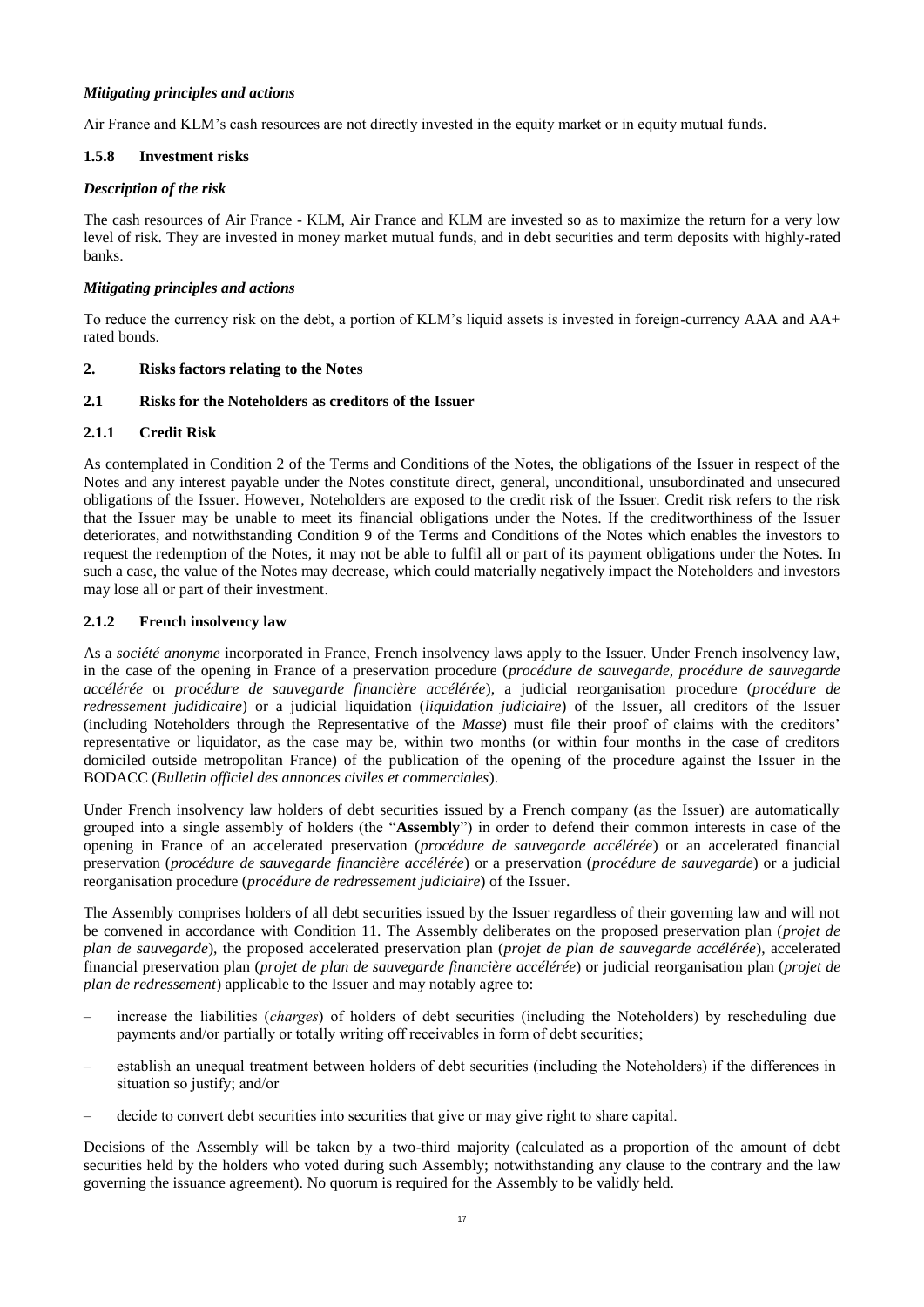Stipulations relating to the representation of holders of the Notes provided in Condition 11 will not be applicable if they depart from any imperative provisions of French insolvency law that may be applicable.

The procedures, as described above or as they may be amended, could have an adverse impact on holders of the Notes seeking repayment in the event that the Issuer or its subsidiaries were to be subject to French insolvency proceedings.

The insolvency procedure in France is regulated by the provisions of the French *Code de commerce* as amended by ordinance n°2014-326 dated 12 March 2014 and these provisions govern the common rights, interests and representation of the Noteholders in this context. As a result, Noteholders should be aware that they will generally have limited ability to influence the outcome of an accelerated preservation (*procédure de sauvegarde accélérée*), an accelerated financial preservation (*procédure de sauvegarde financière accélérée*), a preservation (*procédure de sauvegarde*) or a judicial reorganisation procedure (*procédure de redressement judiciaire*) of the Issuer in France, especially given the current capital structure of the Issuer.

It should be noted that a new European directive entitled "Directive (EU) 2019/1023 on preventive restructuring frameworks, on discharge of debt and disqualifications, and on measures to increase the efficiency of procedures concerning restructuring, insolvency and discharge of debt, and amending Directive (EU) 2017/1132" has been adopted by the European Union on 20 June 2019. Once transposed into French law (which is scheduled to happen by 17 July 2021 at the latest), such directive should have a material impact on French insolvency law, especially with regard to the process of adoption of restructuring plans under insolvency proceedings. According to this directive, "affected parties" (i.e., creditors, including the Noteholders) shall be treated in separate classes which reflect certain class formation criteria for the purpose of adopting a restructuring plan. Classes shall be formed in such a way that each class comprises claims or interests with rights that are sufficiently similar to justify considering the members of the class a homogenous group with commonality of interest. As a minimum, secured and unsecured claims shall be treated in separate classes for the purpose of adopting a restructuring plan. A restructuring plan shall be deemed to be adopted by affected parties, provided that a majority in the amount of their claims or interests is obtained in each and every class (the required majorities shall be laid down by Member States at not higher than 75% in the amount of claims or interests in each class, it being noted that Member States may require that in addition a majority in number of affected parties be obtained in each class). If the restructuring plan is not approved by each and every class of affected parties, the plan may however be confirmed by a judicial or administrative authority by applying a cross-class cram-down, provided notably that:

- the plan has been notified to all known creditors likely to be affected by it;
- the plan complies with the best interest of creditors test (i.e., no dissenting creditor would be worse off under the restructuring plan than they would be in the event of liquidation, whether piecemeal or sale as a going concern);
- any new financing is necessary to implement the restructuring plan and does not unfairly prejudice the interest of creditors;
- the plan has been approved by a majority of the voting classes of affected parties, provided that at least one of those classes is a secured creditors class or is senior to the ordinary unsecured creditors class; or, failing that, by at least one of the voting classes of affected parties or where so provided under national law, impaired parties, other than an equity-holders class or any other class which, upon a valuation of the debtor as a going-concern, would not receive any payment or keep any interest, or, where so provided under national law, which could be reasonably presumed not to receive any payment or keep any interest, if the normal ranking of liquidation priorities were applied under national law;
- the plan complies with the relative priority rule (i.e. dissenting voting classes of affected creditors are treated at least as favourably as any other class of the same rank and more favourably than any junior class). By way of derogation, Member States may instead provide that the plan shall comply with the absolute priority rule (i.e., a dissenting voting class of creditors must be satisfied in full before a more junior class may receive any distribution or keep any interest under the restructuring plan); and
- no class of affected parties can, under the restructuring, plan receive or keep more than the full amount of its claims or interests.

Therefore, when such directive is transposed into French law, it cannot be excluded that the Noteholders will no longer deliberate on the proposed restructuring plan in a separate assembly, meaning that they will no longer benefit from a specific veto power on this plan. Instead, as any other affected parties, the Noteholders will be grouped into one or several classes (with potentially other types of creditors) and their dissenting vote may possibly be overridden by a crossclass cram down.

The commencement of insolvency proceedings against the Issuer would have a material adverse effect on the market value of Notes issued by the Issuer. Any decisions taken by the Assembly or a class of creditor, as the case may be, could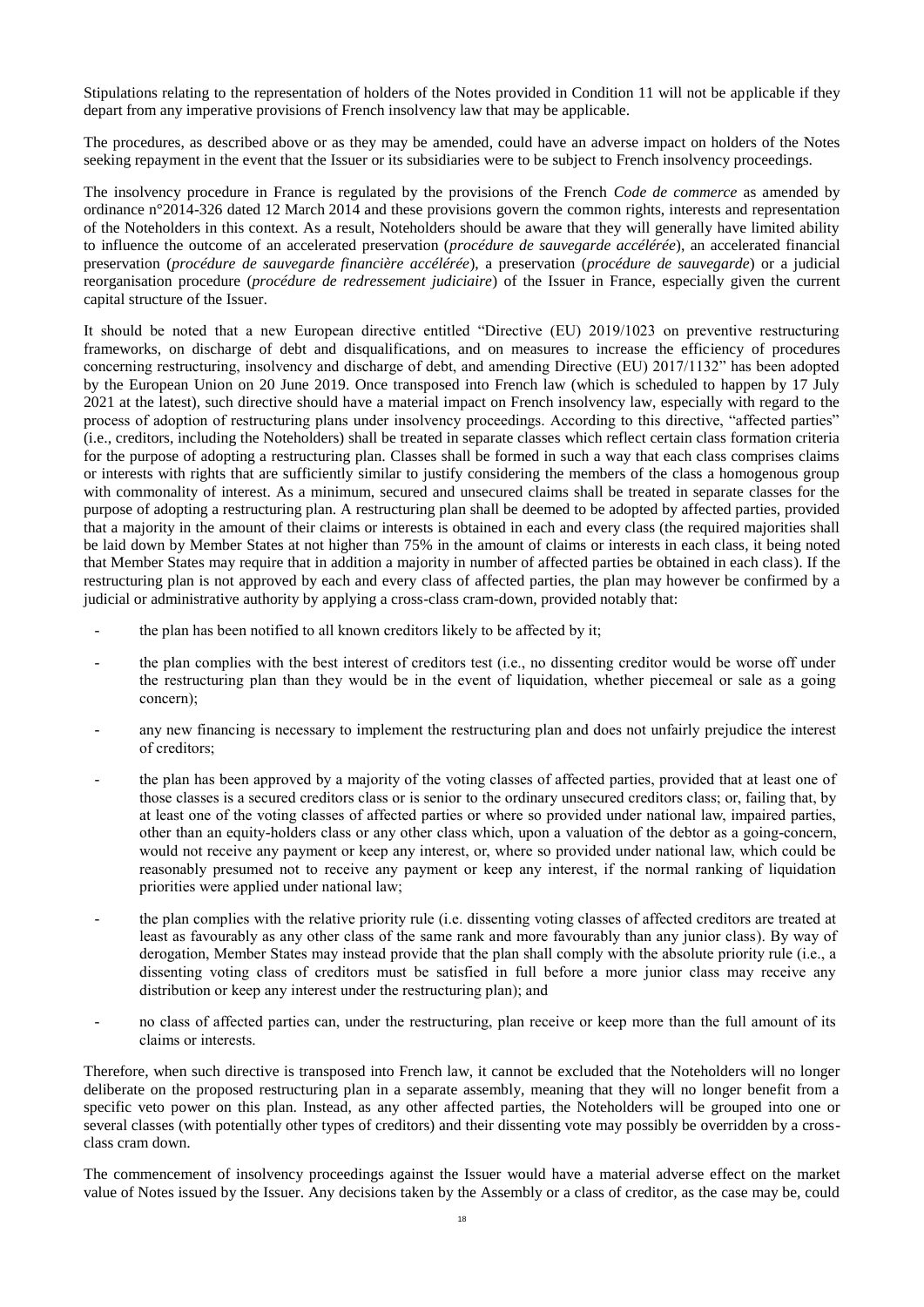substantially impact the Noteholders and even cause them to lose all or part of their investment, should they not be able to recover amounts due to them from the Issuer.

# **2.1.3 Structural subordination due to holding company status**

The Issuer is a holding company with no material assets other than its shareholdings in its subsidiaries Société Air France ("**SAF**") and Koninklijke Luchtvaart Maatschappij N.V. ("**KLM**"). Investors will not have any direct claims on the cash flows or the assets of the Issuer's subsidiaries and such subsidiaries have no obligation, contingent or otherwise, to pay amounts due under the Notes or to make funds available to the Issuer for these payments. Therefore, in the event the Issuer fails to comply with its obligations under the Notes, the investors will not be able to recover all or part of their investment from the Issuer's subsidiaries.

Claims of the creditors of the Issuer's subsidiaries have priority as to the assets of such subsidiaries over the claims of the Noteholders. Consequently, Noteholders are in effect structurally subordinated on insolvency to the prior claims of the creditors of the Issuer's subsidiaries. Hence, the investors may not be able to recover all or part of their investment once the claims of the creditors of the Issuer's subsidiaries have been served.

# **2.2 Risks relating to the trading markets of the Notes**

# **2.2.1 Market value of the Notes**

The market value of the Notes will be affected by the creditworthiness of the Issuer and a number of additional factors.

The value of the Notes depends on a number of interrelated factors, including economic, financial and political events in France or elsewhere, including factors affecting capital markets generally and the stock exchanges on which such Notes are traded. The price at which a holder of such Notes will be able to sell such Notes prior to maturity may be at a discount, which could be substantial, from the issue price or the purchase price paid by such purchaser, which could materially negatively impact the Noteholders. Accordingly, all or part of the capital invested by the Noteholder may be lost upon any transfer of the Notes, so that the Noteholder in such case would receive significantly less than the total amount of capital invested.

# **2.2.2 The secondary market for the Notes**

Application has been made to Euronext Paris for the Notes to be admitted to trading on Euronext Paris as from the Issue Date. An established trading market in the Notes may never develop or if a secondary market does develop, it may be illiquid. Although the Notes are expected to be admitted to trading on Euronext Paris as from the Issue Date, there is no assurance that the Notes will be so admitted or that an active market will develop. The absence of liquidity may have a significant material adverse effect on the value of the Notes.

The development or continued liquidity of any secondary market for the Notes will be affected by a number of factors such as general economic conditions, the financial condition, the creditworthiness of the Issuer and/or the Group, the outstanding amount of the Notes, any redemption features of the Notes as specified in Condition 5 of the Terms and Conditions of the Notes and the level, direction and volatility of interest rates generally. Such factors also will affect substantially the market value of the Notes.

The yield of the Notes as at the Issue Date is 2.00 per cent. per annum. However, investors may not be able to sell their Notes in the secondary market (in which case the market or trading price and liquidity may be adversely affected) or may not be able to sell their Notes at prices that will provide them with a yield comparable to similar investments that have a developed secondary market. Hence, the investors may receive a lower yield than anticipated at the time of the issue.

# **2.2.3 Interest rate risks**

The Notes bear interest on their outstanding principal amount from time to time at the rate of 1.875 per cent. *per annum*, payable annually in arrear on 16 January in each year and commencing on 16 January 2021, in accordance with Condition 4. Investment in the Notes involves the risk that subsequent changes in market interest rates may adversely affect the value and the yield of the Notes and Noteholders may receive lower return on the Notes than anticipated at the time of the issue.

While the nominal interest rate of a fixed interest rate note is fixed during the life of such a note or during a certain period of time, the current interest rate on the capital market (market interest rate) typically changes on a daily basis. As the market interest rate changes, the price of such note changes in the opposite direction. If the market interest rate increases, the price of such note typically falls, until the yield of such note is approximately equal to the market interest rate. If the market interest rate decreases, the price of a fixed rate note typically increases, until the yield of such note is approximately equal to the market interest rate. Noteholders should be aware that movements of the market interest rate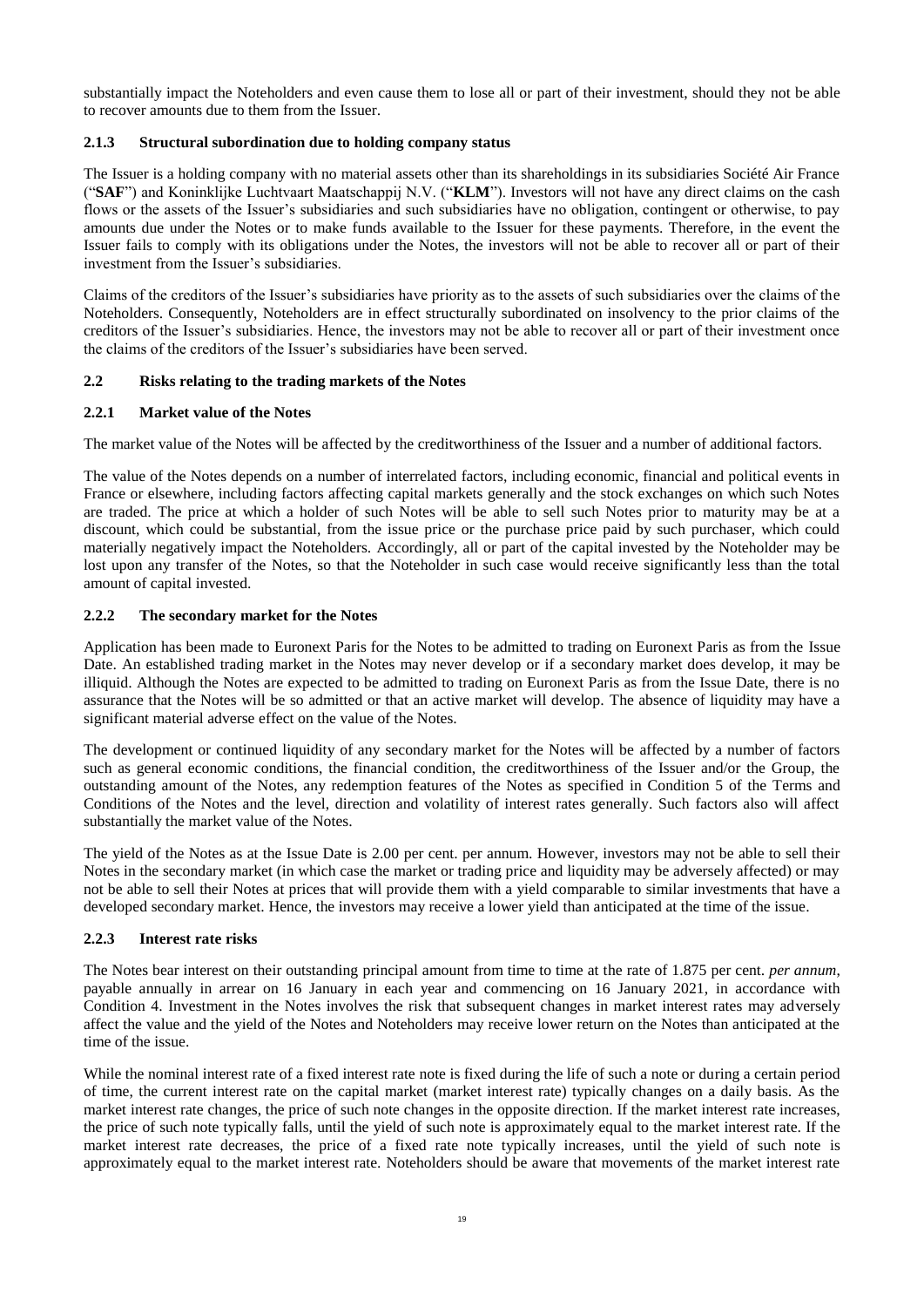can adversely affect the price of the Notes and can lead to losses for the Noteholders if they sell Notes during the period in which the market interest rate exceeds the fixed rate of the Notes.

# **2.3 Risks relating to the structure of the Notes**

# **2.3.1 Limited restrictive covenants**

The Notes do not restrict the Issuer from incurring additional debt. As contemplated in Condition 3, the Terms and Conditions of the Notes contain a negative pledge that prohibits the Issuer in certain circumstances from creating security over assets, but only to the extent that such is used to secure other notes or similar listed or quoted debt instruments, and there are certain exceptions to the negative pledge. The Terms and Conditions of the Notes do not contain any other covenants restricting the operations of the Issuer, or its ability to distribute dividends or buy back shares. These limited restricted covenants may not provide sufficient protection for investors in the Notes which could materially and negatively impact the Noteholders and increase the risk of losing all or part of their investment in the Notes.

# **2.3.2 The Notes may be redeemed by the Issuer prior to maturity**

The Notes may at the option of the Issuer, and shall in certain circumstances, be redeemed, in whole but not in part, at their principal amount together with accrued interest for certain tax reasons (see "Terms and Conditions of the Notes – Redemption and Purchase"). In such circumstances, any early redemption of the Notes may result, for the Noteholders, in a yield that is considerably lower than anticipated. An investor generally would not be able to reinvest the redemption proceeds at an effective interest rate as high as the interest rate on the Notes being redeemed and may only be able to do so at a significantly lower rate.

In addition, the Issuer may, at its option (i) from and including the date falling three (3) months before the Maturity Date to but excluding the Maturity Date, redeem the Notes outstanding, in whole or in part, at par plus accrued interest, as provided in Condition 5(c) (Pre-Maturity Call Option); (ii) redeem the Notes, in whole or in part, at any time, prior to the first day of the pre-maturity call option period, at the relevant make-whole redemption amount, as provided in Condition 5(d) (Make-Whole Redemption by the Issuer) and (iii) redeem all but not some only of the outstanding Notes in the event that seventy-five (75) per cent. or more of the initial aggregate nominal amount of the Notes have been redeemed and cancelled, as provided in Condition 5(e) (Clean-Up Call Option). Accordingly, the Issuer may choose to redeem the Notes at times when prevailing interest rates may be relatively low. In such circumstances, an investor may not be able to reinvest the redemption proceeds in a comparable security at an effective interest rate as high as that of the Notes.

Potential investors should consider reinvestment risk in light of other investments available at that time.

In particular, with respect to the Clean-Up Call Option at the option of the Issuer provided in Condition 5(e), there is no obligation under the Terms and Conditions of the Notes for the Issuer to inform investors if and when the threshold of 75% of the initial aggregate nominal amount of the Notes has been reached or is about to be reached, and the Issuer's right to redeem will exist notwithstanding that immediately prior to the serving of a notice in respect of the exercise of the Clean-Up Call Option, the Notes may have been trading significantly above par, thus potentially resulting in a loss of capital invested.

In the event of a Change of Control of the Issuer or in the event that a person, other than an entity controlled directly or indirectly by the Issuer (within the meaning of Article L.233-3 of the French *Code de commerce*), came to hold (via purchase, subscription or any other means) (i) more than 50% of the share capital of Société Air France and/or the economic rights of KLM or (ii) more than 50% of the voting rights of Société Air France and/or KLM, each Noteholder will have the right at its sole option to request the Issuer to redeem all or part of its Notes at their principal amount together with any accrued interest (subject to certain conditions, all as more fully described in "Terms and Conditions of the Notes – Change of Control"). In such case, any trading market in respect of those Notes in respect of which such redemption right is not exercised may become illiquid. At the date of this Prospectus, the Issuer holds 100% of the share capital and voting rights of Société Air France and 99.70% of the dividend rights and 49% of the voting rights of KLM. In addition, investors may not be able to reinvest the moneys they receive upon such early redemption in securities with the same yield as the redeemed Notes.

Furthermore, the Issuer may be unable to redeem the Notes at the Maturity Date. The Issuer could also be compelled to redeem the Notes if an event of default, Change of Control or Share Transfer (as defined in "Terms and Conditions of the Notes – Change of Control") were to occur. If the Noteholders, upon an event of default, a Change of Control or a Share Transfer, were to require from the Issuer the redemption of their Notes, the Issuer cannot guarantee that it will be able to pay the whole required amount. The Issuer's capacity to redeem the Notes will in particular depend on its financial situation at the time of the redemption and may be limited by any applicable legislation, by the conditions of its indebtedness and also by any new financings in place at that date and which shall replace, add or modify the existing or future debt of the Issuer. Furthermore, the Issuer's failure to redeem the Notes may result in an event of default pursuant to the terms and conditions of another loan.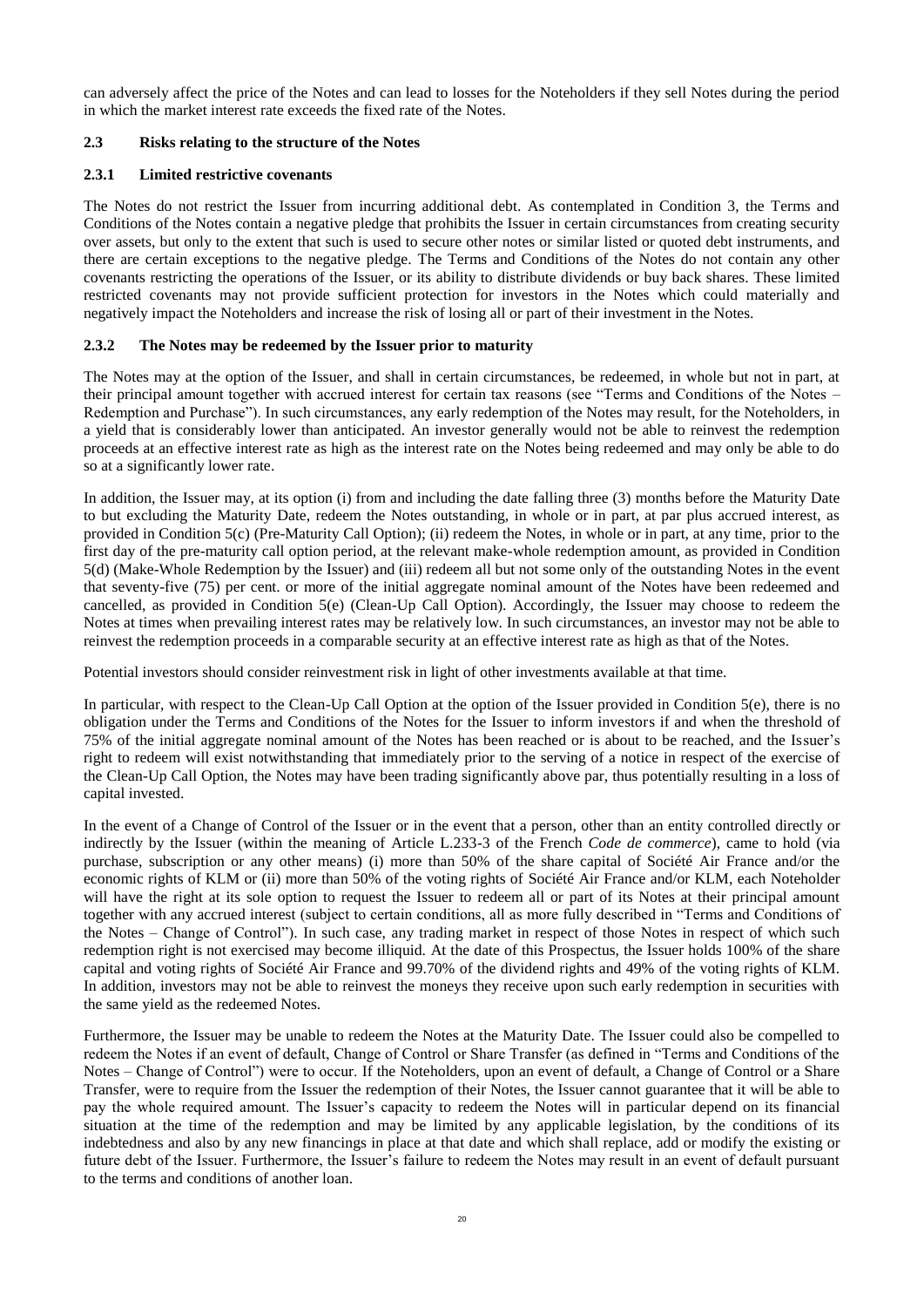In addition, in case of partial redemption of Notes by the Issuer or the Noteholders, any trading market in respect of those Notes that have not been so redeemed may become illiquid.

All of the above may reduce the profits potential investors in the Notes may have expected in subscribing the Notes and could negatively impact the Noteholders.

# **2.3.3 Modification of the Terms and Conditions of the Notes**

Condition 11 of the Terms and Conditions of the Notes contains provisions for calling meetings of Noteholders or taking written decisions to consider matters affecting the Noteholders' interests generally. These provisions permit defined majorities to bind all Noteholders including Noteholders who did not attend and vote at the relevant meeting, and Noteholders who voted in a manner contrary to the majority, Noteholders may through Collective Decisions (as such term is defined in Condition 11 of the Terms and Conditions of the Notes) adopt any proposal relating to the modification of the Terms and Conditions of the Notes including any proposal, whether for arbitration or settlement, relating to rights in controversy or which were the subject of judicial decisions, as more fully described in Condition 11 of the Terms and Conditions. This may have a negative impact on the market value of the Notes and hence investors may lose part of their investment.

#### **2.3.4 Exercise of the Make-Whole Redemption and the Pre-Maturity Call Option by the Issuer in respect of the Notes may affect the liquidity of the Notes in respect of which such option is not exercised**

Both the Pre-Maturity Call Option by the Issuer provided in Condition 5(c) of the Terms and Conditions of the Notes and the Make Whole Redemption by the Issuer provided in Condition 5(d) of the Terms and Conditions of the Notes are exercisable in whole or in part. If the Issuer decides to redeem the Notes in part, such partial redemption shall be effected by reducing the nominal amount of all Notes in proportion to the aggregate principal amount redeemed. Depending on the number of Notes in respect of which such option is exercised, any trading market in respect of the remaining Notes for which such option is not exercised may become illiquid. As a result, investors in the Notes may not be able to sell their Notes on the market without incurring a significant discount from the nominal value of the Notes and may have to wait until the Maturity Date to obtain redemption of their investments in the Notes, which may have a negative impact on the Noteholders and reduce the profits anticipated by the investors at the time of the issue.

#### **2.3.5 Exercise of put option or notice of event of default in respect of certain Notes may affect the liquidity of the Notes in respect of which such put option is not exercised or a notice of event of default is not given**

Depending on the number of Notes in respect of which the put option provided in Condition 8 (Change of Control) of the Terms and Conditions of the Notes is exercised or in respect of which notice of an event of default is given as provided in Condition 9 (Events of Default) of the Terms and Conditions of the Notes, any trading market in respect of those Notes in respect of which such put option is not exercised may become illiquid. Therefore, investors in the Notes not having exercised their put option or not having given their notice of event of default may not be able to sell their Notes on the market and may have to wait until the Maturity Date to obtain redemption of their investments in the Notes, which may have a negative impact on the Noteholders and reduce the profits anticipated by the investors at the time of the issue.

#### **2.3.6 Purchases by the Issuer in the open market or otherwise (including by way of a tender offer) in respect of certain Notes may affect the liquidity of the Notes which have not been so purchased**

Depending on the number of Notes purchased by the Issuer as provided in Condition 5(f) (Purchase) of the Terms and Conditions of the Notes, any trading market in respect of those Notes that have not been so purchased may become illiquid. Therefore, investors in the Notes not having exercised their put options may not be able to sell their Notes on the market and may have to wait until the Maturity Date to obtain redemption of their investments in the Notes which may have a negative impact on the Noteholders and reduce the profits anticipated by the investors at the time of the issue.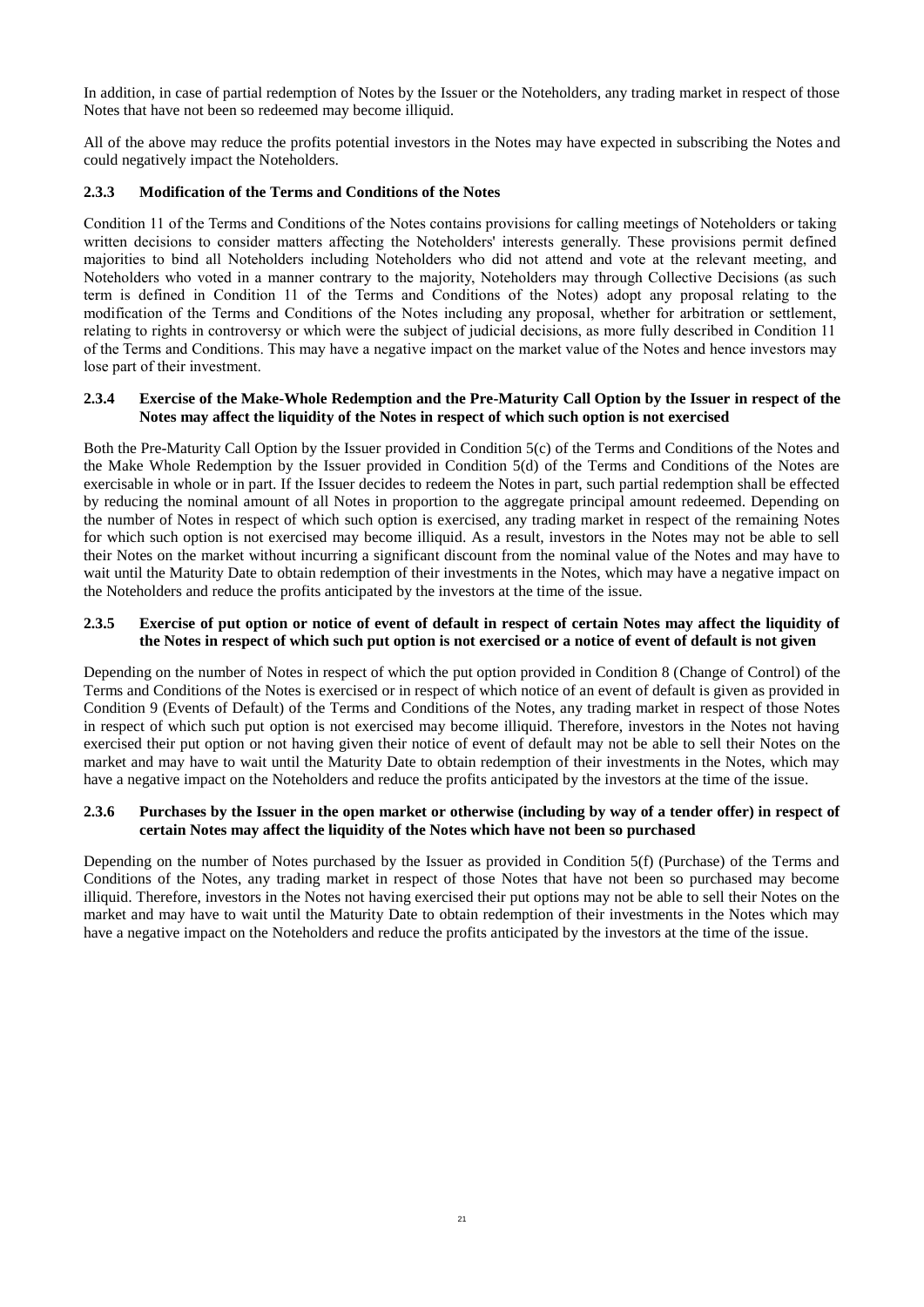#### **TERMS AND CONDITIONS OF THE NOTES**

<span id="page-25-0"></span>*The terms and conditions of the Notes (the "Conditions") will be as follows:*

The issue of the €750,000,000 1.875 per cent. Notes due 16 January 2025 (the "**Notes**") by Air France-KLM (the "**Issuer**") has been authorised pursuant to a resolution of the Board of Directors (*Conseil d'administration*) of the Issuer dated October 30, 2019 and a decision of its *Directeur Général Adjoint Finance* dated 10 January 2020. The Issuer has entered into (i) an agency agreement dated 14 January 2020 as amended and supplemented from time to time (the "**Fiscal Agency Agreement**") with BNP Paribas Securities Services as fiscal agent, paying agent and put agent (the "**Fiscal Agent**", the "**Paying Agent**" and the "**Put Agent**" which expressions shall, where the context so admits, include any successor for the time being as fiscal agent, paying agent or put agent, as the case may be) and (ii) a calculation agent letter dated 14 January 2020 (the "**Calculation Agent Letter**") with Aether Financial Services as calculation agent (the "**Calculation Agent**" which expression shall, where the context so admits, include any successor for the time being as calculation agent). Copies of the Fiscal Agency Agreement and the Calculation Agent Letter are available for inspection during usual business hours at the specified office of the Fiscal Agent and at the registered office of the Issuer.

References below to "**Conditions**" are, unless the context otherwise requires, to the numbered paragraphs below. In these Conditions, "**holder of Notes**", "**holder of any Note**" or "**Noteholder**" means the person whose name appears in the account of the relevant Account Holder as being entitled to such Notes.

#### **1. Form, Denomination and Title**

The Notes are issued in dematerialised bearer form (*au porteur*) in the denomination of €100,000 each. Title to the Notes will be evidenced in accordance with Articles L.211-3 *et seq.* and R.211-1 *et seq.* of the French *Code monétaire et financier* by book-entries (*inscription en compte*). No physical document of title (including *certificats représentatifs* pursuant to Article R.211-7 of the French *Code monétaire et financier*) will be issued in respect of the Notes.

The Notes will, upon issue, be inscribed in the books of Euroclear France, which shall credit the accounts of the Account Holders. For the purpose of these Conditions, "**Account Holders**" shall mean any authorised financial intermediary institution entitled to hold, directly or indirectly, accounts on behalf of its customers with Euroclear France, and includes Euroclear Bank SA/NV ("**Euroclear**") and the depositary bank for Clearstream Banking S.A. ("**Clearstream**").

Title to the Notes shall be evidenced by entries in the books of Account Holders and will pass upon, and transfer of Notes may only be effected through, registration of the transfer in such books.

#### **2. Status of the Notes**

The Notes and the interest thereon constitute direct, general, unconditional, unsubordinated and (subject to Condition 3 below) unsecured obligations of the Issuer and rank and will rank at all times *pari passu* without any preference among themselves and (subject to such exceptions as are from time to time mandatory under French law) equally and rateably with any other unsubordinated and unsecured obligations, present or future, of the Issuer.

# **3. Negative Pledge**

So long as any of the Notes remains outstanding (as defined below), the Issuer undertakes not to, and undertakes to ensure that none of its Principal Subsidiaries (as defined below), grant to holders of other present or future notes (*obligations*), any mortgage (*hypothèque*) over the Issuer's or its Principal Subsidiaries' present or future assets or real property interests, nor any pledge (*nantissement*) on all or part of the Issuer's or its Principal Subsidiaries' business (*fonds de commerce*), nor any other security (*sûreté réelle, gage* or *nantissement*) on its present or future assets or income, unless the Issuer's obligations under the Notes are equally and rateably secured so as to rank *pari passu* with such other present or future notes (*obligations*) so secured. Such undertaking is given only in relation to security interests given for the benefit of holders of notes (*obligations*) and does not affect in any way the right of the Issuer to dispose of its assets or to grant any security in respect of such assets in any other circumstance.

For the purposes of these Conditions:

"**outstanding**" means in relation to the Notes, all the Notes issued other than (i) those which have been redeemed on their due date or otherwise in accordance with the Conditions, (ii) those in respect of which the date for redemption in accordance with the Conditions has occurred and the redemption moneys (including all interest accrued on such Notes to the date for such redemption and any interest payable under Condition 4 after such date) have been duly paid to the Fiscal Agent, (iii) those which have become void or in respect of which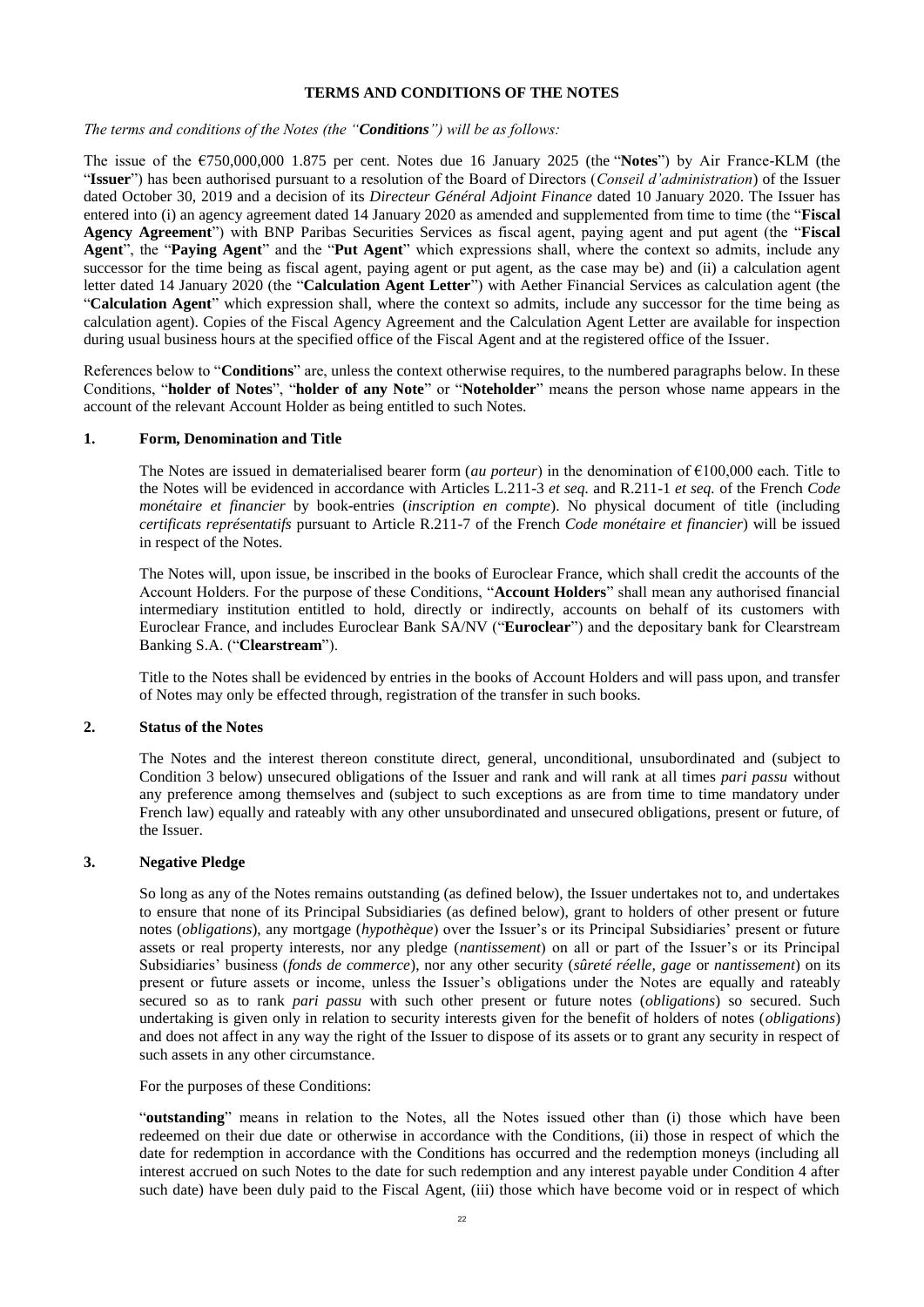claims have become prescribed and (iv) those which have been purchased by the Issuer and that are held or that have been cancelled as provided in the Conditions.

"**Principal Subsidiary**" means at any time relevant:

- (a) Société Air France ("**SAF**"); or
- (b) Koninklijke Luchtvaart Maatschappij N.V. ("**KLM**"); or
- (c) any Subsidiary of the Issuer (other than SAF and KLM) to which is transferred all or substantially all the assets and undertakings of a Subsidiary which immediately prior to such transfer is a Principal Subsidiary.

"**Subsidiary**" means in relation to any person or entity at any time, a subsidiary as defined in Article L.233-1 of the French *Code de commerce* or any other person or entity controlled directly or indirectly by such person or entity within the meaning of Article L.233-3 I.1 and I.2 of the French *Code de commerce*.

#### **4. Interest**

#### *(a) Interest Payment Dates*

The Notes bear interest from, and including, 16 January 2020 (the "**Issue Date**") to but excluding 16 January 2025 at the rate of 1.875 per cent. *per annum* payable annually in arrear on 16 January in each year (each an "**Interest Payment Date**"), and for the first time on 16 January 2021

#### *(b) Interest Payments*

Each Note will cease to bear interest from the due date for redemption, unless payment of principal is improperly withheld or refused on such date. In such event, interest on such Note shall continue to accrue at such rate until, and including, whichever is the earlier of (i) the day on which all sums due in respect of such Note up to that day are received by or on behalf of the relevant holder and (ii) the day of receipt by or on behalf of Euroclear France of all sums due in respect of all the Notes.

Interest shall be calculated on an Actual/Actual – ICMA basis, as follows:

- (i) if the Accrual Period is equal to or shorter than the Determination Period during which it falls, the Actual/Actual-ICMA basis will be the number of days in the Accrual Period divided by the product of (x) the number of days in such Determination Period and (y) the number of Determination Periods normally ending in any year; and
- (ii) if the Accrual Period is longer than one Determination Period, the Actual/Actual- ICMA basis will be the sum of:
	- (a) the number of days in such Accrual Period falling in the Determination Period in which it begins divided by the product of (1) the number of days in such Determination Period and (2) the number of Determination Periods normally ending in any year; and
	- (b) the number of days in such Accrual Period falling in the next Determination Period divided by the product of (1) the number of days in such Determination Period and (2) the number of Determination Periods normally ending in any year

where

"**Accrual Period**" means the relevant period for which interest is to be calculated (from and including the first such day to but excluding the last); and

"**Determination Period**" means the period from, and including, the Issue Date to, but excluding, the first Interest Payment Date and each successive period from, and including, an Interest Payment Date to, but excluding, the next succeeding Interest Payment Date.

#### **5. Redemption and Purchase**

The Notes may not be redeemed otherwise than in accordance with this Condition and with Conditions 8 and 9.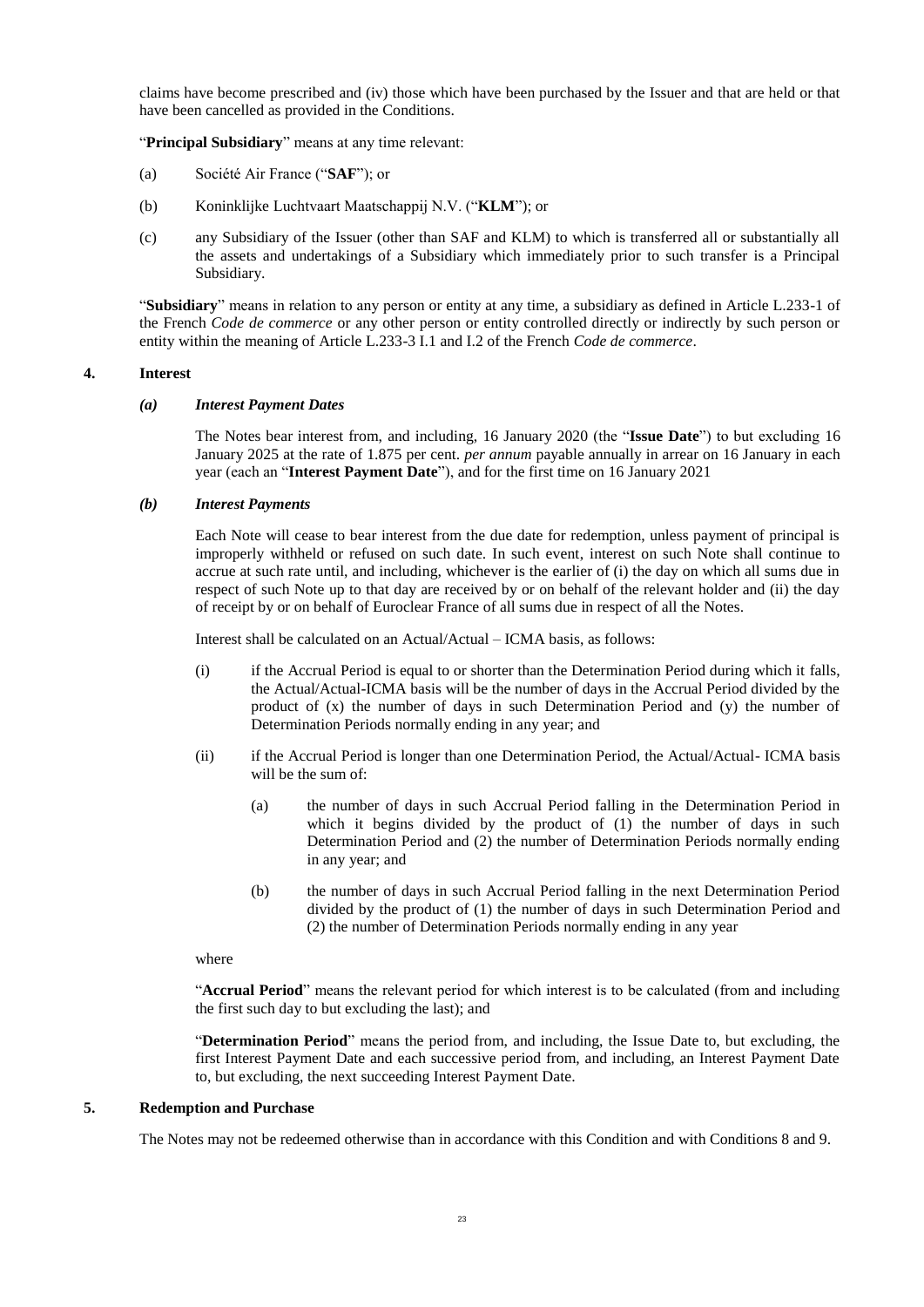# *(a) Final Redemption*

Unless previously redeemed or purchased and cancelled as provided below, the Notes will be redeemed by the Issuer at their principal amount on 16 January 2025 (the "**Maturity Date**").

#### *(b) Redemption for Taxation Reasons*

- (i) If, by reason of a change in any law or regulation of the Republic of France or any political subdivision or authority therein or thereof having power to tax, or any change in the official application or interpretation of such law or regulation (including a holding by a competent court), becoming effective on or after the Issue Date, the Issuer would, on the occasion of the next payment of principal or interest due in respect of the Notes, not be able to make such payment without having to pay additional amounts as specified in Condition 7, the Issuer may, at its sole discretion, at any time, subject to having given not more than sixty (60) nor less than thirty (30) days' prior notice to the Noteholders in accordance with Condition 12 (which notice shall be irrevocable), redeem all, but not some only, of the Notes at their principal amount, together with all interest accrued to the date set for redemption, provided that the due date for redemption of which notice hereunder may be given shall be no earlier than the latest practicable date on which the Issuer could make payment of principal or interest without withholding for French taxes.
- (ii) If the Issuer would on the next payment of principal or interest in respect of the Notes be prevented by French law from making payment to the Noteholders of the full amount then due and payable, notwithstanding the undertaking to pay additional amounts contained in Condition 7, then the Issuer shall forthwith give notice of such fact to the Fiscal Agent and the Issuer shall, subject to having given not less than seven (7) calendar days' prior notice to the Noteholders in accordance with Condition 12 (which notice shall be irrevocable), redeem all, but not some only, of the Notes at their principal amount, together with all interest accrued to the date fixed for redemption of which notice hereunder may be given, provided that the due date for redemption shall be no earlier than the latest practicable date on which the Issuer could make payment of the full amount of principal or interest payable in respect of the Notes or, if such date has passed, as soon as practicable thereafter.

#### *(c) Pre-Maturity Call Option*

The Issuer may, at its option, from and including the date falling three (3) months before the Maturity Date to but excluding the Maturity Date, subject to having given not more than thirty (30) nor less than fifteen (15) calendar days' prior notice to the Noteholders in accordance with Condition 12 (Notices) (which notice shall be irrevocable), redeem the outstanding Notes, in whole or in part, at their principal amount together with all interest accrued up to but excluding the date set for redemption.

#### *(d) Make-Whole Redemption by the Issuer*

The Issuer will, subject to compliance by the Issuer with all relevant laws, regulations and directives and subject to having given not more than thirty (30) nor less than fifteen (15) calendar days' prior notice to the Noteholders in accordance with Condition 12 (Notices) (which notice shall be irrevocable), have the option to redeem the Notes, in whole or in part, at any time prior to the first day of the pre-maturity call option period (the "**Optional Make-Whole Redemption Date**") at their Optional Redemption Amount (as defined below) together with any accrued and unpaid interest up to, but excluding, the Optional Make-Whole Redemption Date.

The "**Optional Redemption Amount**" will be calculated by the Calculation Agent and will be an amount in Euro rounded to the nearest cent (half a cent being rounded upwards) being the greater of (x) 100 per cent. of the outstanding principal amount of the Notes so redeemed and (y) the sum of the then present values on the relevant Optional Make-Whole Redemption Date of (i) the outstanding principal amount of each Note and (ii) the remaining scheduled payments of interest on such Note for the remaining term of such Note until the first day of the pre-maturity call option period (determined on the basis of the interest rate applicable to such Note from the relevant Optional Make-Whole Redemption Date (excluding any interest accruing on such Note to, but excluding, such Optional Make-Whole Redemption Date)), discounted to the relevant Optional Make-Whole Redemption Date on an annual basis at the Early Redemption Rate (as defined below) plus the Early Redemption Margin (as defined below).

The determination of any rate or amount, the obtaining of each quotation and the making of each determination or calculation by the Calculation Agent shall (in the absence of wilful default, bad faith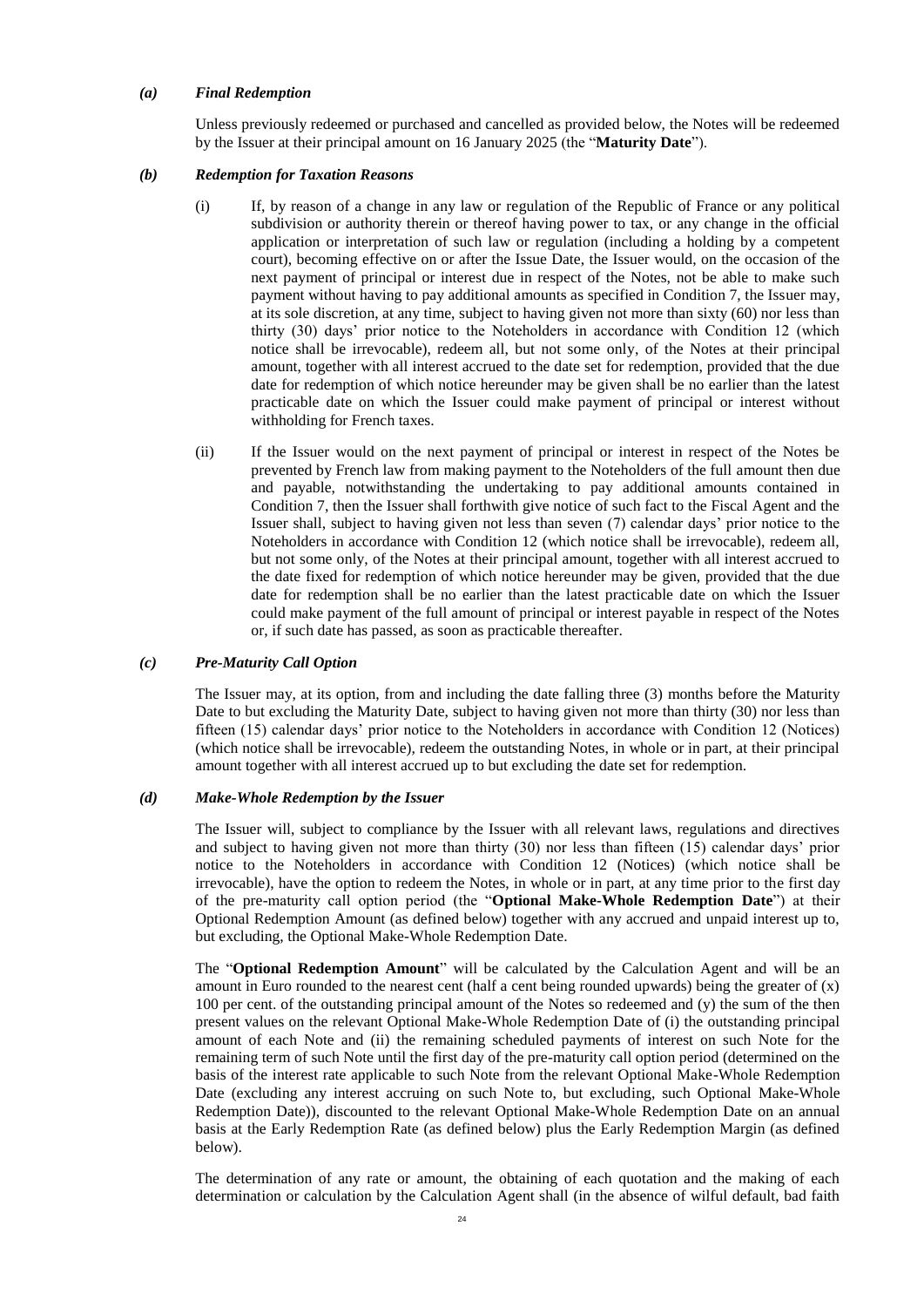or manifest error) be final and binding upon all parties. The Calculation Agent shall act as an independent expert and not as agent of the Issuer or the Noteholders.

For this purpose of this Condition 5(d) (*Make-Whole Redemption by the Issuer*):

"**Business Day**" means a day, not being a Saturday or a Sunday, on which (i) Euroclear France, Euroclear and Clearstream are open for business, (ii) commercial banks and foreign exchange markets are open for business in Paris, and (iii) on which the TARGET System is operating, and "**TARGET System**" means the Trans-European Automated Real-Time Gross Settlement Express Transfer (known as TARGET2) System or any successor thereto.

"**Early Redemption Margin**" means 0.40 per cent. *per annum*.

"**Early Redemption Rate**" means the rate *per annum* equal to the average of the four (4) quotations given by the Reference Dealers of the mid-market annual yield to maturity of the Reference Benchmark Security on the fourth Business Day in Paris preceding the relevant Optional Make-Whole Redemption Date at 11.00 a.m. (Central European time (CET)).

If the Reference Benchmark Security is no longer outstanding, a Similar Security will be chosen by the Calculation Agent after prior consultation with the Issuer if practicable under the circumstances, at 11.00 a.m. (Central European time (CET)) on the third Business Day in Paris preceding the Optional Make-Whole Redemption Date, quoted in writing by the Calculation Agent to the Issuer.

"**Reference Benchmark Security**" means the German government bond bearing interest at a rate of 0 per cent. per annum and maturing in 2024 with ISIN DE0001141802.

"**Reference Dealers**" means each of the four banks (that may include the Joint Bookrunners), selected by the Calculation Agent which are primary European government security dealers, and their respective successors, or market makers in pricing corporate bond issues.

"**Similar Security**" means a reference bond or reference bonds issued by the German government having an actual or interpolated maturity comparable with the remaining term of the Notes that would be utilised, at the time of selection and in accordance with customary financial practice, in pricing new issues of corporate debt securities of comparable maturity to the remaining term of the Notes.

For the purposes of Conditions 5(c) and 5(d), in the case of a partial redemption, the redemption may be effected by reducing the nominal amount of all such Notes in proportion to the aggregate nominal amount redeemed, subject to compliance with any applicable laws and regulated market or stock exchange requirements.

So long as the Notes are admitted to trading on Euronext Paris and the rules of that stock exchange so require, the Issuer shall, each year in which there has been a partial redemption of the Notes, cause to be published in accordance with Articles 221-3 and 221-4 of the General Regulations (*Règlement Général*) of the French *Autorité des marchés financiers*, a notice specifying the aggregate nominal amount of Notes outstanding.

#### *(e) Clean-Up Call Option*

In the event that seventy-five (75) per cent. or more of the initial aggregate nominal amount of the Notes (including any further notes to be consolidated and form a single series with the Notes pursuant to Condition 13) have been redeemed, other than by way of a redemption at the option of the Issuer in accordance with Condition 5(d) (*Make-Whole Redemption by the Issuer*), or purchased (and subsequently cancelled), the Issuer may, at its option, subject to having given not more than forty-five (45) nor less than fifteen (15) calendar days' prior notice to the Noteholders in accordance with Condition 12 (which notice shall be irrevocable), redeem the outstanding Notes, in whole but not in part, at their principal amount plus accrued interest up to but excluding the date fixed for redemption.

#### *(f) Purchase*

The Issuer may at any time purchase Notes in the open market or otherwise, without any limitation as to price and quantity, (including by way of tender or exchange offer) at any price and on any condition. Notes so purchased by the Issuer may be cancelled or held and resold in accordance with applicable laws and regulations.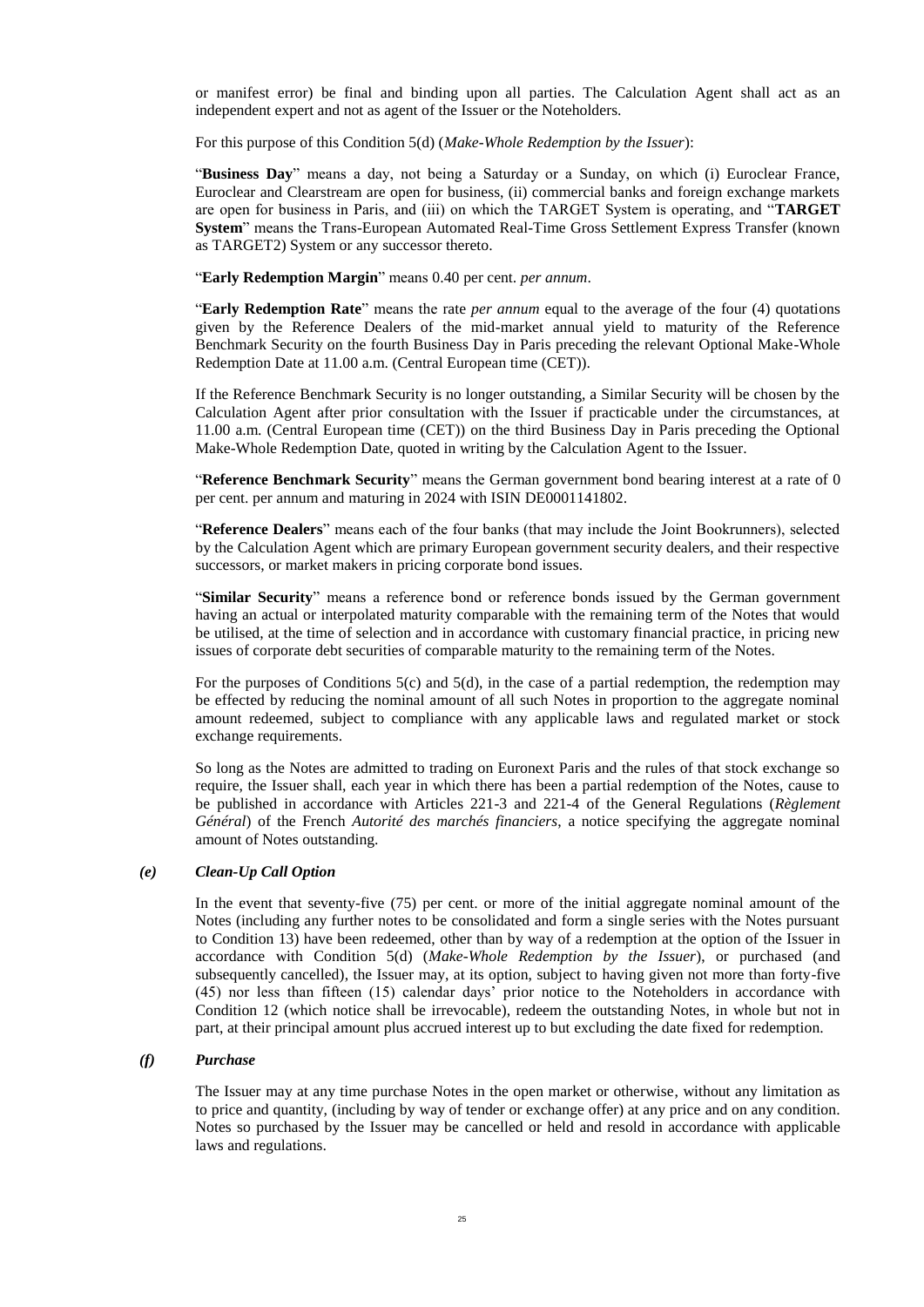# *(g) Cancellation*

All Notes which are purchased for cancellation by, or on behalf of, the Issuer pursuant to this Condition 5 or redeemed by the Issuer pursuant to Conditions 8 and 9 shall be immediately cancelled (together with rights to interest any other amounts relating thereto) by transfer to an account in accordance with the rules and procedures of Euroclear France and may not be re-issued or resold and the obligations of the Issuer in respect of any such Notes shall be discharged.

#### **6. Payments**

#### *(a) Method of Payment*

Payments of principal, interest and other amounts in respect of the Notes will be made in euro, by credit or transfer to an account denominated in euro (or any other account to which euro may be credited or transferred) specified by the payee with a bank in a city in which banks use the TARGET System (as defined in Condition 5(d) (*Make-Whole Redemption by the Issuer*) above). Such payments shall be made for the benefit of the Noteholders to the Account Holders and all payments validly made to such Account Holders in favour of Noteholders will be an effective discharge of the Issuer and the Paying Agent, as the case may be, in respect of such payments.

Payments of principal, interest and other amounts in respect of the Notes will be made subject to any fiscal or other laws and regulations or orders of courts of competent jurisdiction applicable thereto, but without prejudice to the provisions described in Condition 7. No commission or expenses shall be charged to the Noteholders in respect of such payments.

#### *(b) Payments on Business Days*

If the due date for payment of any amount of principal or interest in respect of any Note is not a Business Day (as defined in Condition 5(d) (*Make-Whole Redemption by the Issuer*) above), payment shall not be made of the amount due and credit or transfer instructions shall not be given in respect thereof until the next following Business Day and the relevant Noteholder shall not be entitled to any interest or other sums in respect of such postponed payment.

#### *(c) Fiscal Agent, Paying Agent, Calculation Agent and Put Agent*

The name and specified offices of the initial Fiscal Agent, initial Put Agent and other initial Paying Agent are as follows:

# **FISCAL AGENT, PAYING AGENT AND PUT AGENT**

**BNP Paribas Securities Services** 3, 5, 7, rue du Général Compans 93500 Pantin France

The name and specified office of the initial Calculation Agent is as follows:

#### **CALCULATION AGENT**

Aether Financial Services 36, rue de Monceau 75008 Paris France

The Issuer reserves the right at any time to vary or terminate the appointment of the Fiscal Agent, the Put Agent, the Calculation Agent or any Paying Agent and/or appoint a substitute Fiscal Agent, Calculation Agent or Put Agent and additional or other Paying Agents or approve any change in the office through which the Fiscal Agent, the Put Agent, the Calculation Agent or any Paying Agent acts, provided that, so long as any Note is outstanding, there will at all times be (i) a Fiscal Agent having a specified office in a major European city, (ii) so long as the Notes are admitted to trading on Euronext Paris and the rules applicable to such stock exchange so require, at least one Paying Agent having a specified office in a European city and ensuring financial services in the Republic of France (which may be the Fiscal Agent) and (iii) a Calculation Agent.

Such appointment or termination shall be notified to the Noteholders in accordance with Condition 12.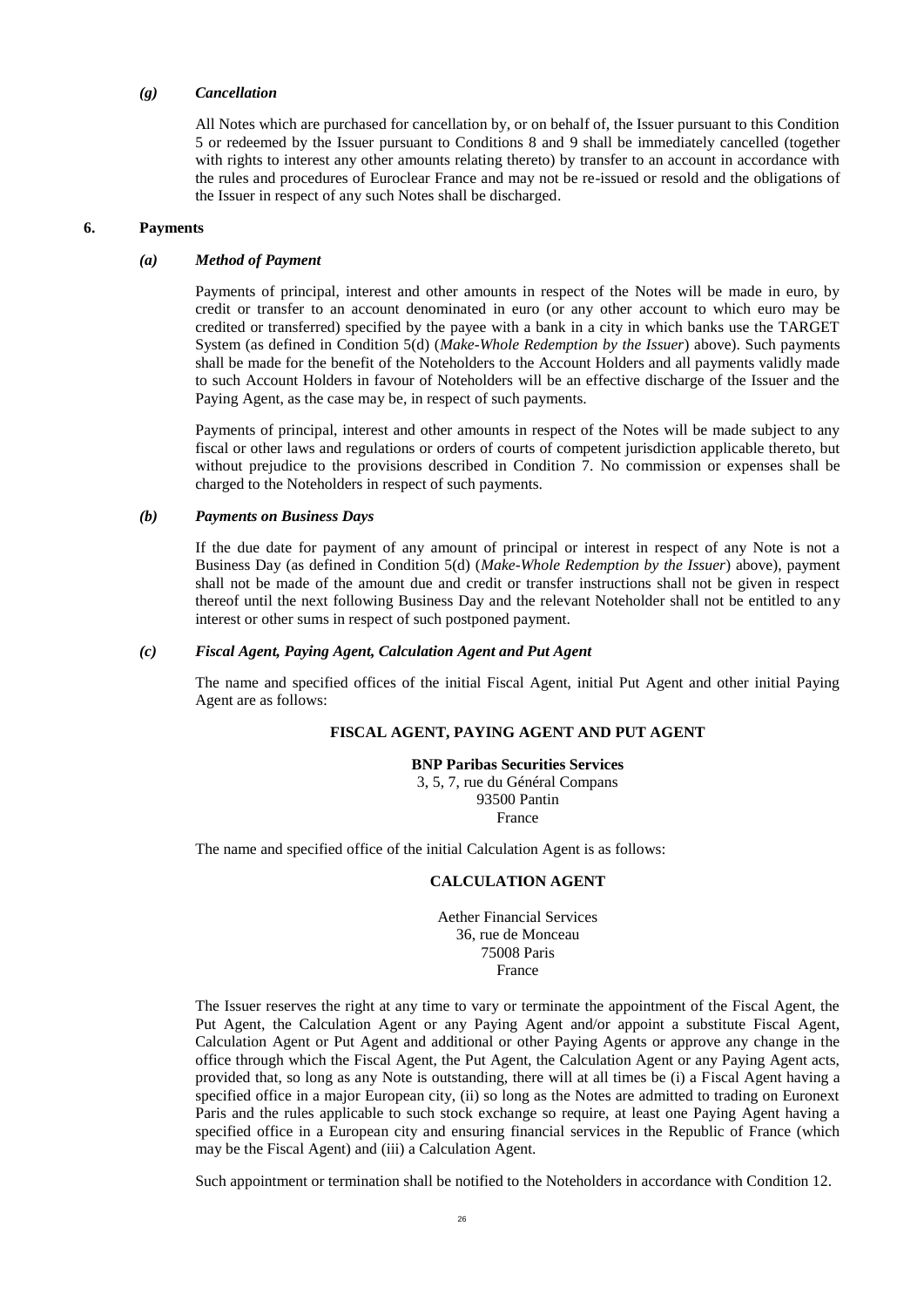#### **7. Taxation**

#### *(a) Withholding Tax*

All payments of principal, interest and other assimilated revenues by or on behalf of the Issuer in respect of the Notes shall be made free and clear of, and without withholding or deduction for, any taxes or duties of whatever nature imposed, levied or collected by or on behalf of France or any authority therein or thereof having power to tax, unless such withholding or deduction is required by law.

#### *(b) Additional Amounts*

If any French law or regulation should require that any payment of principal, interest and other assimilated revenues in respect of the Notes be subject to deduction or withholding with respect to any present or future taxes, duties, assessments or other governmental charges of whatever nature imposed or levied by or on behalf of the Republic of France or any political subdivision or authority therein or thereof having power to tax, the Issuer will, to the fullest extent then permitted by law, pay such additional amounts as may be necessary in order that the Noteholders, after such deduction or withholding, receive the full amount provided in such Notes to be then due and payable; provided, however, that the Issuer shall not be liable to pay any such additional amounts in respect of any Note to a holder (or beneficial owner (*ayant droit*)) who would not be liable or subject to such withholding or deduction by making a declaration of non-residence or other similar claim for exemption to the relevant tax authority or who is subject to such taxes, duties, assessments or other governmental charges, in respect of such Note by reason of his having some connection with the Republic of France other than the mere holding of such Note.

Any reference in these Conditions to principal and/or interest shall be deemed to include any additional amounts which may be payable under this Condition 7.

#### **8. Change of Control**

In the event of a Change of Control, as defined below, or in the event that a person, other than an entity controlled directly or indirectly by the Issuer (within the meaning of Article L.233-3 of the French *Code de commerce*), came to hold (via purchase, subscription or any other means) (i) more than 50% of the share capital of Société Air France and/or the economic rights of KLM or (ii) more than 50% of the voting rights of Société Air France and/or KLM (a "**Share Transfer**"), each Noteholder may at its sole option require the early redemption of all or part of its Notes, subject to the conditions set out below.

The Notes will be redeemed at their principal amount plus interest accrued since the last Interest Payment Date (or, as the case may be, since the Issue Date).

In the event of a Change of Control or Share Transfer, the Issuer will inform the Noteholders, no later than thirty (30) calendar days following the effective Change of Control or Share Transfer, by means of a notice in accordance with Condition 12. This notice will remind Noteholders that they are entitled to require the early redemption of all or part of their Notes and will indicate (i) the date which has been set for the early redemption, such date should fall between the twenty-fifth (25th) and the thirtieth (30th) Business Day following the date of the publication of the notice, (ii) the redemption amount and (iii) the period of at least fifteen (15) Business Days, during which early redemption requests and the corresponding Notes should be transmitted to the Put Agent.

The Noteholders seeking early redemption of their Notes must make such request to the financial intermediary through whose books the Notes are held. Once received by the financial intermediary through whose books the Notes are held, the request for early redemption will be irrevocable.

Redemption requests and the corresponding Notes shall be submitted to the Put Agent between the twentieth  $(20<sup>th</sup>)$  and the fifth  $(5<sup>th</sup>)$  Business Day before the early redemption date.

A form of redemption request will be obtainable from the specified office of any Paying Agent.

The date of the early redemption request shall correspond to the Business Day during the course of which the last of conditions (1) and (2) below is met, at the latest at 5 p.m. Paris time or the next following Business Day if such condition is met after 5 p.m. Paris time:

(1) the Put Agent would have received the early redemption request from the financial intermediary through whose books the Notes are held;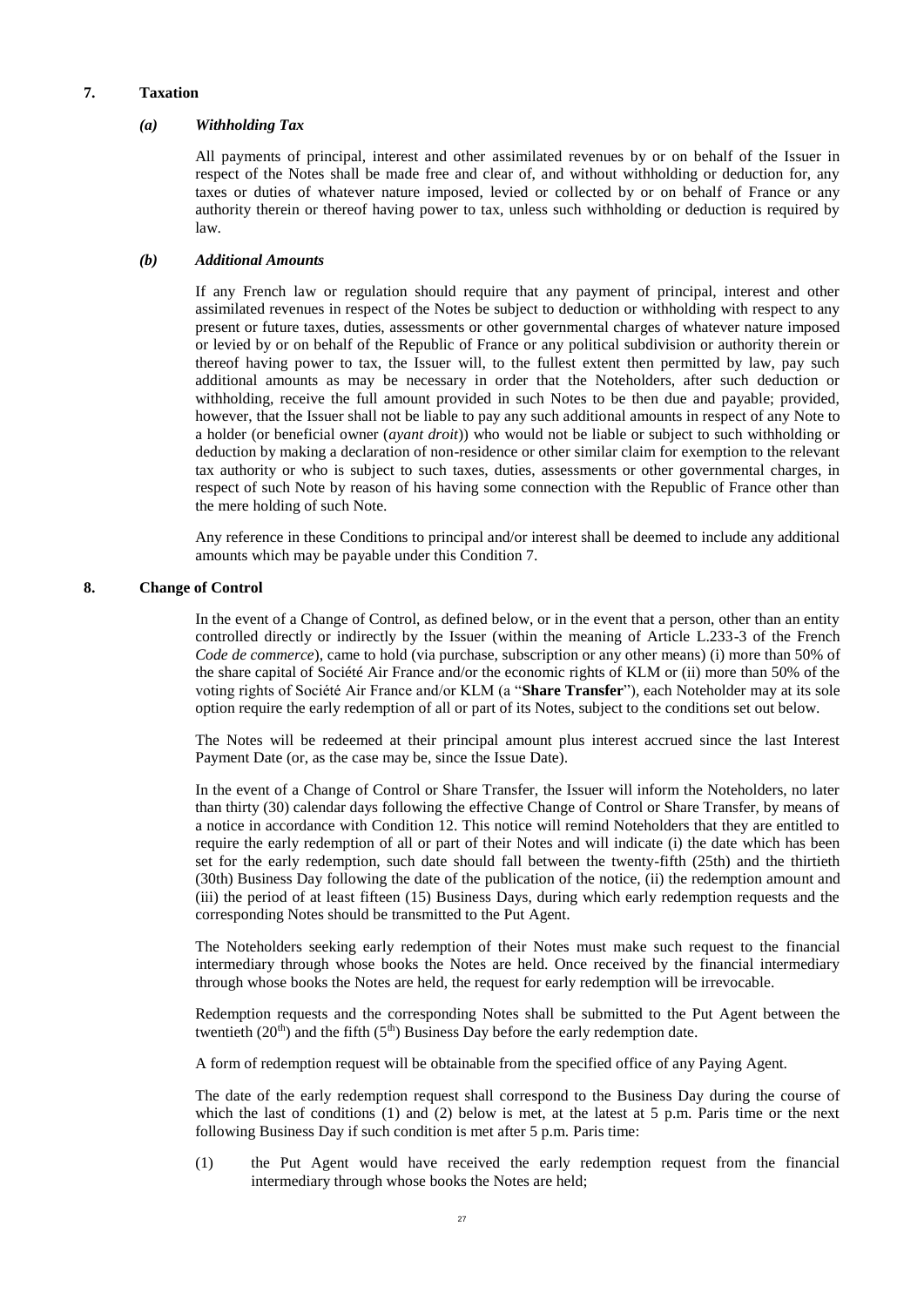(2) the Notes would have been transferred to the Put Agent by the relevant financial intermediary.

For the purposes of this Condition 8, "**Change of Control**" means, for one or more individuals or entities acting alone or in concert, acquiring the control of the Issuer, being specified that "**control**" means, for the purpose of the present definition, the holding (directly or indirectly via entities controlled by the relevant person(s)) of  $(x)$  the majority of the voting rights of the shares of the Issuer or (y) more than 40% of such voting rights if no other shareholder of the Issuer, acting alone or in concert, holds (directly or indirectly via entities controlled by such shareholder(s)) a percentage of voting rights in excess of the above stake.

# **9. Events of Default**

Any Noteholder may, upon written notice given by registered letter with acknowledgment of receipt to the Issuer (copy to the Fiscal Agent) before all defaults shall have been cured, cause all, but not some only, of its Notes to become immediately due and payable, at their principal amount together with any accrued interest thereon until their actual redemption date, upon the occurrence of any of the following events:

- (a) the Issuer fails to make payment of any sum due in respect of the Notes and if the Issuer does not remedy such default within fifteen (15) calendar days from such due date; or
- (b) the Issuer breaches any of the other provisions relating to the Notes, as the case may be, and does not remedy such breach within thirty (30) calendar days from the date the Issuer receives written notice of such breach from the Representative; or
- (c) a payment default by the Issuer and/or any of its Principal Subsidiaries occurs in relation to any payment of any other borrowed money or loans guaranteed by the Issuer and/or any of its Principal Subsidiaries for an amount equal to or in excess of  $E125$  million, or its equivalent in any other currency, on their due date, or on such date as may have been extended by any applicable grace period, unless the Issuer and/or its relevant Principal Subsidiary challenges such default in good faith before a competent court, in which case an early redemption of the Notes will be mandatory only if the court has decided on the merits of the case (*statué au fond*); or
- (d) judgment is rendered ordering the liquidation or transfer of the entirety of the assets of the Issuer or any of its Principal Subsidiaries, or any equivalent procedure; if the Issuer or any of its Principal Subsidiaries is subject to a conciliation procedure (*procédure de conciliation*) as provided under Articles L.611-4 *et seq.* of the French *Code de commerce*, or any equivalent procedure, are in a state of suspension of payments (*cessation de paiements*) or any similar state, or subject to judicial liquidation proceedings (*procédure de liquidation judiciaire*) or any equivalent procedure.

#### **10. Prescription**

Claims against the Issuer for the payment of principal and interest in respect of the Notes shall become prescribed 10 years (in the case of principal) and 5 years (in the case of interest) from the due date for payment thereof.

#### **11. Representation of the Noteholders**

The Noteholders will be grouped automatically for the defence of their common interests in a *masse* (hereinafter referred to as the "*Masse*").

The Masse will be governed by the provisions of the French *Code de commerce* with the exception of Articles L.228-48, L.228-59, L.228-65 I 1°, L.228-65 II, L.228-71, R.228-67, R.228-69, R.228-72 and R.228-79 thereof, and by the conditions set out below, provided that notices calling a general meeting of the Noteholders (a "**General Meeting**") and the resolutions passed at any General Meeting or by a Written Decision (as defined below) and any other decision to be published pursuant to French legal and regulatory provisions will be published only as provided under Condition 12 below.

The *Masse* alone, to the exclusion of all individual Noteholders, shall exercise the common rights, actions and benefits which may accrue with respect to the Notes, without prejudice to the rights that Noteholders may exercise individually in accordance with, and subject to, the provisions of the terms and conditions of the Notes.

The *Masse* will be a separate legal entity and will act in part through a representative (the "**Representative**") and in part through collective decisions of the Noteholders (the "**Collective Decisions**").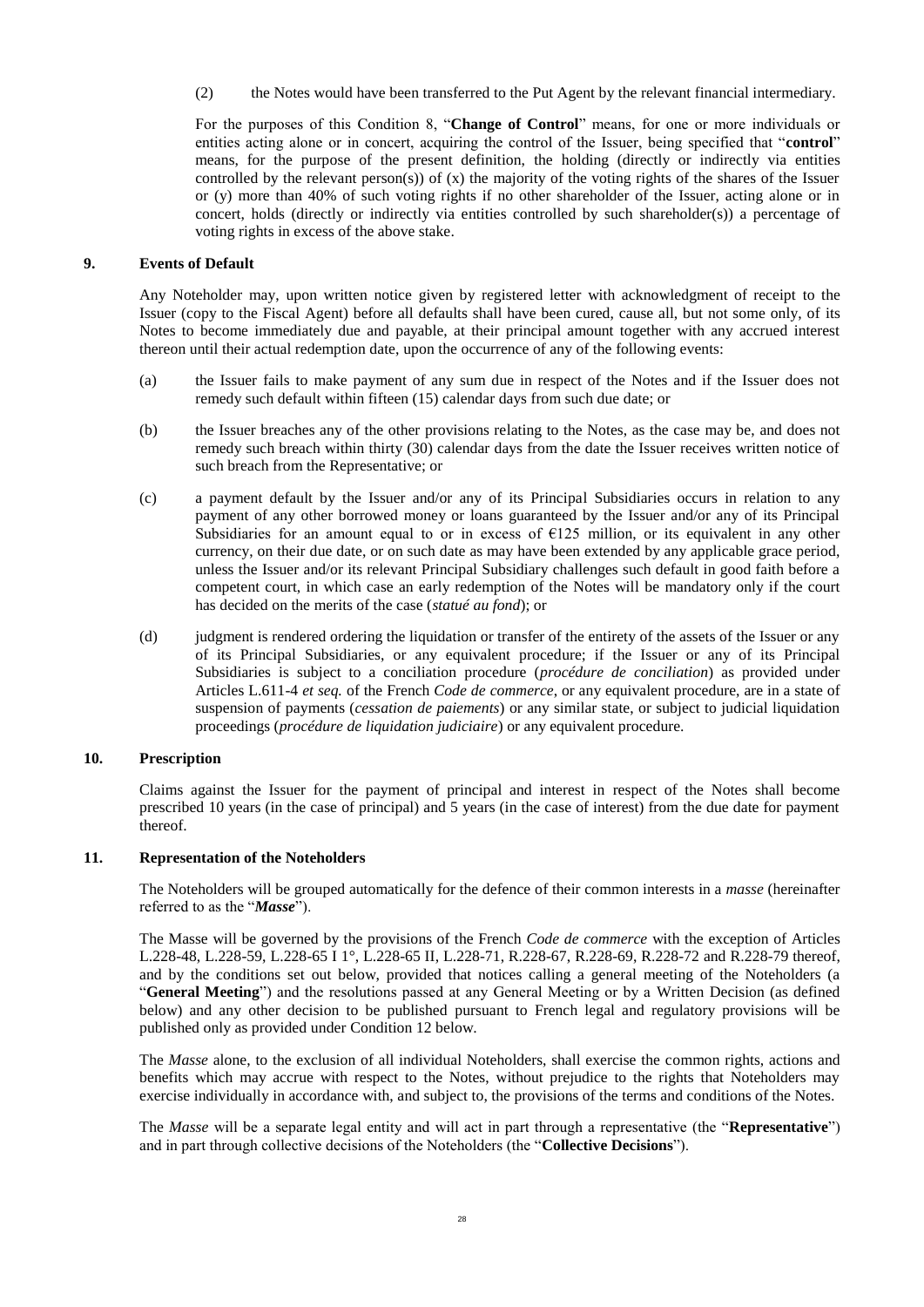#### **11.1 Representative**

The office of Representative may be conferred on a person of any nationality. However, the following persons may not be chosen as Representative:

- the Issuer, the members of its Board of Directors (*Conseil d'administration*), its general managers (*directeurs généraux*), its statutory auditors, or its employees as well as their ascendants, descendants and spouse; or
- companies guaranteeing all or part of the obligations of the Issuer, their respective managers (*gérants*), general managers (*directeurs généraux*), members of their Board of Directors (*Conseil d'administration*), Management Board (*Directoire*) or Supervisory Board (*Conseil de surveillance*), their statutory auditors, or employees as well as their ascendants, descendants and spouse; or
- companies holding 10 per cent. or more of the share capital of the Issuer or companies having 10 per cent. or more of their share capital held by the Issuer; or
- persons to whom the practice of banker is forbidden or who have been deprived of the right of directing, administering or managing a company in whatever capacity.

The initial Representative shall be:

# **Aether Financial Services** 36, rue de Monceau

75008 Paris France [agency@aetherfs.com](mailto:agency@aetherfs.com)

The Issuer shall pay to the Representative an amount equal to 1,500 euros (excluding VAT) due and payable on the Issue Date. No additional remuneration is payable in relation to any subsequent issue pursuant to Condition 13.

In the event of death, liquidation, dissolution, incompatibility, resignation or revocation of the Representative, a replacement will be elected by the General Meeting.

All Noteholders may at all times obtain the names and addresses of the Representative at the principal office of the Issuer and the specified office of any of the Paying Agents.

The Representative shall (in the absence of any decision to the contrary of the General Meeting) have the power to take all acts of management necessary in order to defend the common interests of the Noteholders.

All legal proceedings against the Noteholders or initiated by them, must be brought by or against the Representative and any legal proceedings which shall not be brought in accordance with this provision shall not be legally valid.

The Representative may not interfere in the management of the affairs of the Issuer.

#### **11.2 Collective Decisions**

Collective Decisions are adopted either in a General Meeting or by Written Decision (as such term is defined below).

In accordance with Article R.228-71 of the French *Code de commerce*, the right of each Noteholder to participate in Collective Decisions will be evidenced by the entries in the books of the relevant Account Holder of the name of such Noteholder as of 0:00, Paris time, on the second  $(2<sup>nd</sup>)$  Business Day preceding the date set for the relevant Collective Decision.

The Issuer shall hold a register of the Collective Decisions and shall make it available, upon request, to any Noteholder.

# **(a) General Meeting**

A General Meeting may be held at any time, on convocation either by the Issuer or by the Representative. One or more Noteholders, holding together at least one-thirtieth of the principal amount of the Notes outstanding, may address to the Issuer and the Representative a demand for convocation of the General Meeting, together with the proposed agenda for such General Meeting. If such General Meeting has not been convened within two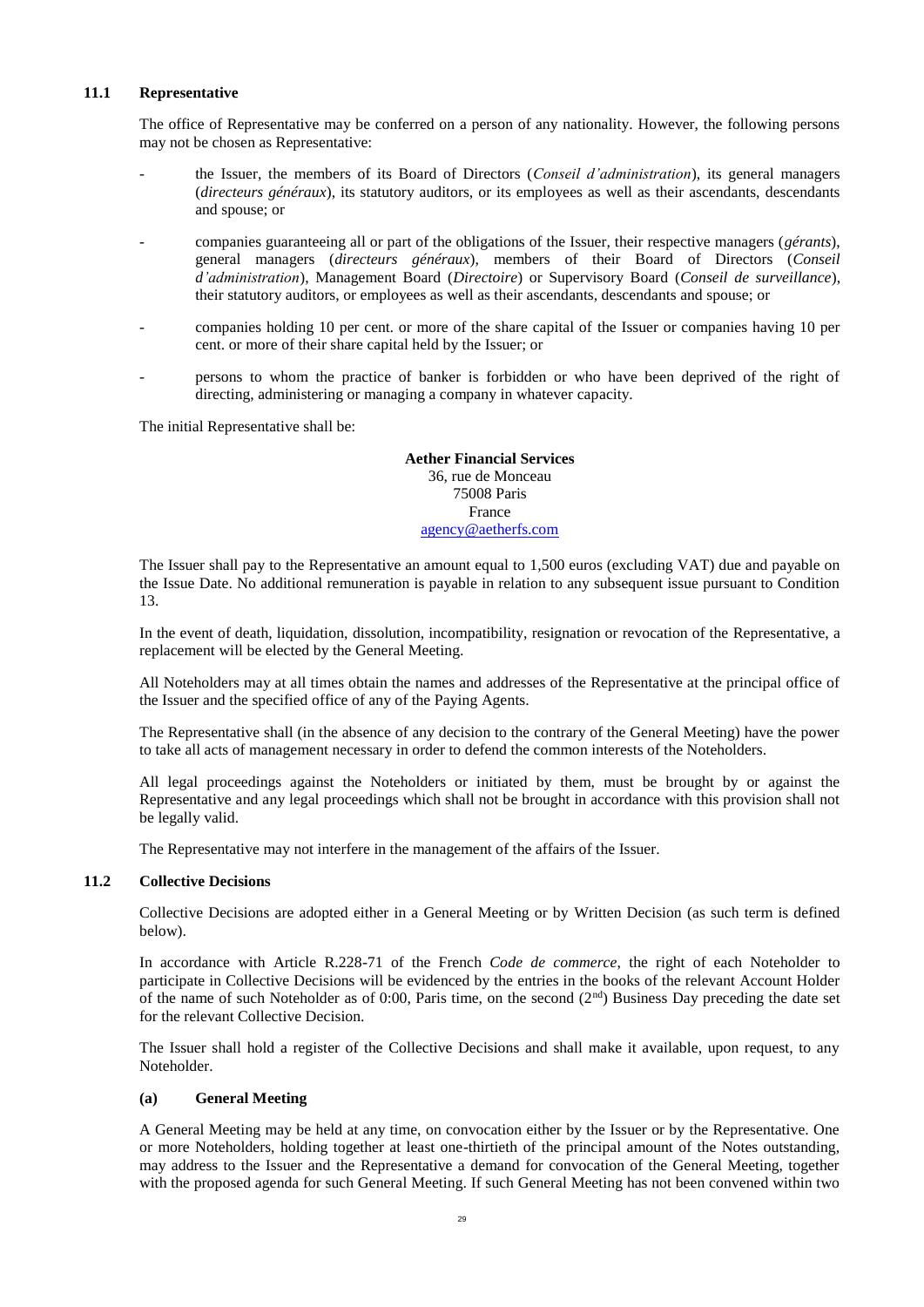months after such demand, the Noteholders may commission one of their members to petition a competent court in Paris to appoint an agent (*mandataire*) who will call the General Meeting.

In accordance with the provisions of Articles L.228-51 of the French *Code de commerce*, notice of the date, time, place, agenda and required quorum of any General Meeting will be published in accordance with Condition 12, not less than fifteen (15) calendar days prior to the date of the general meeting on first convocation and not less than six (6) calendar days prior to the date of the General Meeting on second convocation.

General Meetings may deliberate validly on first convocation only if the Noteholders present or represented hold at least one-fifth (1/5) of the principal amount of the Notes then outstanding. On second convocation, no quorum shall be required. The decisions of the General Meeting shall be taken by a simple majority of votes cast by the Noteholders attending such General Meeting or represented thereat.

In accordance with Article L.228-61 of the French *Code de commerce*, each Noteholder has the right to participate in General Meetings in person, by proxy, by correspondence, by videoconference, or by any other means of telecommunication allowing the identification of participating Noteholders.

Each Noteholder or representative thereof will have the right to consult or make a copy of the text of the resolutions which will be proposed and of the reports, if any, which will be presented at the General Meeting, all of which will be available for inspection by the relevant Noteholders at the registered office of the Issuer and at any other place specified in the notice of the General Meeting, during the ten (10) calendar day period preceding the holding of the General Meeting on first convocation, or during the five (5) calendar day period preceding the holding of the General Meeting on second convocation.

The General Meeting is empowered to deliberate on the dismissal and replacement of the Representative and also may act with respect to any other matter that relates to the common rights, actions and benefits of the Noteholders which now or in the future may accrue, including authorizing the Representative to act at law as plaintiff or defendant in the name and on behalf of the Noteholders.

The General Meeting may further deliberate on any proposal relating to the modification of the Conditions including any proposal, whether for arbitration or settlement, relating to rights in controversy or which were the subject of judicial decisions, it being specified, however, that the General Meeting may not increase the liabilities (*charges*) to Noteholders, nor establish any unequal treatment between the Noteholders, nor to decide to convert the Notes into shares.

# **(b) Written Decision**

In accordance with Article L.228-46-1 of the French *Code de commerce*, Collective Decisions may also be taken by a Written Decision, at the initiative of the Issuer or the Representative.

Such Written Decision shall be signed by or on behalf of all the Noteholders without having to comply with formalities and time limits referred to above. Any Written Decision shall, for all purposes, have the same effect as a resolution passed at a General Meeting of such Noteholders. Subject to the following sentence, a Written Decision may be contained in one document or in several documents in like form, each signed by or on behalf of one or more of such Noteholders. Approval of a Written Decision may also be given by way of electronic communication allowing the identification of Noteholders ("**Electronic Consent**").

Notice seeking the approval of a Written Decision (including by way of Electronic Consent) will be published as provided under Condition 12 not less than 15 days prior to the date fixed for the passing of such Written Decision (the "**Written Decision Date**"). Notices seeking the approval of a Written Decision will contain the conditions of form and time-limits to be complied with by the Noteholders who wish to express their approval or rejection of such proposed Written Decision. Noteholders expressing their approval or rejection before the Written Decision Date will undertake not to dispose of their Notes until after the Written Decision Date.

For the purpose hereof, a Written Decision means a resolution in writing signed by or approved by or on behalf of the holders of not less than seventy five 75 per cent. in nominal amount of the Notes outstanding. References to a Written Decision include, unless the context otherwise requires, a resolution approved by Electronic Consent.

#### **(c) Effect of resolutions**

A resolution passed at a General Meeting, and a Written Decision or an Electronic Consent, shall be binding on all Noteholders, whether or not present at the General Meeting and whether or not, in the case of a Written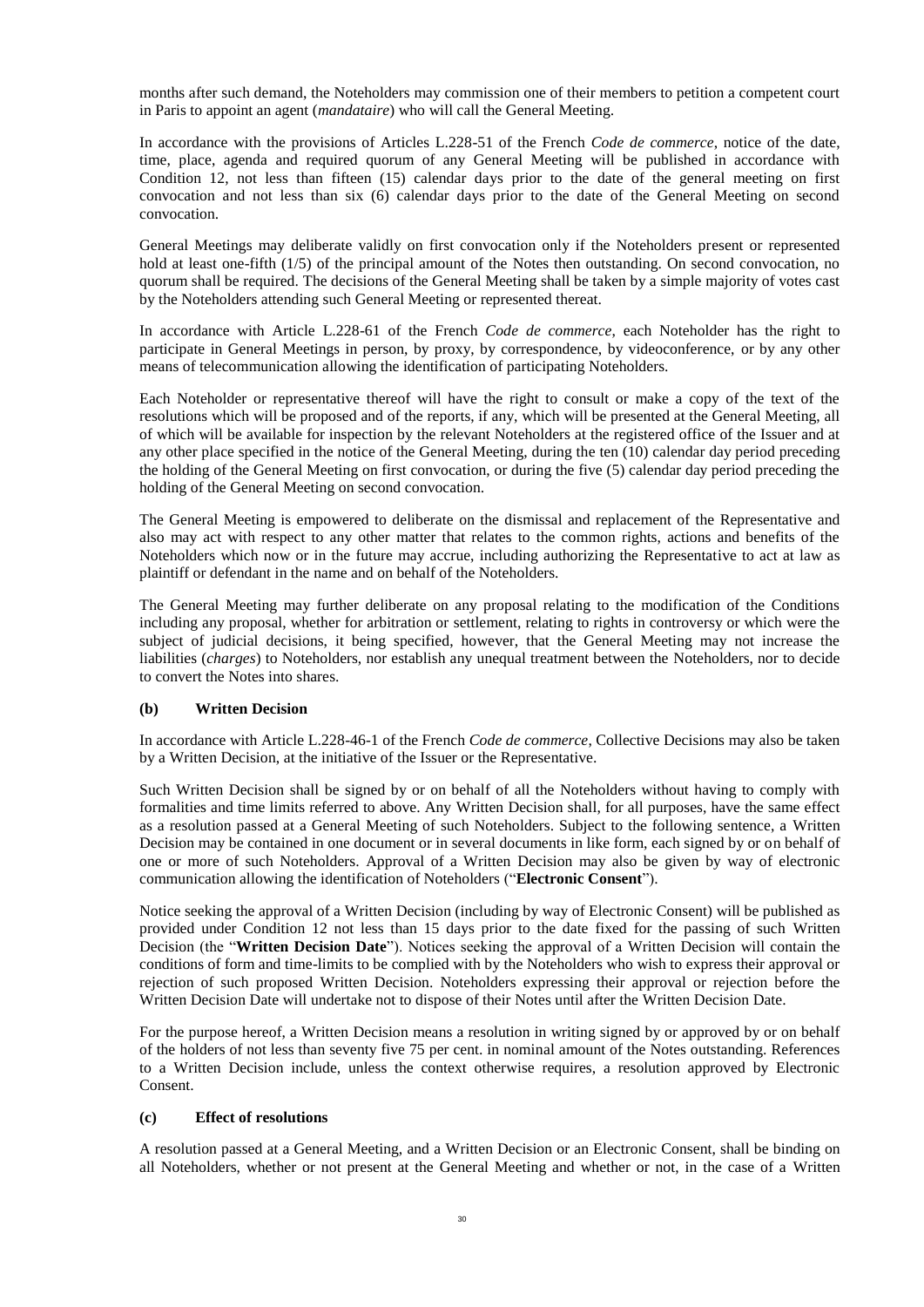Decision or an Electronic Consent, they have participated in such Written Decision or Electronic Consent and each of them shall be bound to give effect to the resolution accordingly.

# **(d) Notices of decisions**

Decisions of the meetings shall be published in accordance with the provisions set out in Condition 12 not more than 90 calendar days from the date thereof. The decisions referred to in Articles R.228-61 and R.236-11 of the French *Code de commerce* will be published, to the extent permitted by such Articles, in accordance with Condition 12.

#### **(e) Sole Noteholder**

If and for so long as the Notes are held by a sole Noteholder and unless a Representative has been appointed, such Noteholder shall exercise all powers, rights and obligations entrusted to the Masse by the provisions of the French *Code de commerce*. The Issuer shall hold a register of the decisions taken by the sole Noteholder in this capacity and shall make it available, upon request, to any subsequent holder of any of the Notes.

#### **12. Notices**

Any notice to the Noteholders will be valid if delivered to Euroclear France, Euroclear or Clearstream for so long as the Notes are cleared through such clearing systems and published on the website of the Issuer (www.airfranceklm.com), provided that, so long as the Notes are admitted to trading on Euronext Paris and the rules applicable to that stock exchange so require, such notice shall also be published in a leading daily newspaper having general circulation in the Republic of France (which is expected to be *Les Echos* or such other newspaper as the Fiscal Agent shall deem necessary to give fair and reasonable notice to the Noteholders) or on the website of Euronext Paris (www.euronext.com).

Any such notice shall be deemed to have been given on the date of such publication or, if published more than once or on different dates, on the first date on which such publication is made.

#### **13. Further Issues and Assimilation**

The Issuer may from time to time without the consent of the Noteholders issue further notes to be assimilated (*assimilables*) with the Notes as regards their financial service, provided that such further notes and the Notes shall carry rights identical in all respects (or in all respects save for the issue price, the amount and date of the first payment of interest thereon) and that the terms of such further notes shall provide for such assimilation.

In the event of such an assimilation, the Noteholders and the holders of such further notes will be grouped together in a single *Masse* for the defence of their common interests. References in these Conditions to the Notes include any other notes issued pursuant to this Condition and assimilated with the Notes.

# **14. Governing Law and Jurisdiction**

#### *(a) Governing Law*

The Notes and all matters arising from or connected with the Notes are governed by, and shall be construed in accordance with, the laws of the Republic of France.

# *(b) Jurisdiction*

<span id="page-34-0"></span>Any legal action or proceeding arising out of or in connection with the Notes will be irrevocably submitted to the exclusive jurisdiction of the competent courts of the Issuer's head office.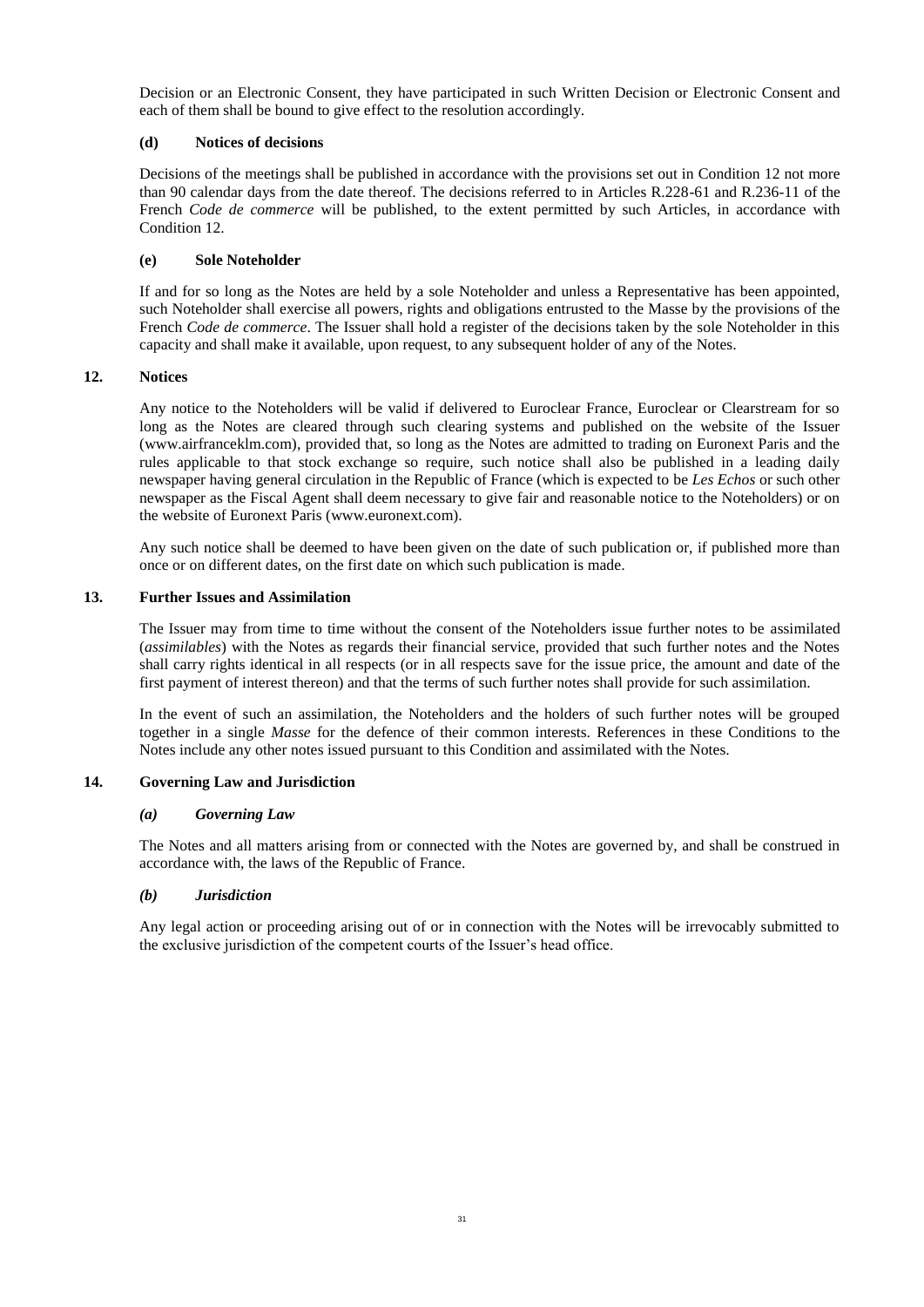# **USE AND ESTIMATED NET AMOUNT OF PROCEEDS**

<span id="page-35-0"></span>The estimated net proceeds of the issue of the Notes will amount to  $\epsilon$ 742,207,500 and be used to refinance part of the existing debt of the Issuer by purchasing all or part of the existing €400,000,000 3.750 per cent. Notes due 12 October 2022 (of which €400,000,000 are outstanding prior to any such purchase) (ISIN: FR0013212958), €600,000,000 3.875 per cent. Notes due 18 June 2021 (of which €600,000,000 are outstanding prior to any such purchase) (ISIN: FR0011965177) and €600,000,000 6.250 per cent. Notes with a perpetual maturity and a first call date on 1st October 2020 (of which €403,300,000 are outstanding prior to any such purchase) (ISIN: FR0012650281) (together, the "**Existing Notes**"). The 2021 Notes and the 2022 Notes will be purchased in priority to the 2020 Notes. The part of the net proceeds of the issue of the Notes not used for purchasing such Existing Notes will be used for general corporate purposes.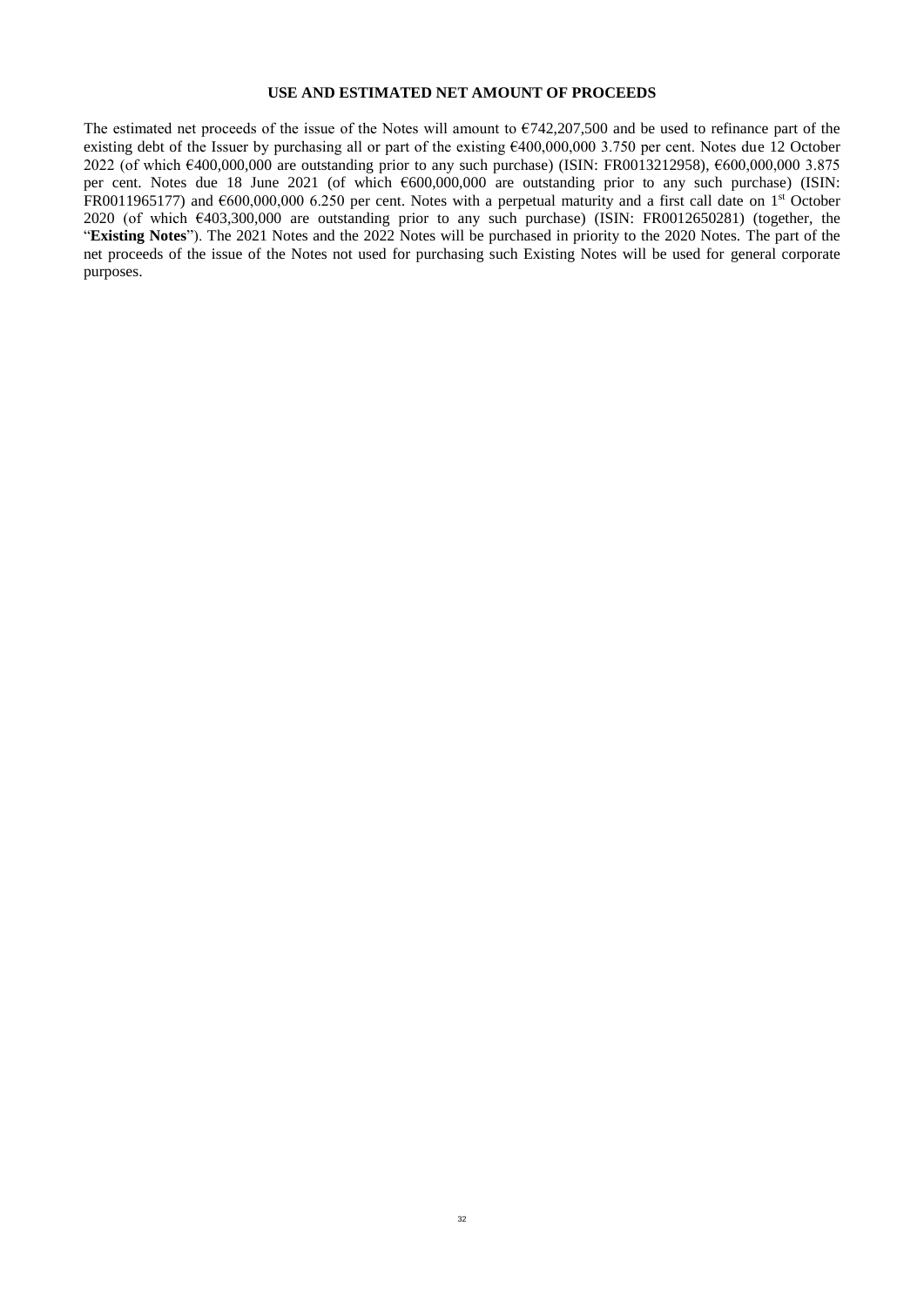#### **RECENT DEVELOPMENTS**

On 11 December 2019, the Issuer published the following press release:

Roissy, Amstelveen, December 11, 2019

#### **Air France-KLM accelerates its fleet renewal and orders an additional 10 Airbus A350-900s for Air France**

#### **The Air France and Air France-KLM Boards of Directors have reached a decision concerning the replacement of Air France's Airbus A380s and approved an order of 10 Airbus A350-900s.**

With this decision, Air France-KLM is pursuing its fleet rationalization and simplification strategy.

KLM is already well on its way to simplifying its long-haul fleet which will ultimately consist of only Boeing 777 and 787 aircraft, sharing a common pilot type rating .

At Air France, this upcoming order will bring the total number of A350 aircraft to 38, including three that have already been delivered.

This is the next step for Air France as it pursues the same fleet simplification strategy. As a result, in 2023, the Air France long-haul fleet will consist of 116 aircraft split amongst only four families: Airbus A330s and A350s, and Boeing 787s and 777s. As at KLM, this will bring Air France greater operational flexibility, as well as the opportunity to make significant economies of scale, thanks in particular to reducing the number of pilot qualifications to three by 2023 – Airbus A330/A350, Boeing 787, and Boeing 777.

These new-generation aircraft will replace the Airbus A380s currently in operation at Air France and which are to be retired between now and the end of 2022. Their arrival will also allow the company to accelerate the departure of the Airbus A340s during the first quarter of 2021.

The Airbus A350-900 combines economic efficiency and environmental performance, with 25% less fuel consumed compared to previous-generation aircraft, i.e., 2.5 litres per passenger/100km. It also boasts a 40% reduction in noise footprint. The Air France A350-900 is equipped with a spacious and silent cabin, a latest-generation IFE system and Wi-Fi connection for customer comfort.

"The rationalization and modernization of the Air France-KLM fleet is essential to improve its economic and operational performance," said Benjamin Smith, CEO of Air France-KLM Group. "The result of Airbus' European expertise, the A350-900 is a high-performing aircraft at every level and I am happy that Air France can make it one of the jewels in its fleet, to enhance our group's competitiveness."

Anne Rigail, CEO of Air France, said "The first results observed from Air France's operation of the Airbus A350 are excellent in every way – customer satisfaction, operational performance, and a reduced environmental footprint. With an investment of over one billion euros per year, our fleet modernization is our main lever for meeting our objective to reduce our  $CO_2$  emissions by 50% per passenger/km by 2030."

| <b>Olivier Gall</b>           | <b>Wouter van Beek</b>           |                     |
|-------------------------------|----------------------------------|---------------------|
| $+33$ 1 49 89 52 59           | $+33149895260$                   | $+33$ 1 41 56 56 00 |
| olgall@airfranceklm.com       | wouter-van beek@airfranceklm com |                     |
| Website: www airfranceklm com |                                  |                     |

**Investor Relations Press contact**

On 4 December 2019, the Issuer published the following press release:

Roissy, 4 December 2019

On 21 November 2019, Air France-KLM, Delta Air Lines and Virgin Atlantic welcomed the U.S. Department of Transportation's decision to grant them Antitrust Immunity (ATI) in the framework of the extension of the transatlantic joint venture. This was the final regulatory step for the airlines to move forward with their alliance.

In parallel, the partners finalized the expanded joint venture's governance agreeing on simplified decision making processes that will enable the joint-venture to deliver its full synergy potential. Air France-KLM and Virgin have considered that Air France-KLM's acquisition of a stake in Virgin Atlantic is no longer necessary and are negotiating an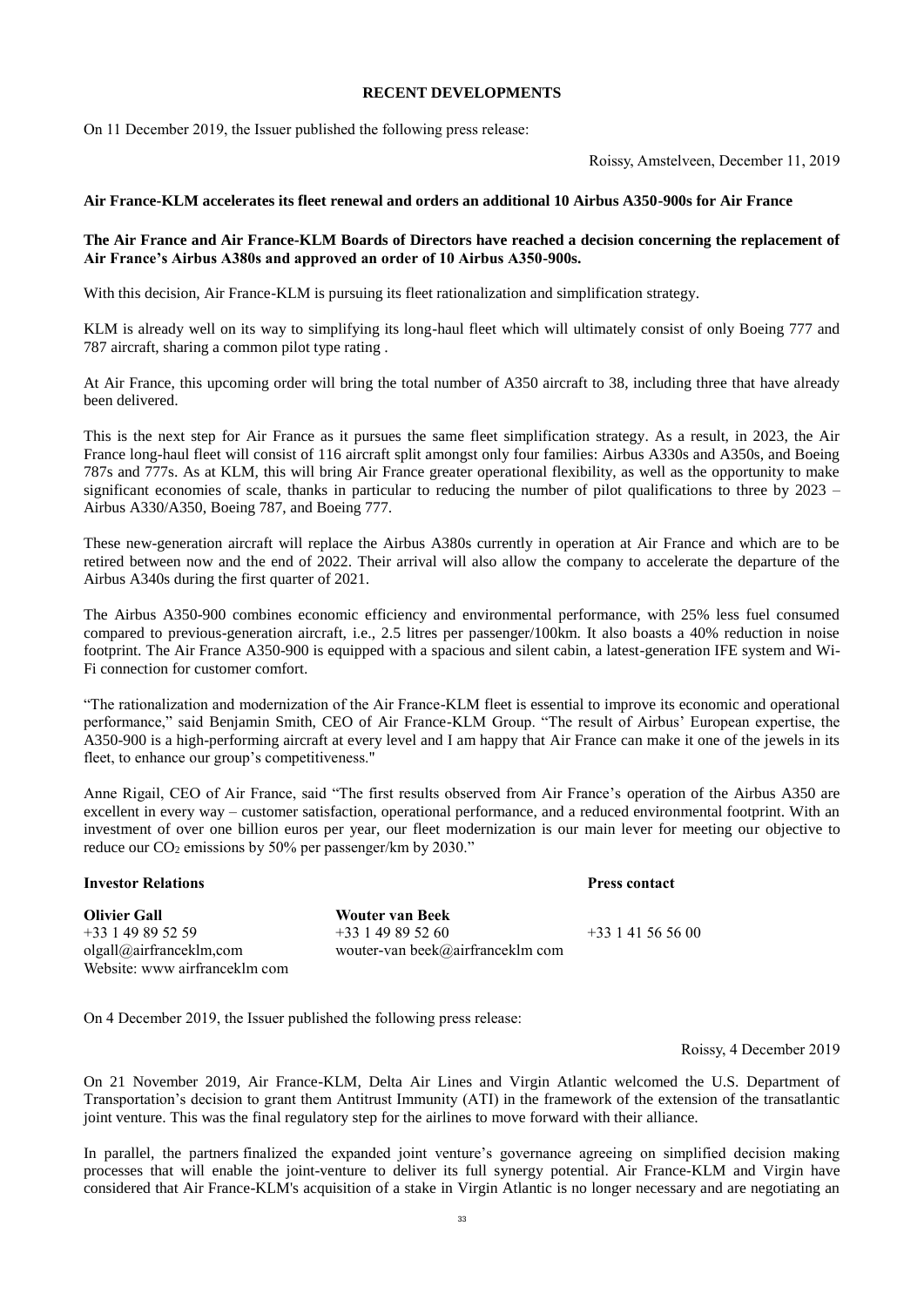agreement whereby Air France-KLM will not acquire a stake in Virgin Atlantic, without any impact on Air France-KLM's position in the commercial Delta -Virgin Atlantic- Air France-KLM joint venture.

Air France-KLM will pursue its ambitious investment plan to regain its leadership position and will continue final preparations towards the launch of the expanded trans-Atlantic joint venture in the coming weeks.

This partnership is key to strengthen the Group's leadership position between Europe and North America and will offer its customers the best streamlined travel experience across the Atlantic.

# **Investor Relations Press contact**

+33 1 41 56 56 00

**Olivier Gall** +33 1 49 89 52 59 olgall@airfranceklm,com Website: www airfranceklm com **Wouter van Beek** +33 1 49 89 52 60 wouter-van beek@airfranceklm com

On 5 November 2019, the Issuer published the following press release:

Roissy, 5 November 2019

# **Air France-KLM presents its go forward plan to recapture a leadership position in Europe**

Today, in Paris, Air France-KLM is organizing a presentation for investors. On this occasion, Benjamin Smith, Air France-KLM CEO, along with Pieter Elbers, KLM President and CEO, Anne Rigail, Air France CEO, and Frederic Gagey, Air France-KLM CFO, will outline the group's strategic priorities and its financial trajectory over the next five years.

- Restore a dynamic of sustainable profitability based on a new value-focused model for the group's primary stakeholders: employees, customers, and shareholders.
- A plan built around four main strategic priorities: optimising the operational model, refocusing passenger revenue growth around the most profitable segments, developing initiatives on customer data, the Flying Blue loyalty program, maintenance and cargo, and pragmatically analyzing consolidation opportunities. Each of these initiatives support the group's goal to remain a leader in the sector's ecological transition.
- Financial targets:
	- o Profit: Medium-term operating margin of 7-8%
	- o Cash: Medium-term positive adjusted Free Cash Flows
	- o Leverage: Net debt/EBITDA ratio circa 1.5x
	- o Shareholder returns: Prospects for returning to dividend distribution

*"In a competitive and fast-transforming environment for European airlines, the Air France-KLM Group has all the assets to regain its leadership position", said Benjamin Smith, CEO of the Air France-KLM Group. "Thanks to the dedication of our employees at Air France, KLM and Transavia, since the end of 2018 we have been able to establish the fundamentals of our go forward plan: simplifying our fleet, clarifying our brand and market positioning, and unlocking significant commercial and operational flexibility thanks to new labour agreements. This is the starting point of a strategy that will allow Air France-KLM to reinvent itself, creating value for all key stakeholders. We will optimize our operational model and increase revenues to significantly improve our operating margin. Everything we do will support our goal of remaining an industry pioneer as the airline group most committed to global environmental sustainability."*

The Air France-KLM Group has several unique assets: the strength of its three brands Air France, KLM and Transavia, its two hubs in Paris – the world's leading inbound destination – and Amsterdam – the leading European connection hub and where the airline hub-and-spoke model was first invented, its extensive and highly complementary combined network, and its powerful commercial partnerships.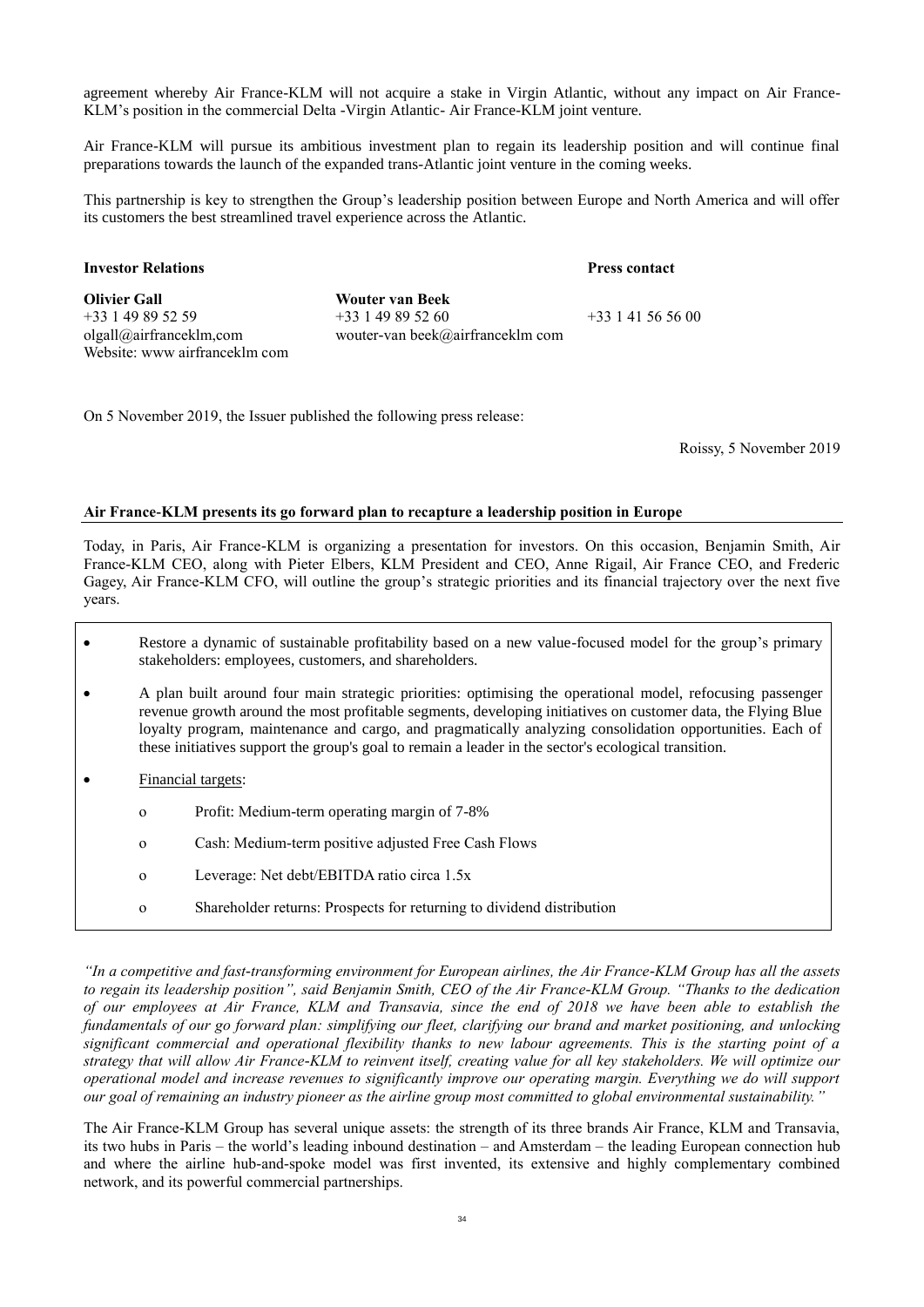To fully leverage these assets, the Group must simplify and optimize its mode of operation and reposition itself to pursue the most profitable traffic.

At the end of 2018 work was started to lay the foundation for future success, and the next steps will revolve around four main strategic priorities, to be rolled out at each airline.

# **1. Optimize the Operating Model: Reduce Operating Costs and Increase Efficiency**

- Managing fleet and product in a more flexible and optimal way
- Simplifying each airline's internal processes
- Accelerating fleet renewal
- Implementing additional Group synergies
- Lobbying French authorities to create a more competitive airline business environment

# **2. Refocus Growth of Passenger Revenue on Most Profitable Segments by Leveraging Hubs and Powerful Brand Identities**

- Simplifying the brand portfolio around the three master brands: Air France, KLM, and Transavia, to better target relevant and most profitable market segments
- Optimizing the networks, each airline focusing on its unique expertise and core assets:
	- o For KLM, strengthen its leadership position at Schiphol while continuing to grow in order to become the benchmark carrier for connecting traffic to and from Europe.
	- o For Air France, leverage its local market and premium strength, with Paris and France being the world's leading inbound destinations.
	- o For Air France and Transavia, strengthen their positions at Paris-Orly by better leveraging the slot portfolios at the slot-constrained airport.
	- o For Transavia, consolidate its leading low-cost position in The Netherlands and aim to become the leading low-cost airline in France in terms of number of based aircraft.
- More accurate targeting of customers for an increasingly personalized offer at a reduced cost of sale

# **3. At the same time, the group will continue to grow its other businesses and leverage Customer Data, Flying Blue, Cargo, and Engineering & Maintenance**

- Leverage customer data as a major asset of the Group
- Accelerate development of Flying Blue, continuing 2018 program evolution
- Further develop Cargo contribution
- Position E&M on a profitable growth path, while contributing to airline operational performance

# **4. The Air France-KLM Group will continue to pragmatically evaluate consolidation opportunities**

 On the strength of its numerous successful global partnerships, Air France-KLM will pragmatically consider consolidation opportunities when and where they make sense, with a view to complementing and strengthening the Air France and KLM networks while maintaining strict financial discipline.

# **The Group's strategic roadmap is an integral part of a global responsible and sustainable road to European leadership**

 Air France-KLM will remain an industry pioneer in terms of sustainable aviation, notably by implementing an environmental and societal plan to 2030.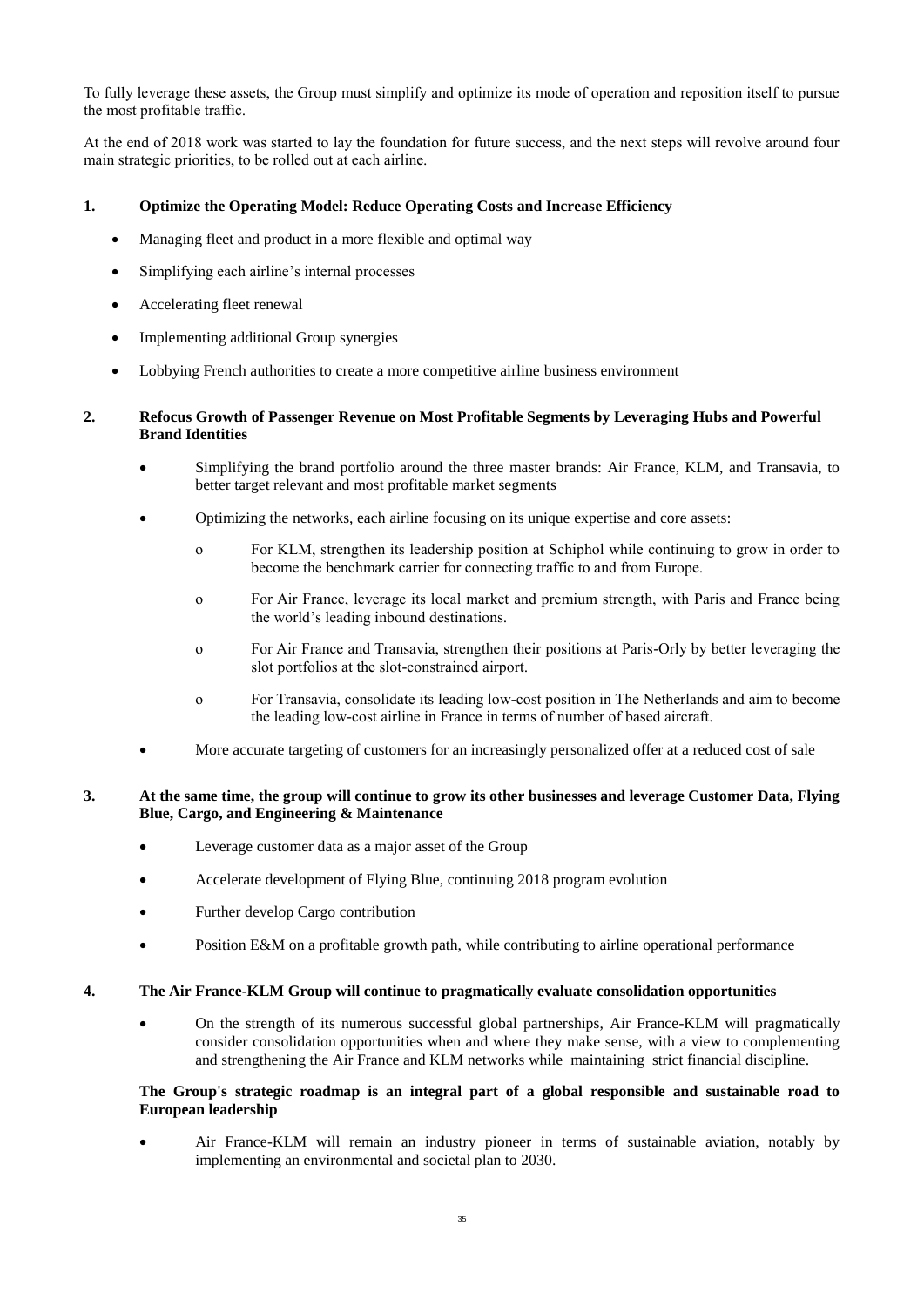From an environmental perspective, the three airlines have adopted important measures aimed at cutting their CO2 emissions per passenger by 50% by 2030, as well as promoting the emergence of sustainable fuels.

# **Investor Relations Press contact**

<span id="page-39-0"></span>**Olivier Gall** +33 1 49 89 52 59 olgall@airfranceklm,com Website: www airfranceklm com

**Wouter van Beek** +33 1 49 89 52 60 wouter-van beek@airfranceklm com

+33 1 41 56 56 00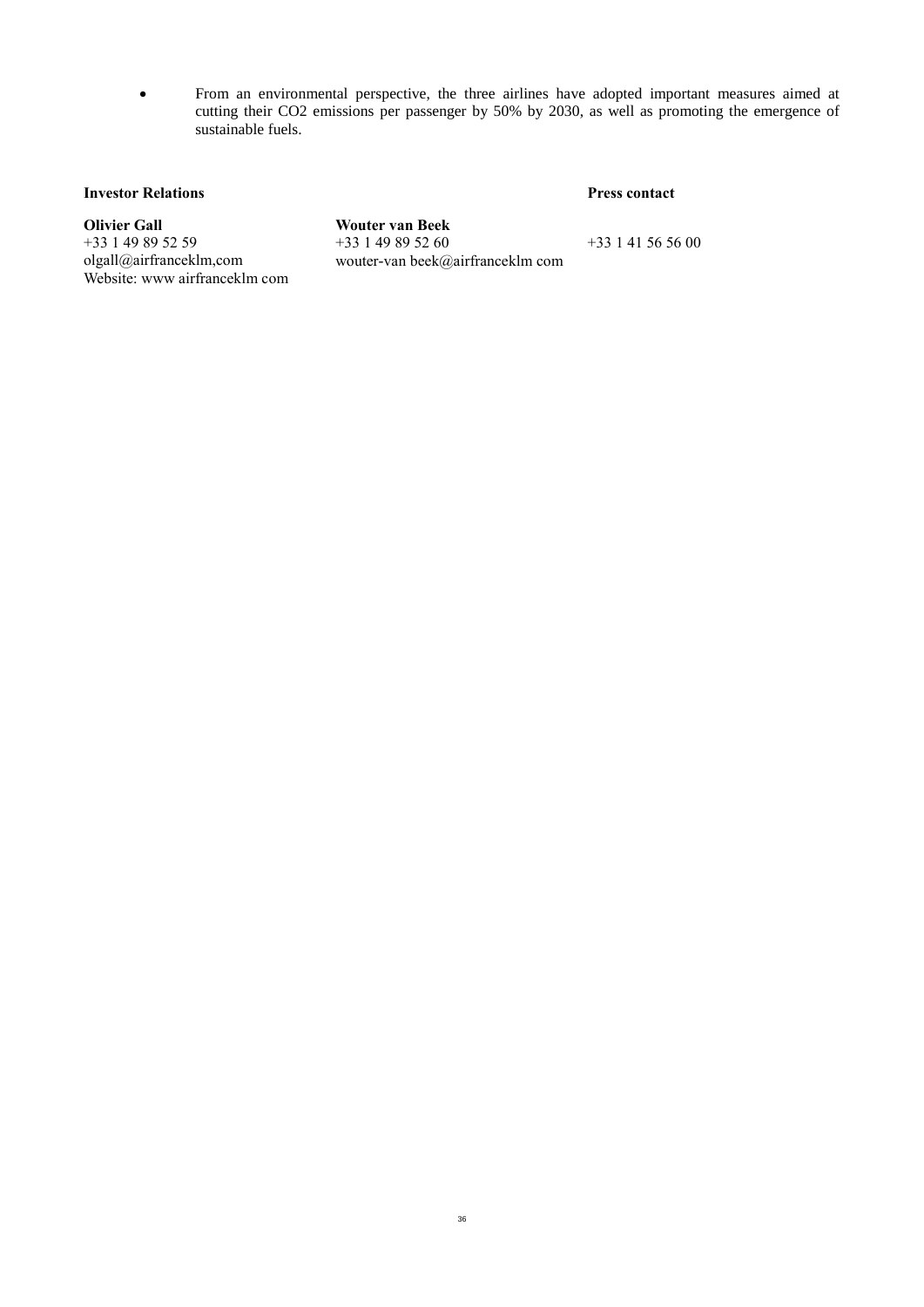#### **DOCUMENTS INCORPORATED BY REFERENCE**

The following sections identified in the cross-reference table below of the following documents, which have previously been published, are incorporated by reference in, and form part of, this Prospectus:

(i) the English translation of the Issuer's 2017 registration document (the "**2017 Registration Document**") (being an English translation of the Issuer's *document de référence* 2017 filed with the AMF on 29 March 2018 under n° D.18-0232), which contains, *inter alia*, the English translation of the Issuer's audited consolidated financial statements as at 31 December 2017 and the free English translation of the statutory auditors' report thereon;

[https://www.airfranceklm.com/en/system/files/ddr\\_air\\_france-klm\\_2017\\_va\\_0\\_1\\_0.pdf](https://www.airfranceklm.com/en/system/files/ddr_air_france-klm_2017_va_0_1_0.pdf)

(ii) the English translation of the Issuer's 2018 registration document (the "**2018 Registration Document**") (being an English translation of the Issuer's *document de référence* 2018 filed with the AMF on 8 April 2019 under n° D.19-0285), which contains, *inter alia*, the English translation of the Issuer's audited consolidated financial statements as at 31 December 2018 and the free English translation of the statutory auditors' report thereon;

[https://www.airfranceklm.com/en/system/files/registration\\_document\\_air\\_france-klm\\_2018\\_va\\_def.pdf](https://www.airfranceklm.com/en/system/files/registration_document_air_france-klm_2018_va_def.pdf)

(iii) the English translation of the Issuer's 2019 first-half financial report (the "**2019 First-Half Financial Report"**) (being an English translation of the Issuer's *rapport financier semestriel* 2019), which contains, *inter alia*, the English translation of the Issuer's unaudited interim condensed consolidated first-half 2019 financial statements as at 30 June 2019 and the free English translation of the statutory auditors' report thereon;

[https://www.airfranceklm.com/en/system/files/rapport\\_financier\\_semestriel\\_air\\_france\\_klm\\_2019\\_va\\_v\\_def.pd](https://www.airfranceklm.com/en/system/files/rapport_financier_semestriel_air_france_klm_2019_va_v_def.pdf) [f](https://www.airfranceklm.com/en/system/files/rapport_financier_semestriel_air_france_klm_2019_va_v_def.pdf)

(iv) the English translation of the Issuer's unaudited interim condensed consolidated financial statements as at 30 September 2019 (the "**Third Quarter 2019 Financial Statements"**) (being an English translation of the Issuer's *états financiers consolidés non audités au 30 septembre 2019*); and

[https://www.airfranceklm.com/sites/default/files/financial\\_statements\\_notes\\_afklm\\_sept\\_2019\\_8855736.pdf](https://www.airfranceklm.com/sites/default/files/financial_statements_notes_afklm_sept_2019_8855736.pdf)

(v) the English translation of the Issuer's third quarter 2019 results press release (the "**Third Quarter 2019 Results Press Release"**) (being an English translation of the Issuer's *communiqué de presse des résultats du troisième trimestre 2019*);

[https://www.airfranceklm.com/sites/default/files/q3\\_2019\\_press\\_release\\_en\\_8855736.pdf](https://www.airfranceklm.com/sites/default/files/q3_2019_press_release_en_8855736.pdf)

save that any statement included in the sections of a document which are deemed to be incorporated by reference herein shall be deemed to be modified or superseded for the purpose of this Prospectus to the extent that a statement contained herein modifies or supersedes such earlier statement (whether expressly, by implication or otherwise). Any statement so modified or superseded shall not be deemed, except as so modified or superseded, to constitute a part of this Prospectus.

The 2017 Registration Document, the 2018 Registration Document, the 2019 First-Half Financial Report, the Third Quarter 2019 Financial Statements and the Third Quarter 2019 Results Press Release are available on the Issuer's website [\(www.airfranceklm.com\)](http://www.airfranceklm.com/) and those reports only and no other information or documents of such site nor the website itself are incorporated by reference herein.

Any information not listed in the cross-reference list below but included in the 2017 Registration Document, the 2018 Registration Document, the 2019 First-Half Financial Report, the Third Quarter 2019 Financial Statements and the Third Quarter 2019 Results Press Release is not incorporated by reference. Other than in relation to the documents which are deemed to be incorporated by reference, the information on the websites to which this Prospectus refers does not form part of this Prospectus and has not been scrutinized or approved by the AMF.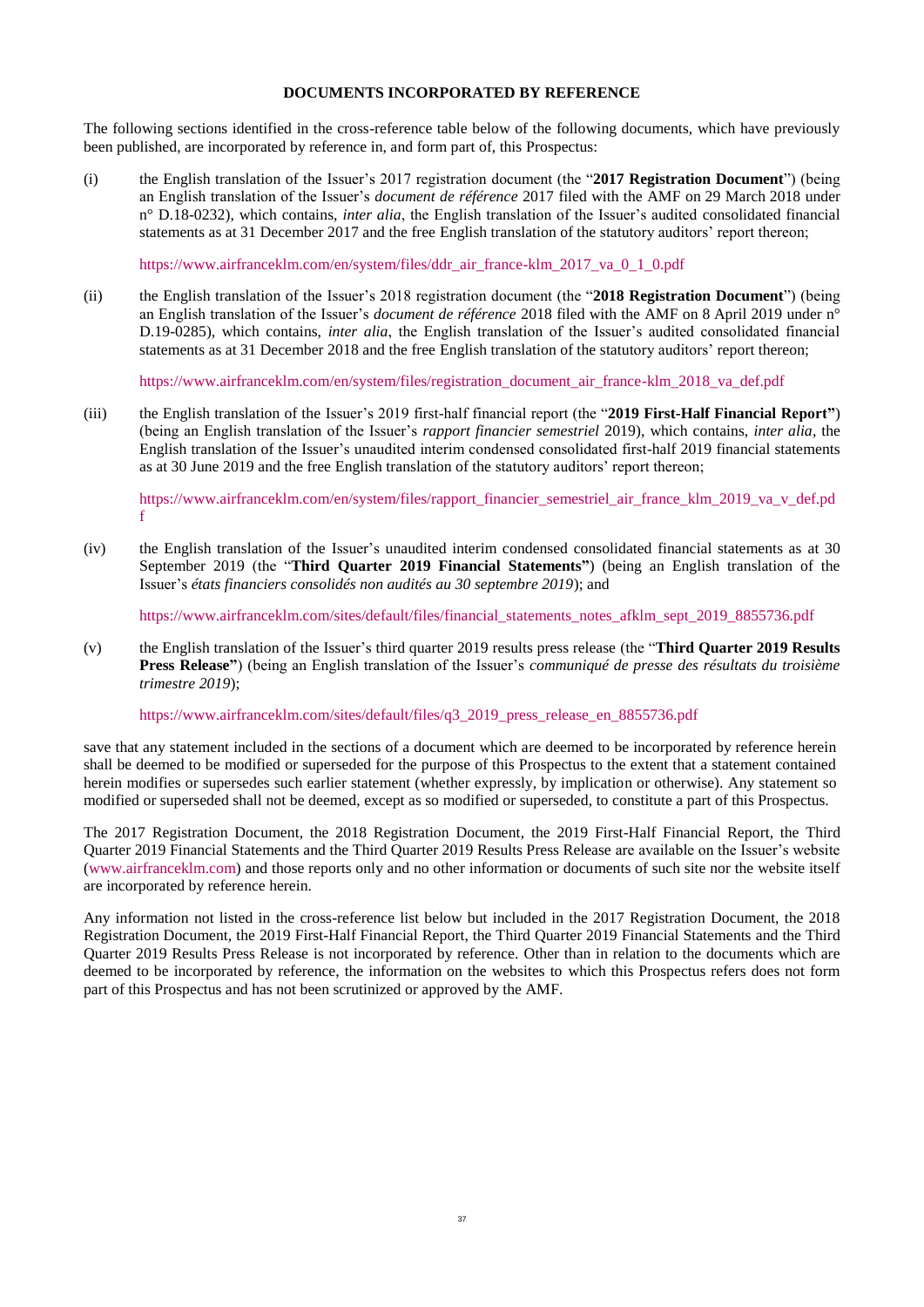**Cross-reference list for information incorporated by reference**

| 2019<br><b>Regulation</b>        | Annex 7 of the Commission Delegated<br>Regulation (EU) 2019/980 of 14 March<br>supplementing<br><b>Prospectus</b><br>the                                                                                                                                                                                                                                                                                                                                                                                                        | <b>Third</b><br>Quarter<br>2019<br><b>Results</b><br><b>Press</b><br><b>Release</b><br>(page<br>number) | <b>Third</b><br>Quarter<br>2019<br><b>Financial</b><br><b>Statements</b> | 2019<br><b>First-Half</b><br>Financial<br><b>Report</b><br>(page<br>number) | 2018<br><b>Registration</b><br><b>Document</b><br>(page<br>number) | 2017<br><b>Registration</b><br><b>Document</b><br>(page<br>number) |
|----------------------------------|---------------------------------------------------------------------------------------------------------------------------------------------------------------------------------------------------------------------------------------------------------------------------------------------------------------------------------------------------------------------------------------------------------------------------------------------------------------------------------------------------------------------------------|---------------------------------------------------------------------------------------------------------|--------------------------------------------------------------------------|-----------------------------------------------------------------------------|--------------------------------------------------------------------|--------------------------------------------------------------------|
| <b>SECTION</b><br>$\overline{2}$ | STATUTORY AUDITORS                                                                                                                                                                                                                                                                                                                                                                                                                                                                                                              |                                                                                                         |                                                                          |                                                                             |                                                                    |                                                                    |
| 2.1                              | Names and addresses of the<br>Issuer's auditors for the period<br>the<br>historical<br>covered<br>by<br>financial information (together<br>with their membership in a<br>professional body).                                                                                                                                                                                                                                                                                                                                    | N/A                                                                                                     | N/A                                                                      | N/A                                                                         | Page 337                                                           | N/A                                                                |
| <b>SECTION</b><br>$\overline{4}$ | <b>INFORMATION ABOUT THE ISSUER</b>                                                                                                                                                                                                                                                                                                                                                                                                                                                                                             |                                                                                                         |                                                                          |                                                                             |                                                                    |                                                                    |
| 4.1                              | History and development of the<br>Issuer                                                                                                                                                                                                                                                                                                                                                                                                                                                                                        | N/A                                                                                                     | $\rm N/A$                                                                | $\rm N/A$                                                                   | Pages 328 to<br>333                                                | N/A                                                                |
| 4.1.1                            | The legal and commercial name<br>of the Issuer.                                                                                                                                                                                                                                                                                                                                                                                                                                                                                 | N/A                                                                                                     | N/A                                                                      | N/A                                                                         | Page 330                                                           | N/A                                                                |
| 4.1.2                            | The place of registration of the<br>Issuer, its registration number<br>and legal<br>entity identifier<br>$^{\prime}$ ('LEI').                                                                                                                                                                                                                                                                                                                                                                                                   | N/A                                                                                                     | N/A                                                                      | N/A                                                                         | Page 330                                                           | N/A                                                                |
| 4.1.3                            | The date of incorporation and<br>the length of life of the Issuer,<br>except where the period is<br>indefinite.                                                                                                                                                                                                                                                                                                                                                                                                                 | N/A                                                                                                     | N/A                                                                      | N/A                                                                         | Page 330                                                           | N/A                                                                |
| 4.1.4                            | The domicile and legal form of<br>the Issuer, the legislation under<br>which the Issuer operates, its<br>country of incorporation, the<br>address, telephone number of its<br>registered office (or principal<br>place of business if different<br>from its registered office) and<br>website of the Issuer, if any,<br>with a disclaimer that the<br>information on the website does<br>not form part of the prospectus<br>that<br>information<br>unless<br>$\frac{1}{1}$<br>incorporated by reference into<br>the prospectus. | N/A                                                                                                     | N/A                                                                      | N/A                                                                         | Pages 330                                                          | N/A                                                                |
| 4.1.5                            | Any recent events particular to<br>the Issuer and which are to a<br>material extent relevant to an<br>of the<br>evaluation<br>Issuer's<br>solvency.                                                                                                                                                                                                                                                                                                                                                                             | N/A                                                                                                     | N/A                                                                      | N/A                                                                         | Pages 6 to 8                                                       | N/A                                                                |
| <b>SECTION</b>                   | <b>BUSINESS OVERVIEW</b>                                                                                                                                                                                                                                                                                                                                                                                                                                                                                                        |                                                                                                         |                                                                          |                                                                             |                                                                    |                                                                    |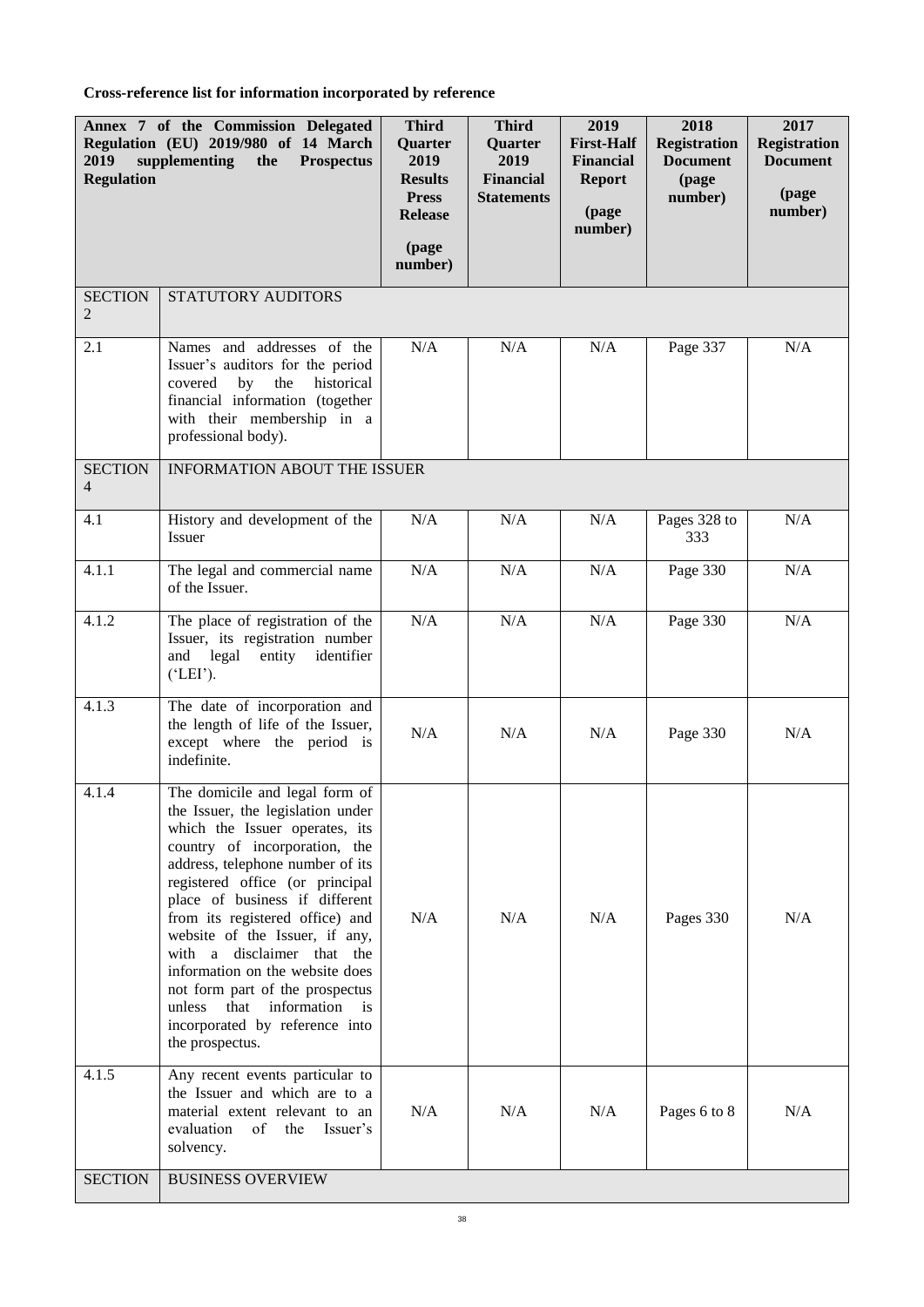| 2019<br><b>Regulation</b> | Annex 7 of the Commission Delegated<br>Regulation (EU) 2019/980 of 14 March<br>supplementing<br><b>Prospectus</b><br>the                                                                                                                                                                                                                                                                                                                                                                  | <b>Third</b><br>Quarter<br>2019<br><b>Results</b><br><b>Press</b><br><b>Release</b><br>(page<br>number) | <b>Third</b><br><b>Quarter</b><br>2019<br><b>Financial</b><br><b>Statements</b> | 2019<br><b>First-Half</b><br><b>Financial</b><br><b>Report</b><br>(page<br>number) | 2018<br><b>Registration</b><br><b>Document</b><br>(page<br>number)   | 2017<br><b>Registration</b><br><b>Document</b><br>(page<br>number) |
|---------------------------|-------------------------------------------------------------------------------------------------------------------------------------------------------------------------------------------------------------------------------------------------------------------------------------------------------------------------------------------------------------------------------------------------------------------------------------------------------------------------------------------|---------------------------------------------------------------------------------------------------------|---------------------------------------------------------------------------------|------------------------------------------------------------------------------------|----------------------------------------------------------------------|--------------------------------------------------------------------|
| 5                         |                                                                                                                                                                                                                                                                                                                                                                                                                                                                                           |                                                                                                         |                                                                                 |                                                                                    |                                                                      |                                                                    |
| 5.1                       | Principal activities                                                                                                                                                                                                                                                                                                                                                                                                                                                                      | Pages 1 to<br>6                                                                                         | N/A                                                                             | Pages 4 to<br>18                                                                   | Pages 20 to<br>42                                                    | N/A                                                                |
| 5.1.1                     | A brief<br>description of the<br>activities<br>Issuer's<br>principal<br>stating the main categories of<br>products sold and/or services<br>performed.                                                                                                                                                                                                                                                                                                                                     | N/A                                                                                                     | N/A                                                                             | N/A                                                                                | Pages 20 to<br>42                                                    | N/A                                                                |
| 5.1.2                     | The basis for any statements<br>made by the Issuer regarding its<br>competitive position.                                                                                                                                                                                                                                                                                                                                                                                                 | N/A                                                                                                     | N/A                                                                             | N/A                                                                                | Pages 10 to<br>13                                                    | N/A                                                                |
| <b>SECTION</b><br>6       | ORGANISATIONAL STRUCTURE                                                                                                                                                                                                                                                                                                                                                                                                                                                                  |                                                                                                         |                                                                                 |                                                                                    |                                                                      |                                                                    |
| 6.1                       | If the Issuer is part of a group, a<br>brief description of the group<br>and the Issuer's position within<br>the group. This may be in the<br>form of, or accompanied by, a<br>diagram of the organisational<br>structure if this helps to clarify<br>the structure.                                                                                                                                                                                                                      | N/A                                                                                                     | N/A                                                                             | N/A                                                                                | Pages 16 to<br>17, 140 to<br>146, 204,<br>298 to 301,<br>316 and 331 | N/A                                                                |
| <b>SECTION</b><br>7       | <b>TREND INFORMATION</b>                                                                                                                                                                                                                                                                                                                                                                                                                                                                  |                                                                                                         |                                                                                 |                                                                                    |                                                                      |                                                                    |
|                           |                                                                                                                                                                                                                                                                                                                                                                                                                                                                                           | Pages 1<br>and 6                                                                                        | N/A                                                                             | Page 17                                                                            | Pages 10 to<br>13                                                    | N/A                                                                |
| <b>SECTION</b><br>9       | ADMINISTRATIVE, MANAGEMENT, AND SUPERVISORY BODIES                                                                                                                                                                                                                                                                                                                                                                                                                                        |                                                                                                         |                                                                                 |                                                                                    |                                                                      |                                                                    |
| 9.1<br><b>SECTION</b>     | Names, business addresses and<br>functions within the Issuer of<br>the following persons and an<br>indication of the principal<br>activities performed by them<br>outside of that Issuer where<br>these are significant with respect<br>to that Issuer:<br>members<br>of<br>the<br>(a)<br>administrative, management or<br>supervisory bodies;<br>partners with unlimited<br>(b)<br>liability, in the case of a limited<br>partnership with a share capital.<br><b>MAJOR SHAREHOLDERS</b> | N/A                                                                                                     | N/A                                                                             | Pages 19<br>to $23$                                                                | Pages 44 to<br>68                                                    | N/A                                                                |
|                           |                                                                                                                                                                                                                                                                                                                                                                                                                                                                                           |                                                                                                         |                                                                                 |                                                                                    |                                                                      |                                                                    |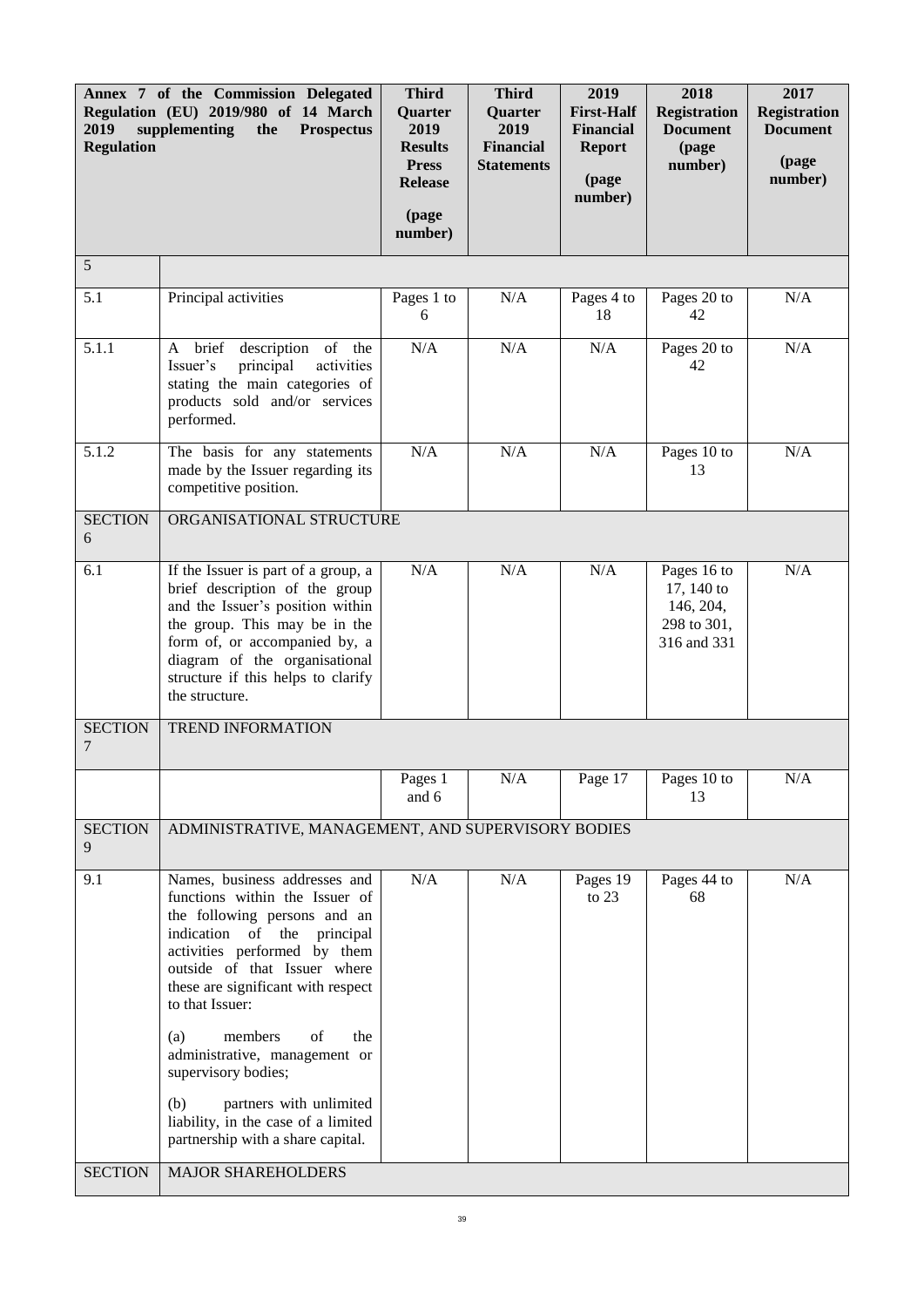| 2019<br><b>Regulation</b> | Annex 7 of the Commission Delegated<br>Regulation (EU) 2019/980 of 14 March<br>supplementing<br>the<br><b>Prospectus</b>                                                                                                                                                  | <b>Third</b><br>Quarter<br>2019<br><b>Results</b><br><b>Press</b><br><b>Release</b><br>(page<br>number) | <b>Third</b><br>Quarter<br>2019<br><b>Financial</b><br><b>Statements</b> | 2019<br><b>First-Half</b><br><b>Financial</b><br><b>Report</b><br>(page<br>number) | 2018<br><b>Registration</b><br><b>Document</b><br>(page<br>number) | 2017<br><b>Registration</b><br><b>Document</b><br>(page<br>number) |
|---------------------------|---------------------------------------------------------------------------------------------------------------------------------------------------------------------------------------------------------------------------------------------------------------------------|---------------------------------------------------------------------------------------------------------|--------------------------------------------------------------------------|------------------------------------------------------------------------------------|--------------------------------------------------------------------|--------------------------------------------------------------------|
| 10                        |                                                                                                                                                                                                                                                                           |                                                                                                         |                                                                          |                                                                                    |                                                                    |                                                                    |
| 10.1                      | To the extent known to the<br>Issuer, state whether the Issuer<br>is directly or indirectly owned or<br>controlled and by whom and<br>describe the nature of such<br>describe<br>the<br>control<br>and<br>measures in place to ensure that<br>such control is not abused. | N/A                                                                                                     | N/A                                                                      | Page 24                                                                            | N/A                                                                | N/A                                                                |
| 10.2                      | description<br>of<br>A<br>any<br>arrangements, known to<br>the<br>Issuer, the operation of which<br>may at a subsequent date result<br>in a change in control of the<br>Issuer.                                                                                           | N/A                                                                                                     | N/A                                                                      | N/A                                                                                | Page 121                                                           | N/A                                                                |
| <b>SECTION</b><br>11      | FINANCIAL INFORMATION CONCERNING THE ISSUER'S ASSETS AND LIABILITIES,<br>FINANCIAL POSITION AND PROFITS AND LOSSES                                                                                                                                                        |                                                                                                         |                                                                          |                                                                                    |                                                                    |                                                                    |
| 11.1                      | Historical financial information                                                                                                                                                                                                                                          | Pages 8 to<br>14                                                                                        | Pages 1 to<br>24                                                         | Pages 33<br>to $68$                                                                | Pages 4, 5,<br>212 to 301,<br>308 to 310,<br>345                   | Pages 4, 5,<br>199 to 286,<br>293 to 305,<br>329                   |
| 11.1.1                    | Historical financial information<br>covering the latest two financial<br>years (at least 24 months) or<br>such shorter period as the Issuer<br>has been in operation and the<br>audit report in respect of each<br>year.                                                  | Pages 8 to<br>14                                                                                        | Pages 1 to<br>24                                                         | Pages 33<br>to $68$                                                                | Pages 212 to<br>301, 308 to<br>310, 345                            | Pages 199 to<br>286, 293 to<br>305                                 |
| 11.1.3                    | Accounting standards                                                                                                                                                                                                                                                      | N/A                                                                                                     | Pages 12 to<br>14                                                        | Page 44 to<br>45                                                                   | Pages 227 to<br>228                                                | Pages 208 to<br>212                                                |
| 11.1.4 and<br>11.1.5      | Financial information                                                                                                                                                                                                                                                     | Pages 8 to<br>14                                                                                        | Pages 1 to<br>24                                                         | Pages 33<br>to $68$                                                                | Pages 212 to<br>301, 308 to<br>310                                 | Pages 199 to<br>286, 293 to<br>305                                 |
|                           | Consolidated<br>balance<br>sheet                                                                                                                                                                                                                                          | Page 9                                                                                                  | Pages 5 to<br>6                                                          | Pages 36<br>to $37$                                                                | Pages 215 to<br>216                                                | Pages 202 to<br>203                                                |
|                           | Consolidated<br>income<br>÷,<br>statement                                                                                                                                                                                                                                 | Page 8                                                                                                  | Page 3                                                                   | Pages 34                                                                           | Pages 213                                                          | Page 200                                                           |
|                           | Consolidated statement<br>of cash flows                                                                                                                                                                                                                                   | Page 10                                                                                                 | Pages 8 to<br>9                                                          | Pages 39<br>to $41$                                                                | Pages 218 to<br>219                                                | Page 205 to<br>206                                                 |
|                           | Consolidated statement<br>of changes in equity                                                                                                                                                                                                                            | N/A                                                                                                     | Page 7                                                                   | Page 38                                                                            | Page 217                                                           | Page 204                                                           |
|                           | Accounting<br>policies<br>$\blacksquare$                                                                                                                                                                                                                                  | $\rm N/A$                                                                                               | Pages 10 to                                                              | Pages 42                                                                           | Pages 220 to                                                       | Pages 207 to                                                       |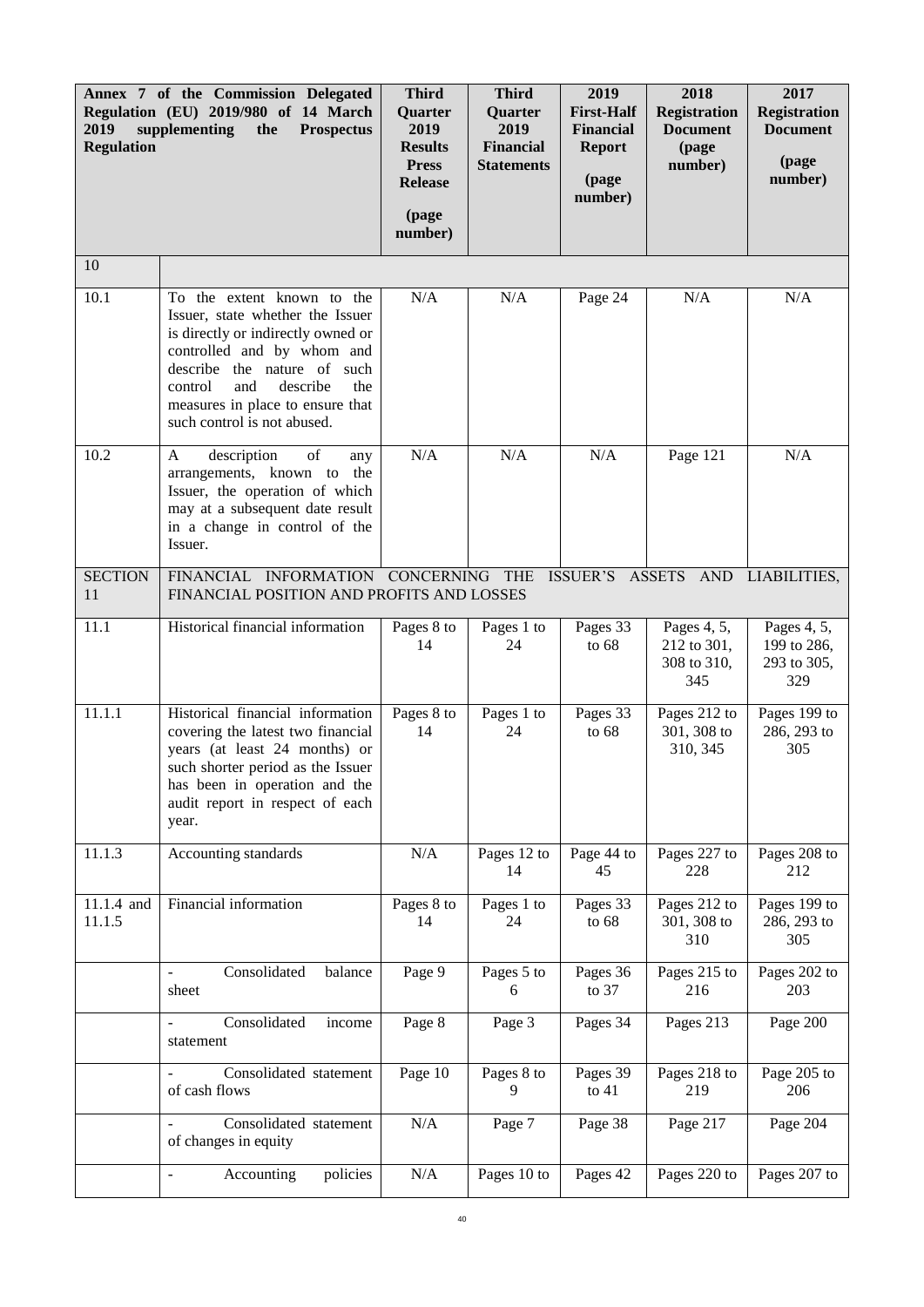<span id="page-44-0"></span>

| 2019<br><b>Regulation</b> | Annex 7 of the Commission Delegated<br>Regulation (EU) 2019/980 of 14 March<br>supplementing<br>the<br><b>Prospectus</b> | <b>Third</b><br><b>Quarter</b><br>2019<br><b>Results</b><br><b>Press</b><br><b>Release</b><br>(page<br>number) | <b>Third</b><br><b>Quarter</b><br>2019<br><b>Financial</b><br><b>Statements</b> | 2019<br><b>First-Half</b><br><b>Financial</b><br><b>Report</b><br>(page<br>number) | 2018<br><b>Registration</b><br><b>Document</b><br>(page<br>number) | 2017<br><b>Registration</b><br><b>Document</b><br>(page<br>number) |
|---------------------------|--------------------------------------------------------------------------------------------------------------------------|----------------------------------------------------------------------------------------------------------------|---------------------------------------------------------------------------------|------------------------------------------------------------------------------------|--------------------------------------------------------------------|--------------------------------------------------------------------|
|                           | and explanatory notes                                                                                                    |                                                                                                                | 24                                                                              | to $66$                                                                            | 301                                                                | 286                                                                |
| 11.1.6                    | Age of financial information                                                                                             | Page 1                                                                                                         | Page 1                                                                          | Page 33                                                                            | Pages 302 to<br>307, 321 to<br>324                                 | Pages 287 to<br>292, 307 to<br>309                                 |
| 11.2                      | Auditing of Historical financial<br>information                                                                          | N/A                                                                                                            | N/A                                                                             | Pages 67<br>to $68$                                                                | Pages 302 to<br>307, 321 to<br>324                                 | Pages 287 to<br>292, 307 to<br>309                                 |
| 11.3                      | arbitration<br>Legal<br>and<br>proceedings                                                                               | N/A                                                                                                            | N/A                                                                             | Pages 59<br>to $61$                                                                | Page 136,<br>272 to 274                                            | Pages 112,<br>258 to 259                                           |
| 11.4                      | Significant<br>change<br>in<br>the<br>Issuer's financial position                                                        | N/A                                                                                                            | $\rm N/A$                                                                       | N/A                                                                                | Pages 6 to 8,<br>and 220                                           | Pages 8 and<br>207                                                 |
| <b>SECTION</b><br>13      | <b>DOCUMENTS AVAILABLE</b>                                                                                               |                                                                                                                |                                                                                 |                                                                                    |                                                                    |                                                                    |
|                           |                                                                                                                          | N/A                                                                                                            | N/A                                                                             | N/A                                                                                | Pages 69,<br>337                                                   | N/A                                                                |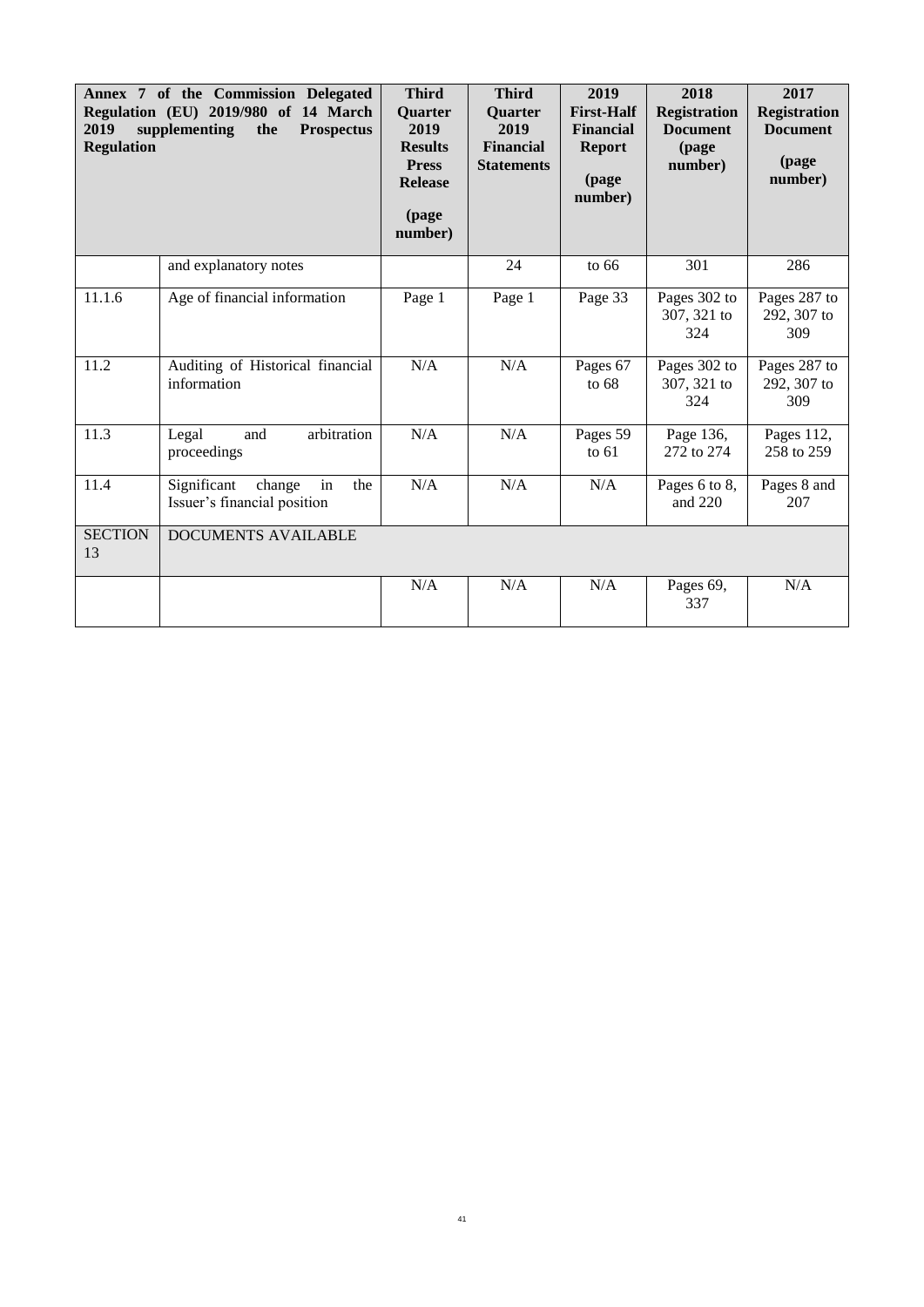# **SUBSCRIPTION AND SALE**

BNP Paribas, Commerzbank Aktiengesellschaft, Banco Santander, S.A., Crédit Agricole Corporate and Investment Bank, Deutsche Bank Aktiengesellschaft and Morgan Stanley & Co. International plc (the "**Joint Bookrunners**") have jointly and severally agreed, pursuant to a subscription agreement (the "**Subscription Agreement**") dated 14 January 2020, subject to satisfaction of certain conditions, procure subscribers and payment for, or failing which to subscribe and pay for, the Notes at the issue price of 99.411 per cent. of the principal amount of Notes (the "**Issue Price**"), less a combined management and underwriting commission as separately agreed between the Joint Bookrunners and the Issuer. The Issuer will also reimburse the Joint Bookrunners in respect of certain of their expenses, and has agreed to indemnify the Joint Bookrunners against certain liabilities, incurred in connection with the issue of the Notes. The Subscription Agreement may be terminated in certain circumstances prior to payment to the Issuer.

#### **United States**

The Notes have not been and will not be registered under the U.S. Securities Act of 1933, as amended (the "**Securities Act**"), and may not be offered or sold within the United States or to, or for the account or benefit of, U.S. persons except in certain transactions exempt from the registration requirements of the Securities Act. Terms used in this paragraph have the meaning given to them by Regulation S under the Securities Act ("**Regulation S**"). The Notes are being offered and sold outside of the United States reliance on Regulation S.

Each Joint Bookrunner has agreed that it will not offer, sell or deliver the Notes, (a) as part of their distribution at any time or (b) otherwise, until 40 days after the later of the commencement of the offering and the issue date of the Bonds, within the United States or to, or for the account or benefit of, U.S. persons except in accordance with Rule 903 of Regulation S. Accordingly, neither the Joint Bookrunners nor any of their respective affiliates, nor any persons acting on their behalf, have engaged or will engage in any directed selling efforts with respect to the Notes, and the Joint Bookrunners, their respective affiliates and any persons acting on their behalf have complied and will comply with the offering restrictions requirement of Regulation S. Each Joint Bookrunner has agreed that, at or prior to confirmation of sale of the Notes, it will have sent to each distributor, dealer or person receiving a selling concession, fee or other remuneration that purchases the Notes from it during the distribution compliance period a confirmation or other notice setting forth the restrictions on offers and sales of the Notes within the United States or to, or for the account or benefit of, U.S. persons.

In addition, until 40 days after the commencement of the offering of the Notes, an offer or sale of Notes within the United States by any dealer (whether or not participating in the offering) may violate the registration requirements of the Securities Act if such offer or sale is made otherwise than in accordance with an available exemption from registration under the Securities Act.

# **United Kingdom**

Each of the Joint Bookrunners has represented, warranted and agreed that:

- (i) it has only communicated or caused to be communicated and will only communicate or cause to be communicated an invitation or inducement to engage in investment activity (within the meaning of Section 21 of the Financial Services and Markets Act 2000, as amended (the "**FSMA**")) received by it in connection with the issue or sale of the Notes in circumstances in which Section 21(1) of the FSMA does not apply to the Issuer; and
- (ii) it has complied and will comply with all applicable provisions of the FSMA with respect to anything done by it in relation to the Notes in, from or otherwise involving the United Kingdom.

#### **France**

Each Joint Bookrunner has represented and agreed that, it has only offered or sold and will only offer or sell, directly or indirectly, any Notes to the public in France pursuant to an exemption under Article 1(4) of the Prospectus Regulation and under Article L.411-2 of the French *Code monétaire et financier* and that the Prospectus or any other offering material relating to the Notes and such offers, sales and distributions have been and will be made in France only to qualified investors (*investisseurs qualifiés*), as defined in the Prospectus Regulation as amended from time to time and in Article L.411-2 1° of the French *Code monétaire et financier*.

#### **Prohibition of Sales to European Economic Area Retail Investors**

Each Joint Bookrunner has represented and agreed that it has not offered, sold or otherwise made available and will not offer, sell or otherwise make available any Notes to any retail investor in the EEA. For the purposes of this provision the expression "retail investor" means a person who is one (or more) of the following: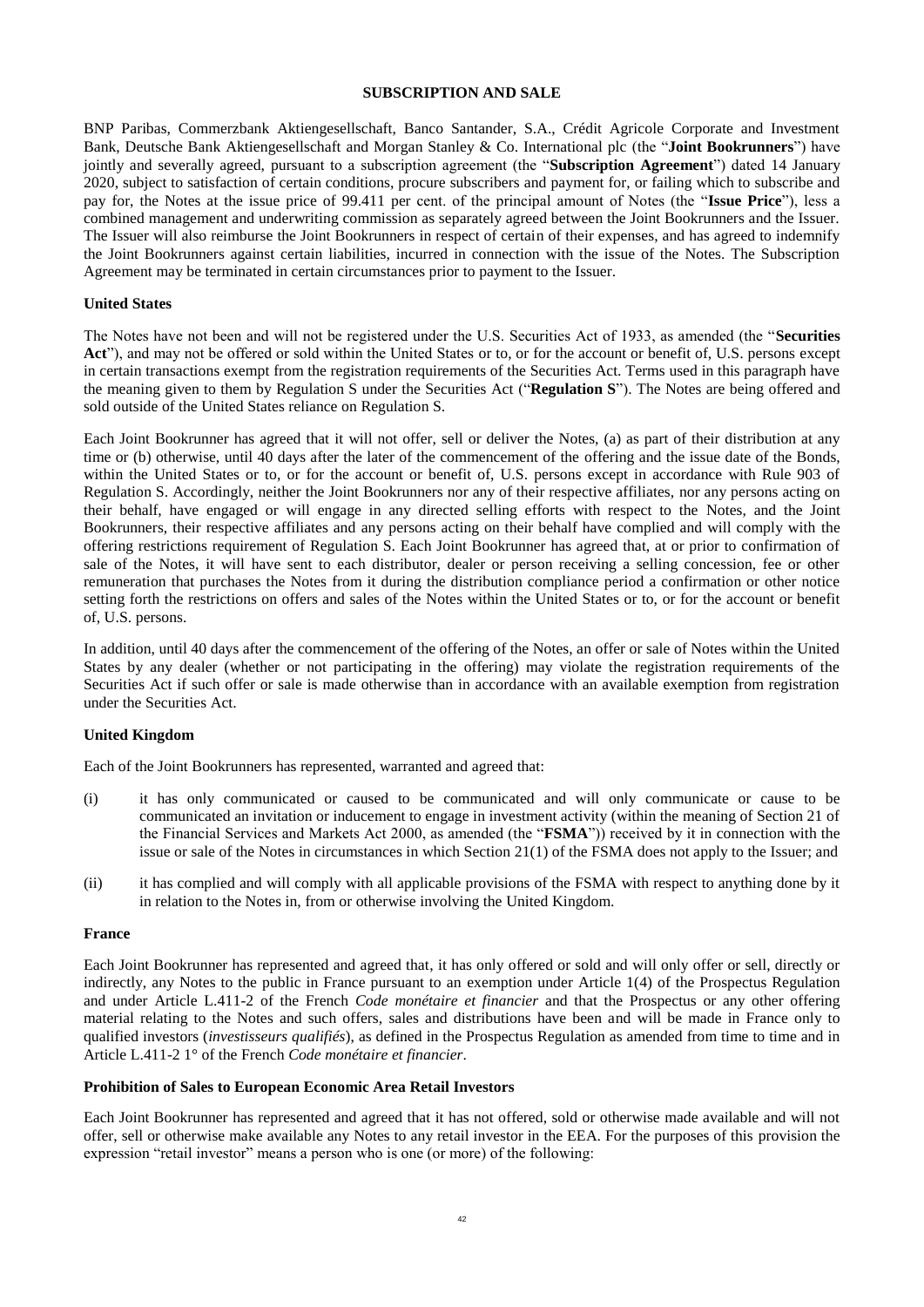- (i) a retail client as defined in point (11) of Article 4(1) of Directive 2014/65/EU (as amended, "**MiFID II**"); or
- (ii) a customer within the meaning of Directive 2016/97/(EU), as amended, where that customer would not qualify as a professional client as defined in point (10) of Article 4(1) of MiFID II.

#### **General**

<span id="page-46-0"></span>No action has been or will be taken by the Issuer or the Joint Bookrunners that would, or is intended to, permit a public offer of the Notes or possession or distribution of this Prospectus or any other offering material relating to the Notes, in any country or jurisdiction where any such action for that purpose is required. Accordingly, each of the Joint Bookrunners has represented, warranted and agreed that it has not, directly or indirectly, offered or sold and will not, directly or indirectly, offer or sell any Notes or has not, directly or indirectly, distributed or published and will not, directly or indirectly, distribute or publish any offering circular, prospectus, form of application, advertisement or other document or information relating to the Notes in any country or jurisdiction except under circumstances that will, to the best of its knowledge and belief, result in compliance with any applicable laws and regulations and all offers and sales of Notes by it will be made on the same terms.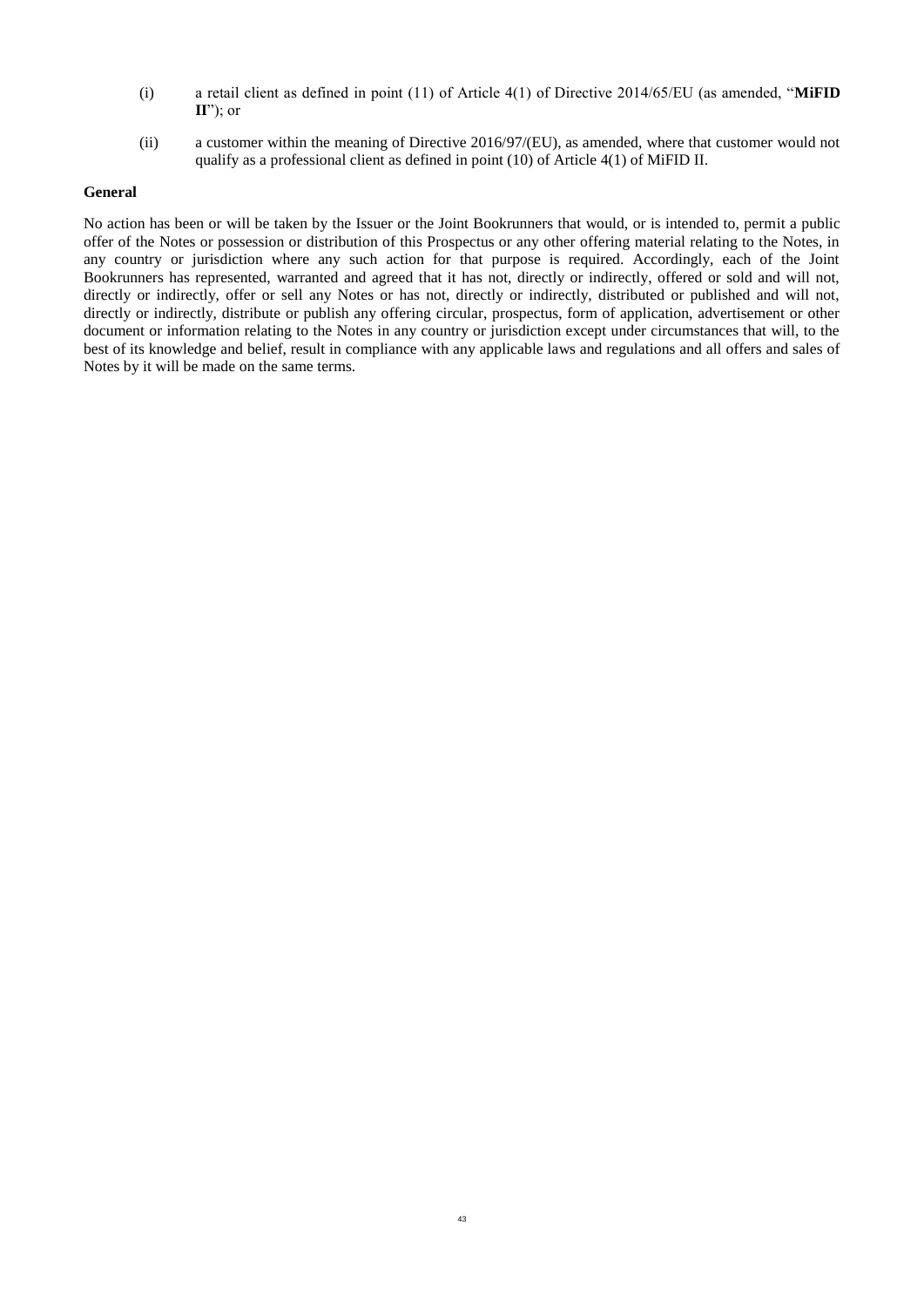# **GENERAL INFORMATION**

# **1. Authorisation**

The Notes were issued pursuant to a resolution of the *Conseil d'administration* (Board of Directors) of the Issuer adopted on October 30, 2019 and a decision of the *Directeur Général Adjoint Finance* of the Issuer dated 10 January 2020.

# **2. Approval by the AMF**

This Prospectus has been approved by the AMF in France in its capacity as competent authority pursuant to the Prospectus Regulation and received the approval number no. 20-008 dated 14 January 2020. The AMF only approves this Prospectus as meeting the standards of completeness, comprehensibility and consistency imposed by the Prospectus Regulation. Such approval should not be considered as an endorsement of either the Issuer or the quality of the Notes that are the subject of this Prospectus and investors should make their own assessment as to the suitability of investing in the Notes.

This Prospectus will be valid until the date of admission of the Notes to trading on Euronext Paris. The obligation to supplement the Prospectus in the event of significant new factors, material mistakes or material inaccuracies will not apply when the Prospectus is no longer valid.

# **3. Admission to trading and listing fees**

Application has been made for the Notes to be admitted to trading on Euronext Paris as from the Issue Date.

The estimated costs for the admission to trading of the Notes are  $\epsilon$ 12,500 (including AMF and Euronext Paris fees).

# **4. Clearing systems**

The Notes have been accepted for clearance through Clearstream and Euroclear with the Common Code number 210411526 and Euroclear France with the International Securities Identification Number (ISIN) FR0013477254. The address of Euroclear is 1 boulevard du Roi Albert II, 1210 Brussels, Belgium and the address of Clearstream is 42 avenue John Fitzgerald Kennedy, L-1855 Luxembourg, Grand-Duchy of Luxembourg. The address of Euroclear France is 66, rue de la Victoire, 75009 Paris, France.

# **5. Conflict of interest**

At the date of this Prospectus, there are no conflicts of interest which are material to the issue of the Notes between the duties of the members of the Board of Directors (*Conseil d'administration*) to the Issuer and their private interests and/or their other duties.

# **6. No significant or material change**

Save as disclosed in this Prospectus, there has been no significant change in the financial position or financial performance of the Issuer and the Group since 30 September 2019 and there has been no material adverse change in the prospects of the Issuer and the Group since 31 December 2018.

# **7. Legal proceedings**

Save as disclosed in this Prospectus, there are no governmental, legal or arbitration proceedings (including any such proceedings that are pending or threatened of which the Issuer is aware) which may have, or have had in the past twelve (12) months prior to the date of this Prospectus, significant effects on the financial position or profitability of the Issuer and/or the Group.

# **8. Financial statements**

The statutory auditors of the Issuer are Deloitte & Associés and KPMG SA, who have audited the Issuer's consolidated financial statements in accordance with generally accepted auditing standards in France for each of the two financial years ended 31 December 2017 and 2018 and have rendered a limited review report on the consolidated half-year financial statements of the Issuer for the period ended 30 June 2019. Their reports on these financial statements were issued with unqualified opinions and conclusion. The auditors are independent statutory auditors with respect to the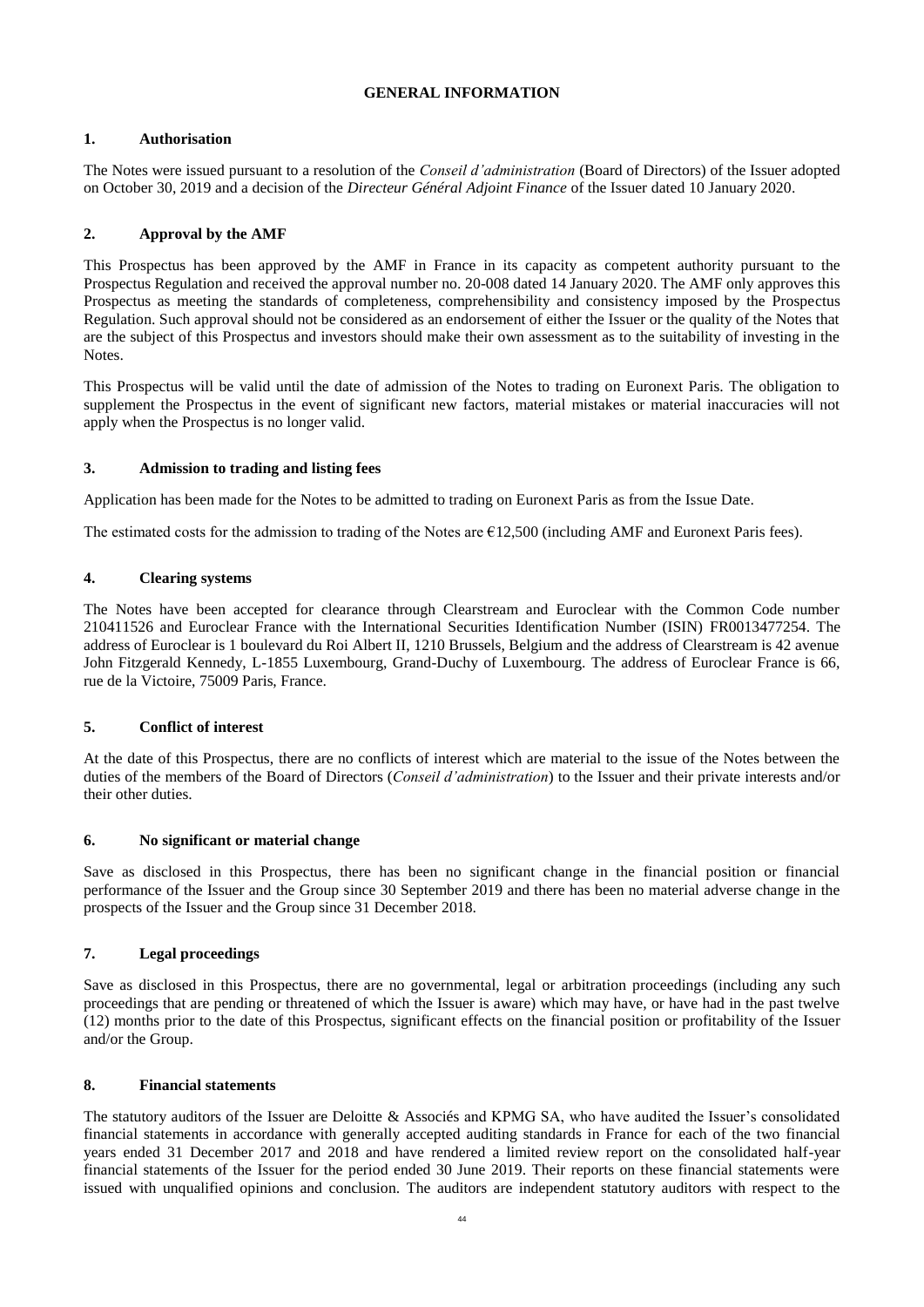Issuer as required by the laws of the French Republic and under the applicable rules of the *Compagnie Nationale des Commissaires aux Comptes*.

Deloitte & Associés is a member of the Compagnie régionale des Commissaires aux comptes de Versailles.

KPMG SA is a member of the Compagnie régionale des Commissaires aux comptes de Versailles.

#### **9. Documents**

So long as any of the Notes are outstanding, the following documents can be inspected on the website of the Issuer (www.airfranceklm.com):

- (i) the *statuts* of the Issuer;
- (ii) 2017 Registration Document (as defined in section "Documents incorporated by reference");
- (iii) 2018 Registration Document (as defined in section "Documents incorporated by reference");
- (iv) 2019 First-Half Financial Report (as defined in section "Documents incorporated by reference");
- (v) Third Quarter 2019 Financial Statements;
- (vi) Third Quarter 2019 Results Press Release;
- (vii) a copy of this Prospectus together with any supplement to this Prospectus and any document incorporated by reference; and
- (viii) all reports, letters and other documents, valuations and statements prepared by any expert at the Issuer's request of which is included or referred to in this Prospectus in respect of the issue of the Notes.

A copy of this Prospectus together with any supplement to this Prospectus and any document incorporated by reference (a) may be obtained, free of charge, at the registered office of the Issuer during normal business hours and (b) will be available on the website of the Issuer (www.airfranceklm.com). Copies of this Prospectus, the 2017 Registration Document and the 2018 Registration Document will also be available on the website of the *Autorité des marchés financiers* (www.amf-france.org).

Any websites included in this Prospectus are for information purposes only and the information in such websites does not form any part of this Prospectus unless that information is incorporated by reference into the Prospectus.

# **10. Yield**

The yield of the Notes is equal to 2.00 per cent. *per annum* and is calculated on the Issue Date on the basis of the Issue Price. It is not an indication of future yield.

#### **11. Net amount of the proceeds**

The estimated net amount of the proceeds of the Notes amounts to  $\epsilon$ 742,207,500.

#### **12. Currency**

All references in this document to "euro", "EUR" and " $\varepsilon$ " refer to the currency introduced at the start of the third stage of European economic and monetary union pursuant to the Treaty establishing the European Community (signed in Rome on March 25, 1957), as amended.

# **13. LEI number**

The Legal Entity Identifier number of the Issuer is 969500AQW31GYO8JZD66.

#### **14. Interest**

So far as the Issuer is aware, no person involved in the issue of the Notes has any interest, including conflicting ones, that is material to the issue.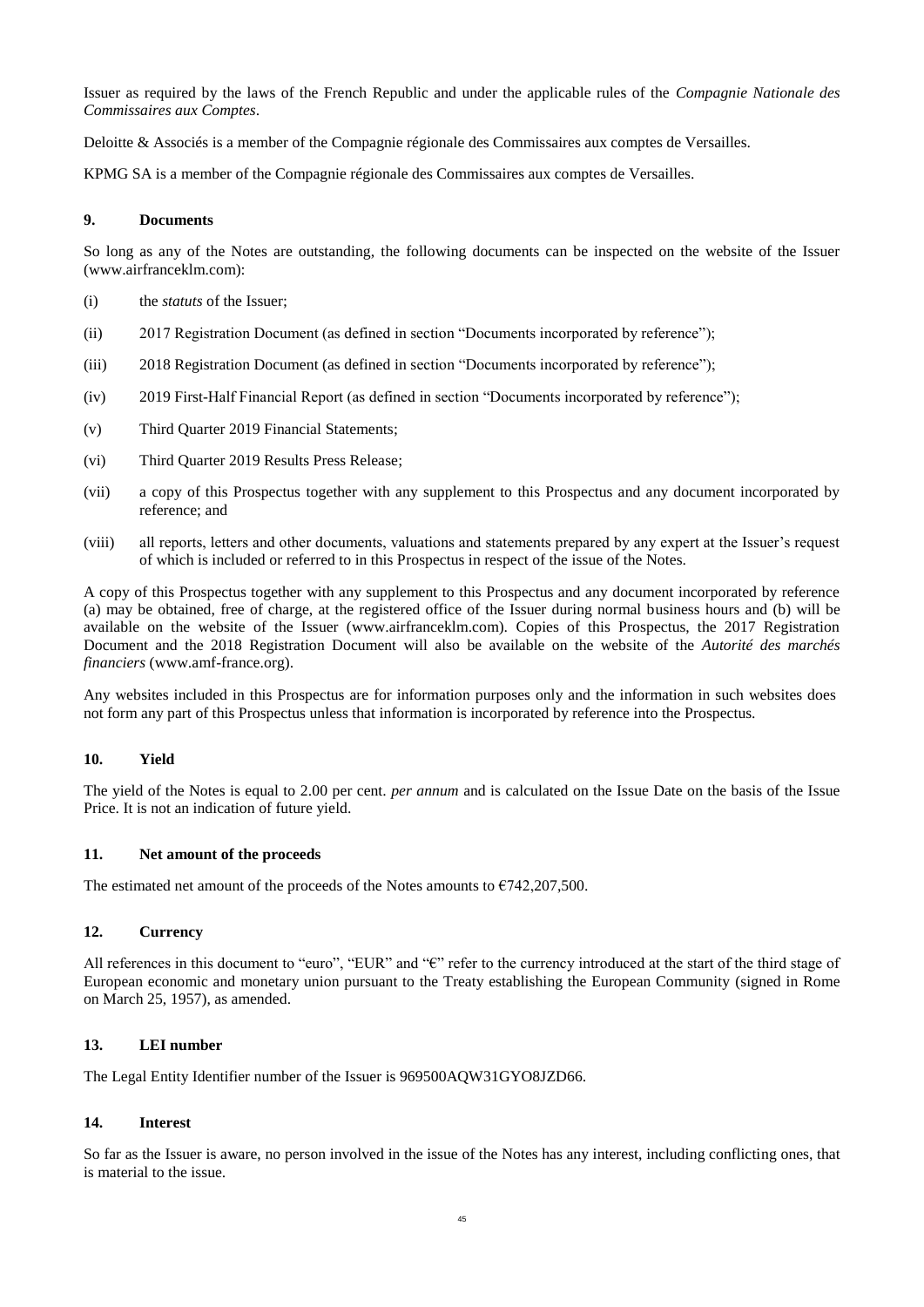# **15. Taxation**

Potential purchasers and sellers of the Notes should be aware that they may be required to pay taxes or other documentary charges or duties in accordance with the laws and practices of the country where the Notes are transferred or other jurisdictions (including as a result of change in law). Potential investors are advised to ask for their own tax adviser's advice on their individual taxation with respect to the acquisition, holding, sale and redemption of the Notes. Only these advisers are in a position to duly consider the specific situation of the potential investor.

A number of Member States of the European Union are currently negotiating to introduce a financial transactions tax ("**FTT**") in the scope of which transactions in the Notes may fall. The scope of any such tax is still uncertain as well as any potential timing of implementation. If the currently discussed text or any similar tax is adopted, transactions in the Notes would be subject to higher costs, and the liquidity of the market for the Notes may be diminished. Prospective holders of the Notes are advised to seek their own professional advice in relation to the FTT.

# **16. Joint Bookrunners**

Certain of the Joint Bookrunners and their affiliates have engaged, and may in the future engage, in investment banking and/or commercial banking transactions with, and may perform services for, the Issuer and its affiliates in the ordinary course of business. In addition, in the ordinary course of their business activities, the Joint Bookrunners and their affiliates may make or hold a broad array of investments and actively trade debt and equity securities (or related derivative securities) and financial instruments (including bank loans) for their own account and for the accounts of their customers. Such investments and securities activities may involve securities and/or instruments of the Issuer or Issuer's affiliates. Certain of the Joint Bookrunners or their affiliates that have a lending relationship with the Issuer routinely hedge their credit exposure to the Issuer consistent with their customary risk management policies. Typically, such Joint Bookrunners and their affiliates would hedge such exposure by entering into transactions which consist of either the purchase of credit default swaps or the creation of short positions in securities, including potentially the Notes. Any such short positions could adversely affect future trading prices of the Notes. The Joint Bookrunners and their affiliates may also make investment recommendations and/or publish or express independent research views in respect of such securities or financial instruments and may hold, or recommend to clients that they acquire, long and/or short positions in such securities and instruments.

# **17. Stabilisation**

In connection with the issue of the Notes, BNP Paribas (the "**Stabilising Manager**") (or any person acting on behalf of the Stabilising Manager) may (but will not be required to) over-allot Notes or effect transactions within a specified period, with a view to supporting the market price of the Notes at a level higher than that which might otherwise prevail. However, stabilisation may not necessarily occur. Any stabilisation action may begin on or after the date on which adequate public disclosure of the terms of the offer of the Notes is made and, if begun, may cease at any time, but it must end no later than the earlier of 30 calendar days after the Issue Date and 60 calendar days after the date of the allotment of the Notes. Any stabilisation action or over-allotment must be conducted by the Stabilising Manager in accordance with all applicable laws and rules.

The Issuer confirms the appointment of BNP Paribas as the central point responsible for adequate public disclosure of information, and handling any request from a competent authority, in accordance with Article 6(5) of Commission Delegated Regulation (EU) 2016/1052 of 8 March 2016 with regard to regulatory technical standards for the conditions applicable to buy-back programmes and stabilisation measures.

# **18. Absence of ratings**

Neither the Notes nor the Issuer are rated. One or more independent credit rating agencies may assign credit ratings to the Notes on an unsolicited basis. The ratings may not reflect the potential impact of all risks related to structure, market, additional factors discussed above, and other factors that may affect the value of the Notes. A rating or the absence of rating is not a recommendation to buy, sell or hold securities.

# **19. Forward-looking statements**

This Prospectus contains or incorporates by reference objectives, forecasts or other forward-looking statements that may be identified by the use of words such as "anticipate," "believe," "expect," "estimate," "plan," "outlook," and "project" and other similar expressions that predict or indicate future events or trends or that are not statements of historical matters. Such objectives, forecasts or other forward-looking statements with respect to revenues, earnings, performance, strategies, prospects and other aspects of the businesses of the Group, as well as assumptions and analysis made by the Group in light of its perception of historical trends, current conditions and expected future developments and other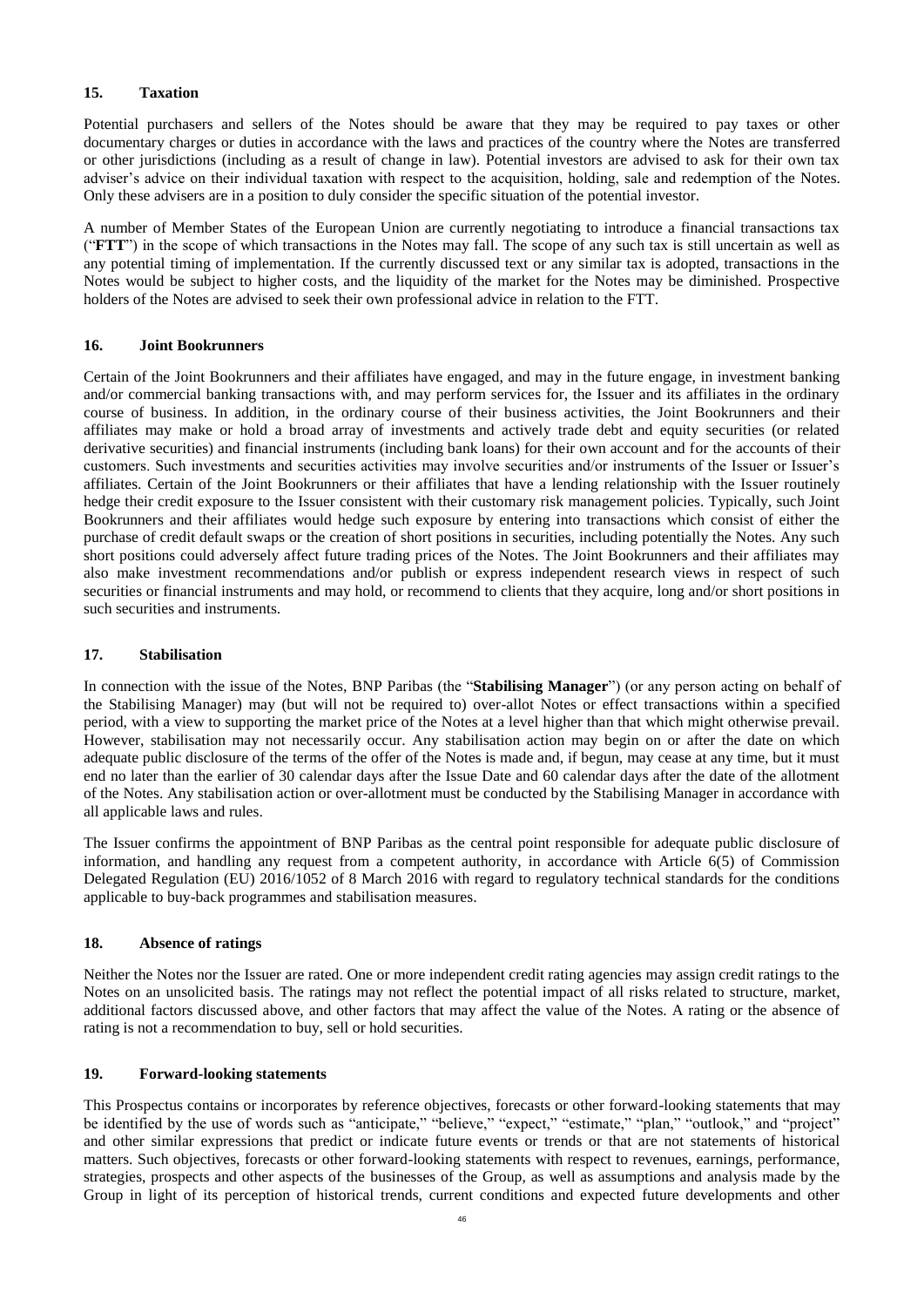factors it believes are appropriate in the circumstances. By their nature, forward-looking statements involve known and unknown risks, uncertainties and assumptions that could cause actual results, performance and the timing of events to differ materially from those expressed or implied by the forward-looking statements.

<span id="page-50-0"></span>These forward-looking statements speak only as of the date on which the statements were made, and no obligation has been undertaken to publicly update or revise any forward-looking statements made in this Prospectus or elsewhere as a result of new information, future events or otherwise, except as required by applicable laws and regulations.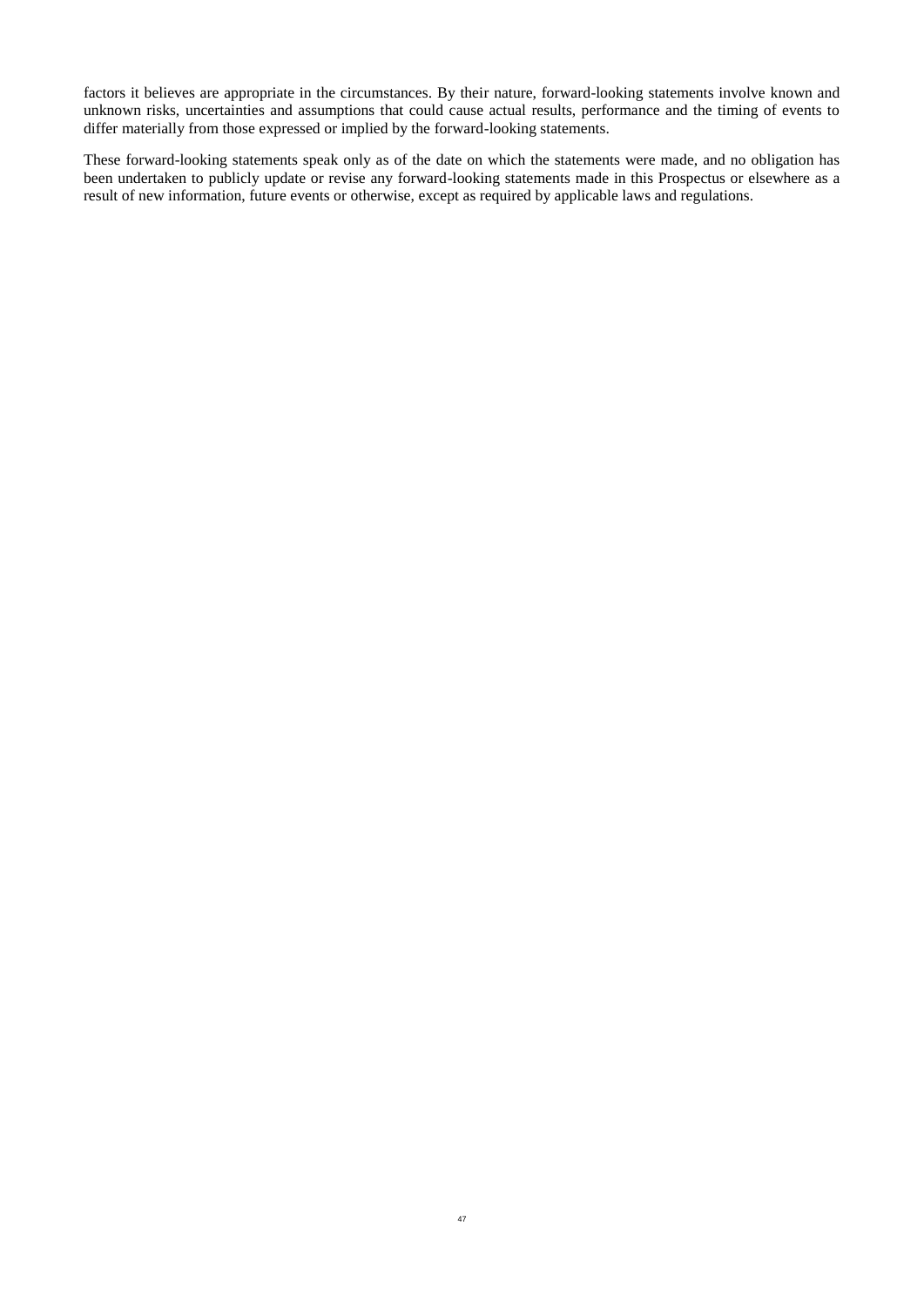# **PERSONS RESPONSIBLE FOR THE INFORMATION GIVEN IN THE PROSPECTUS**

I hereby certify that, to the best of my knowledge, the information contained in this Prospectus is in accordance with the facts and makes no omission likely to affect its import.

14 January 2020

Air France-KLM 2, rue Robert Esnault-Pelterie 75007 Paris France

Duly represented by Frédéric Gagey, *Directeur Général Adjoint Finance* of the Issuer, authorised signatory, pursuant to the resolution of the Board of Directors (*Conseil d'administration*) dated 30 October 2019.



This Prospectus has been approved by the AMF, in its capacity as competent authority under Regulation (EU) 2017/1129.

The AMF has approved this Prospectus after having verified that the information it contains is complete, coherent and comprehensible within the meaning of Regulation (EU) 2017/1129.

This approval is not a favourable opinion on the Issuer and on the quality of the Notes described in this Prospectus. Investors should make their own assessment of the opportunity to invest in such Notes.

This Prospectus has been approved on 14 January 2020 and is valid until the date of admission to trading and shall, during this period and in accordance with the conditions set out in article 23 of Regulation (EU) 2017/1129, be completed by a supplement to the Prospectus in the event of new material facts or substantial errors or inaccuracies. This Prospectus has the following approval number: 20-008